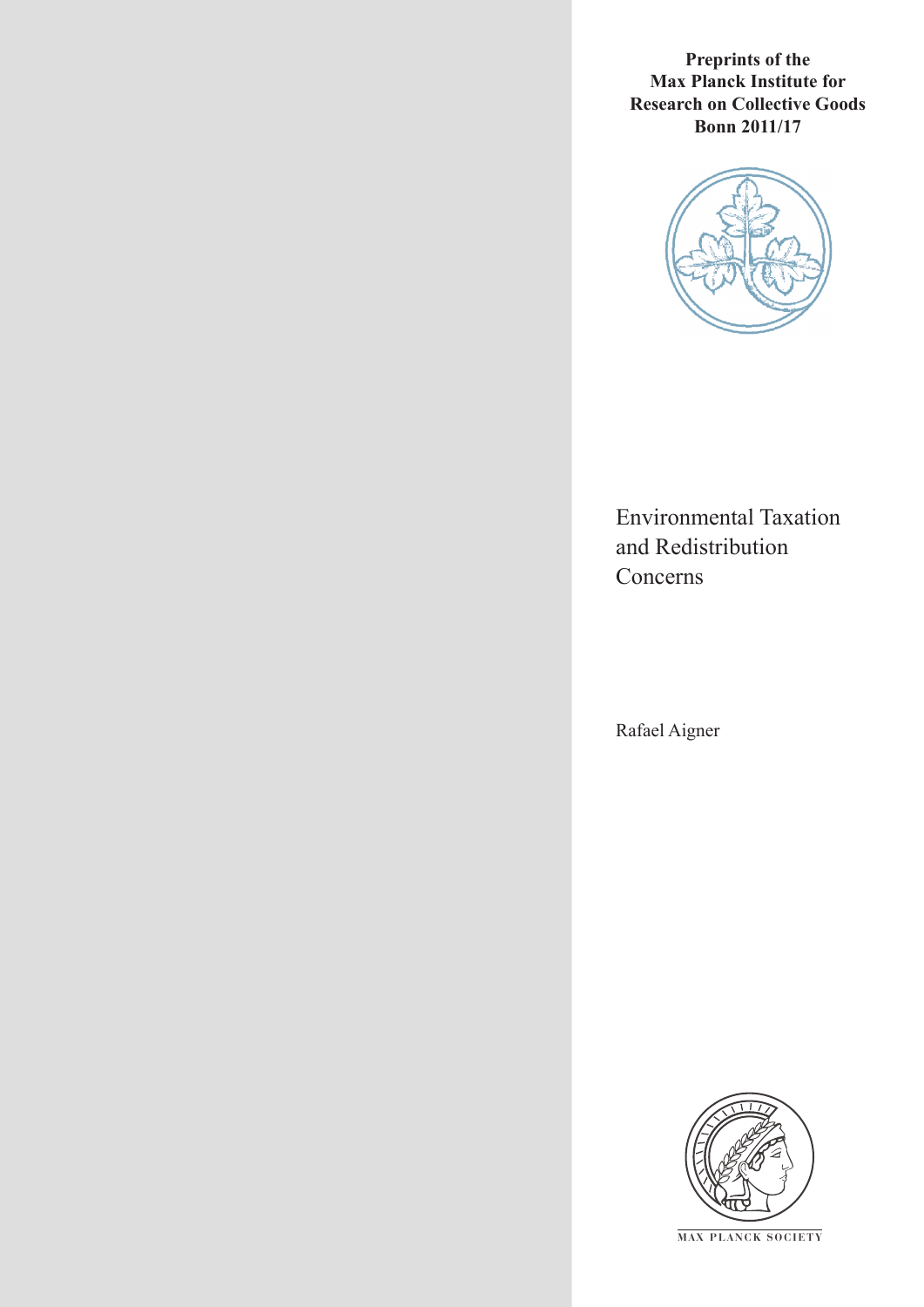

## **Environmental Taxation and Redistribution Concerns**

Rafael Aigner

July 2011, revised June 2013

Max Planck Institute for Research on Collective Goods, Kurt-Schumacher-Str. 10, D-53113 Bonn http://www.coll.mpg.de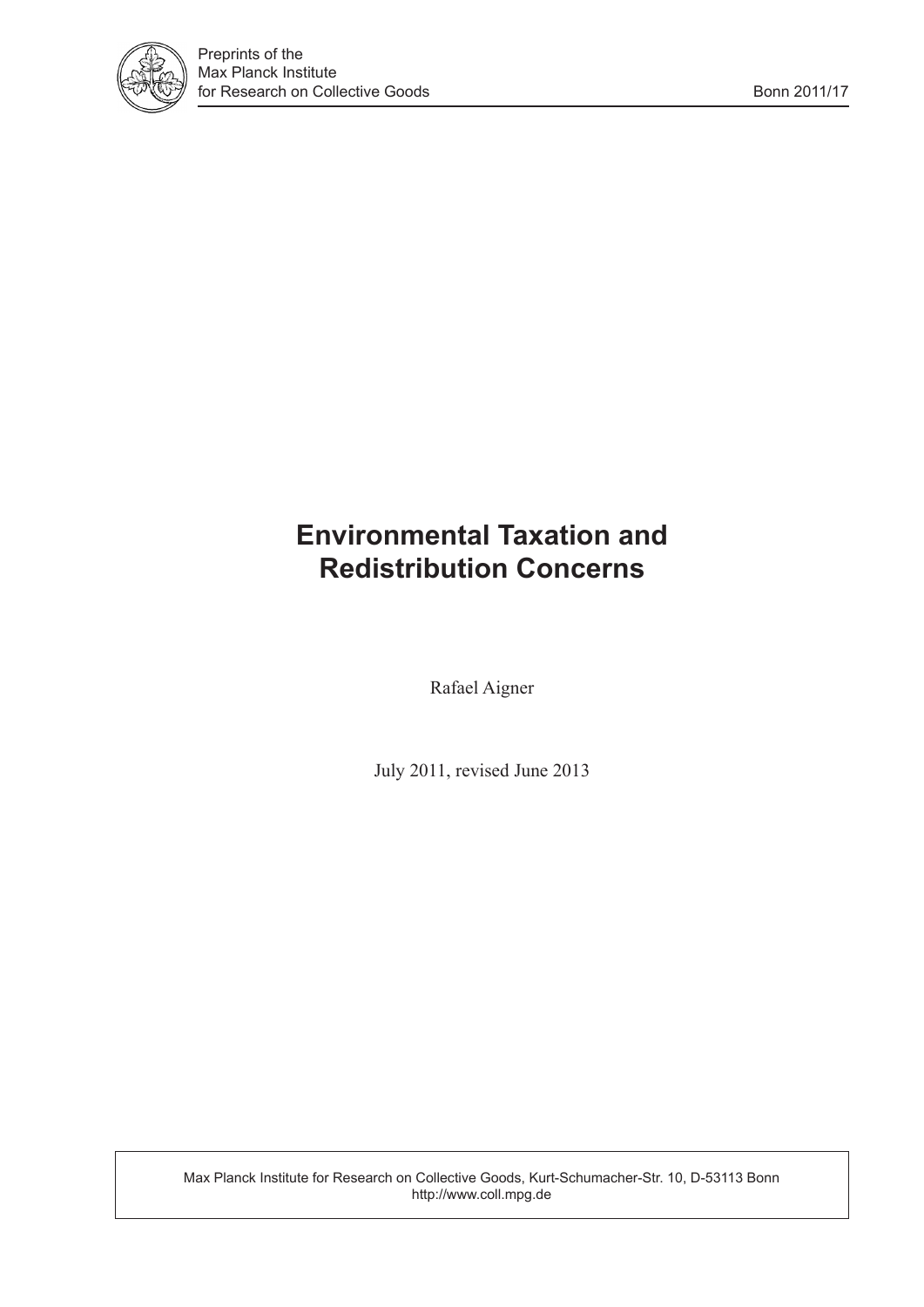# Environmental Taxation and Redistribution Concerns

Rafael Aigner<sup>∗</sup>

June 2013

How is the optimal level of Pigouvian taxation influenced by distributive concerns? With second-best instruments, a higher level of income redistribution calls for a lower level of Pigouvian taxation. More redistribution implies higher distortions from income taxation. Pigouvian tax revenues become more valuable and the optimal level of environmental taxation decreases. With first-best instruments, however, the relation between levels of redistribution and Pigouvian taxation is reversed. So second-best Pigouvian taxes are very different from their  $first-best counterpart - despite apparently identical first order conditions.$ 

Keywords: Pigouvian taxation, comparative statics, externalities, optimal income taxation, second-best

JEL classification: H21, H23, D62

<sup>∗</sup>Max Planck Institute for Research on Collective Goods. I thank Felix Bierbrauer, Pierre Boyer, Brian Cooper, Christoph Engel, Martin Hellwig, Marco Kleine, Simon Lange, Johannes Spinnewijn, Dezsö Szalay, Christian Traxler and two anonymous referees for very helpful comments, as well as participants of the BGSE Micro Workshop, Bonn, the LSE work in progress seminar, London, the 2011 MMM Workshop, Bonn, the PET 12, Taipei, and the EEA/ESEM 2012, Malaga. The usual disclaimer applies. Contact: Max Planck Institute for Research on Collective Goods, Kurt-Schumacher-Str. 10, D-53113 Bonn, Germany. Phone: ++49 228 91416-35. E-mail: aigner@coll.mpg.de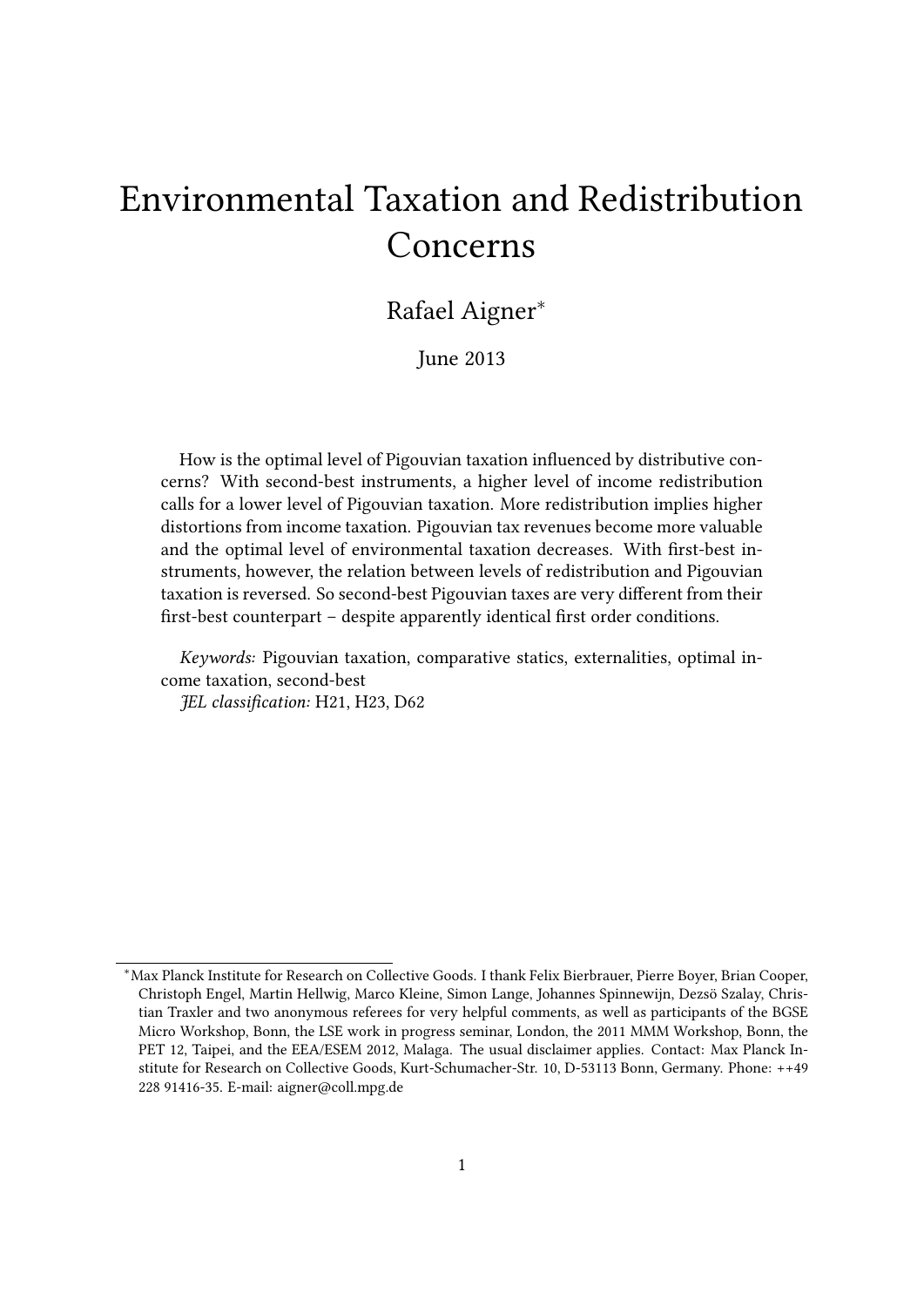## 1. Introduction

In June [2008,](#page-41-0) The Economist published an article discussing the pros and cons of a preceding oil price boost. On the one hand, the rise might be considered as "a gigantic carbon tax" that helped fighting global warming. On the other hand, it particularly hurt the poor who spent a considerably higher proportion of their income on fuel than the rich. Financial compensations for the core energy demand could help to solve the issue. However "it seems odd to try to prevent energy use with higher taxes . . . and then to subsidise it" [\(The Economist,](#page-41-0) [2008\)](#page-41-0). The article thereby raised the question how to design green taxes optimally while accounting for distributive concerns. Rising awareness for global environmental problems under persisting inequality has increased the salience of that question. I propose an answer with a focus on the optimal level of green taxes and the relation to redistribution. Despite a huge theoretical literature on environmental taxation and quite some empirical interest on its impact on poor households, the normative question of the optimal response to inequality concerns in the environmental tax design has not had that much of attention.

I employ a simple [Mirrlees](#page-40-0) [\(1971\)](#page-40-0) income taxation framework which I extend by consumption externalities as proposed by [Cremer et al.](#page-38-0) [\(1998\)](#page-38-0). Within this framework, a welfareoptimising government uses non-linear income taxes to redistribute and Pigouvian taxation to reduce negative externalities [\(Pigou, 1932\)](#page-40-1). I show that the two tax design problems are interconnected. In particular, the higher the level of redistribution, the lower the optimal level of environmental taxation. The optimal level has two determinants. First, the marginal social damage caused by the externality. Second, the cost of public funds, defined as the im-mediate marginal welfare losses associated with income tax collection.<sup>[1](#page-3-0)</sup> If the government puts more weight on redistribution, it will have to accept a higher cost of public funds. Marginal revenues from the environmental tax are then more valuable from the government's point of view. Contrary to naive intuition, this calls for a lower environmental tax rate. The

<span id="page-3-0"></span><sup>&</sup>lt;sup>1</sup>In formal terms, the cost of public funds is the Lagrangian multiplier of the resource constraint.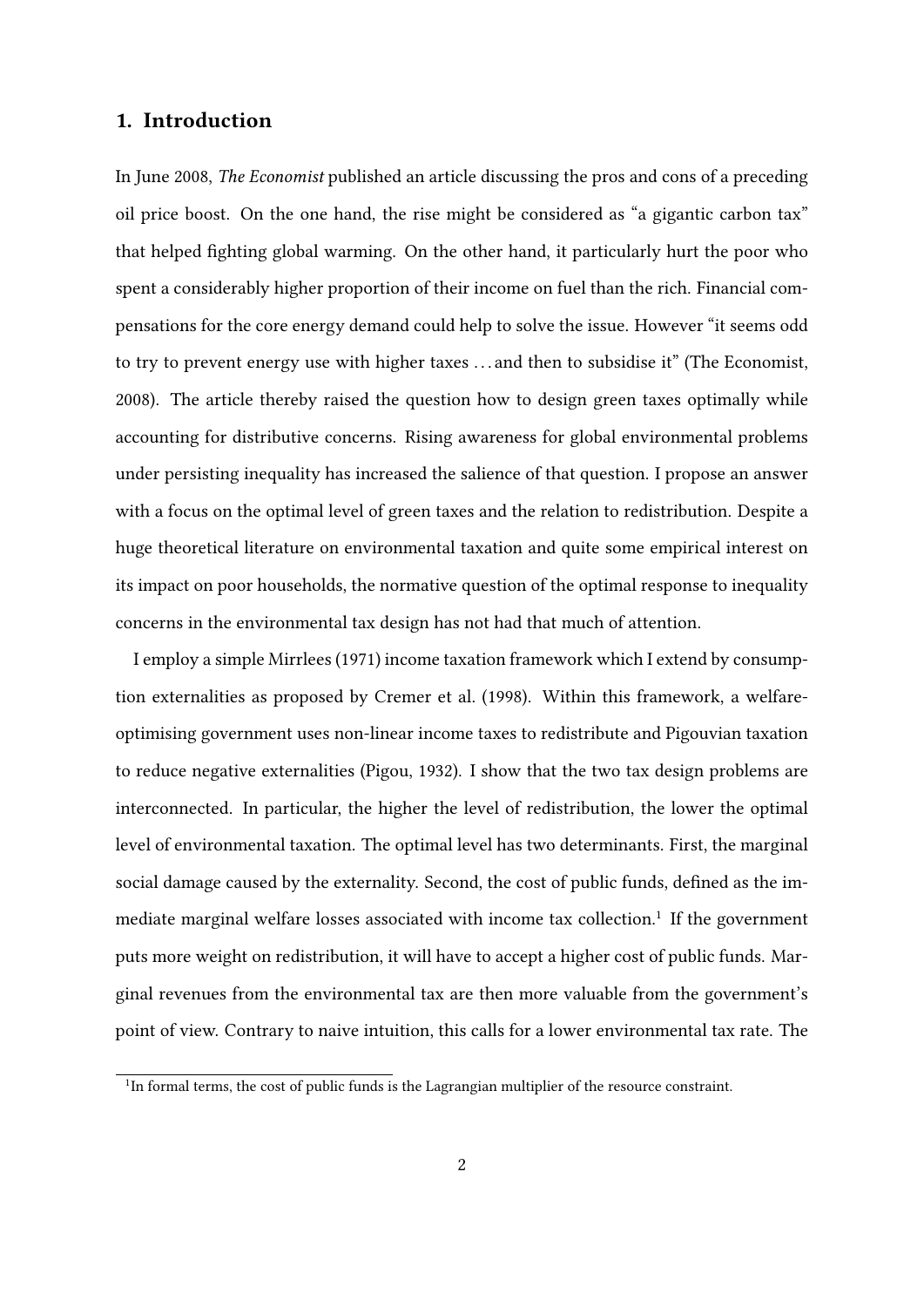reason is that the tax rate is at its efficient level if the marginal revenues exactly compensate society for the marginal external harm. The more valuable the marginal revenues are, the less one needs to compensate for the marginal externality. To put it another way, consider the Pigouvian tax as a bribe that consumers pay the authorities in order to get allowance for pollution. The government is willing to accept a lower bribe if its utility per dollar is higher. Exactly this is the case if the cost of public funds is higher.

I measure the level of redistribution by a parameter that corresponds to the weight of less productive agents in a social-welfare function. As explained, Pigouvian taxation needs to decrease if the parameter increases. When first-best instruments are available, however, the result reverses. Without distortions, the cost of public funds actually decreases in the parameter, as the disutility of the hard working high productive agents receives less weight in the welfare function. Hence the first-best level of Pigouvian taxation increases with the level of redistribution.

My main contribution with respect to the existing literature is to draw attention to the level of Pigouvian taxation. Most of the respective literature focuses on tax rules and concludes that the distortions caused by second-best instruments do not alter these rules compared to first-best. I show that, despite the first-best shape of these rules, the second-best level of Pigouvian taxation in fact depends on the distortions and the available income tax instruments.

The paper also contributes to a branch of the literature that uses linear tax schemes to analyse the double-dividend hypothesis. Major insights from the linear model carry over to my setting with incentive constraints and optimal taxes. In particular, the optimal environmental tax is lower in second- than in first-best.

## 1.1. Related literature

This paper is part of a literature in which Pigouvian taxation meets non-linear income taxes under asymmetric information [\(Mirrlees, 1971\)](#page-40-0). [Cremer et al.](#page-38-0) [\(1998\)](#page-38-0) show that under the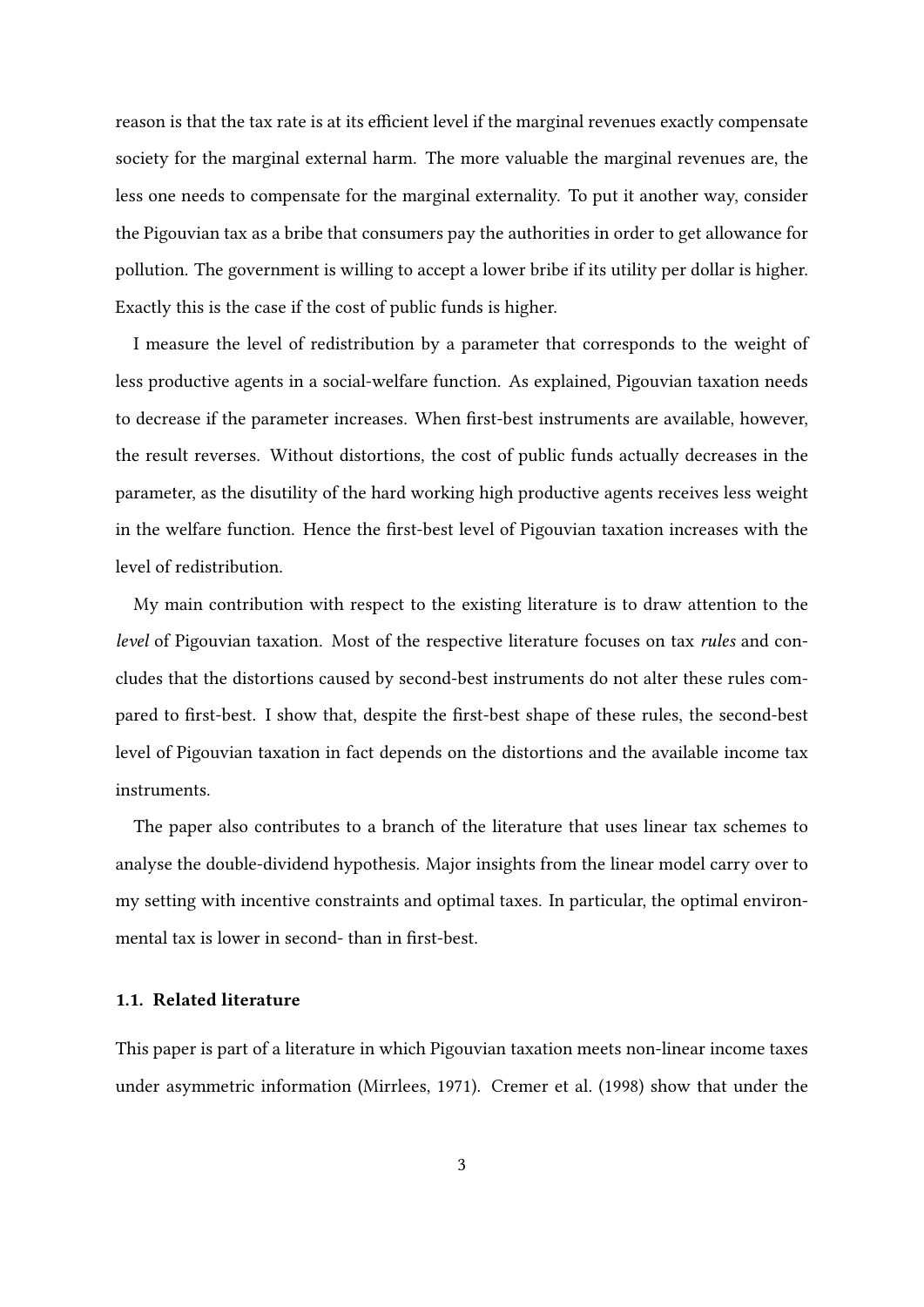separability assumptions from [Atkinson and Stiglitz](#page-37-0) [\(1976\)](#page-37-0) the optimal Pigouvian tax rate is uniform, i.e., it does not discriminate between agents. [Gauthier and Laroque](#page-39-0) [\(2009\)](#page-39-0) generalise the insight: a certain part of the second-best problem can be separated such that first-best rules apply for that part of the problem. Examples include Pigouvian taxation and the Samuelson Rule. [Hellwig](#page-39-1) [\(2010\)](#page-39-1) presents a similar result.

[Kopczuk](#page-39-2) [\(2003\)](#page-39-2), [Pirttilä and Tuomala](#page-40-2) [\(1997\)](#page-40-2), [Jacobs and de Mooij](#page-39-3) [\(2011\)](#page-39-3), and [Kaplow](#page-39-4) [\(2012\)](#page-39-4) explicitly centre on externality taxation within a general (income) taxation problem. In terms of questions posed their contributions are close to mine. Their answers have a different focus, though.

[Kopczuk](#page-39-2) [\(2003\)](#page-39-2) proposes to decompose the general taxation problem with externalities into two parts: "First, calculate the appropriate Pigouvian tax necessary to correct the externality. Then, with the externality accounted for, the usual second-best problem can be solved using standard formulae." (p. 84) His result holds for a variety of specifications (including the model presented here) and generalises the 'principle of targeting' [\(Dixit, 1985\)](#page-38-1). [Kopczuk](#page-39-2) [\(2003\)](#page-39-2) also points out, though, that actually the two parts are interrelated: the Pigouvian tax rate might only be known after the whole problem is solved. My comparative statics analysis characterises this interrelation.

[Kaplow](#page-39-4) [\(2012\)](#page-39-4) summarises his findings by stating "that simple first-best rules – unmodified for labor supply distortion or distribution – are correct in the model examined." My analysis highlights that distribution and distortions have a significant influence on environmental policy with respect to tax levels, though.

[Jacobs and de Mooij](#page-39-3) [\(2011,](#page-39-3) p. 2) find that the "optimal second-best tax on an externalitygenerating good should not be corrected for the marginal cost of public funds". However, they use a non-standard definition for the cost of public funds. Our formal analyses are consistent but focus on different interpretations.

An earlier branch of the literature, dating back to [Sandmo](#page-40-3) [\(1975\)](#page-40-3), examines environ-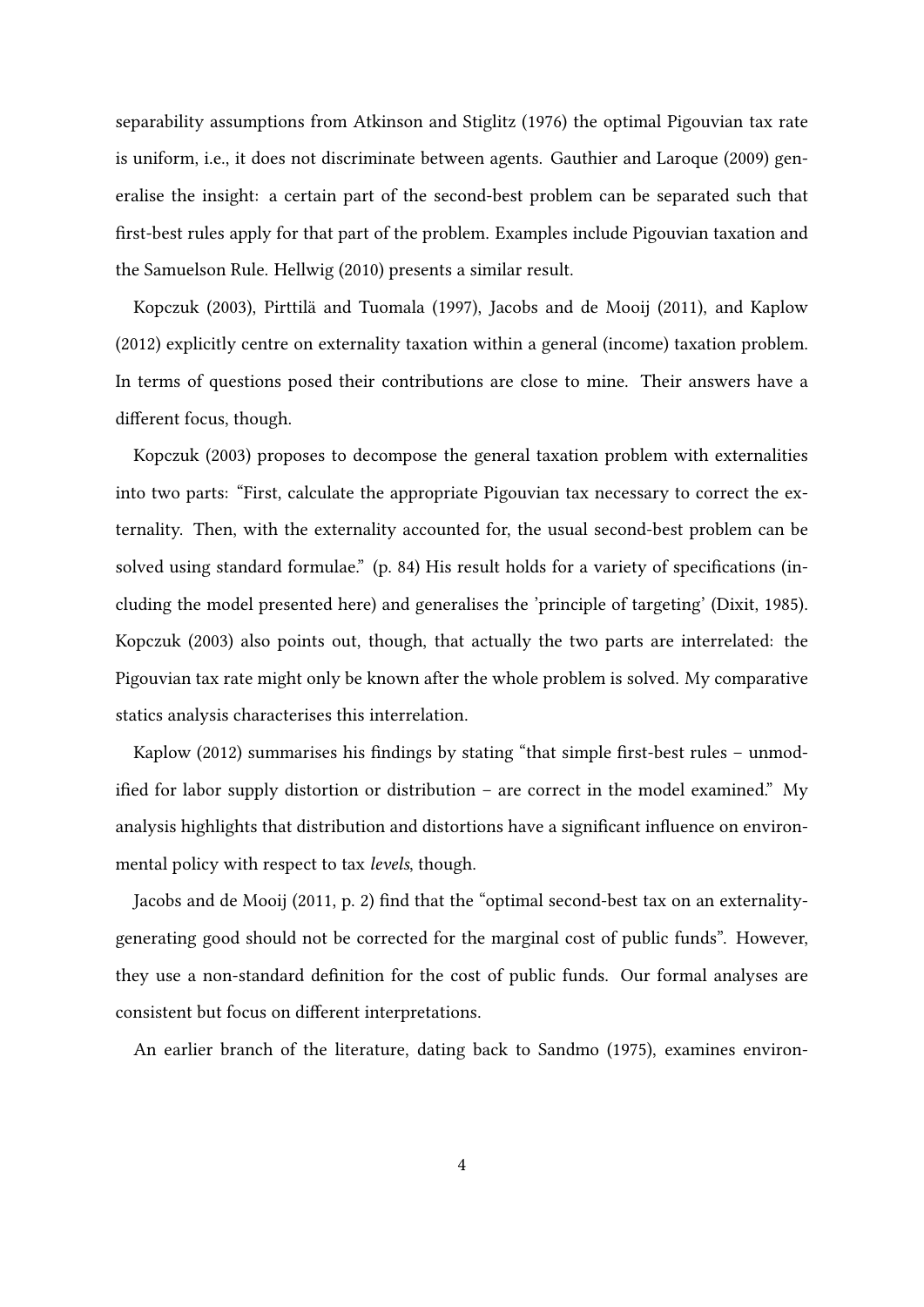mental taxation as part of linear tax systems. Starting with [Bovenberg and de Mooij](#page-38-2) [\(1994\)](#page-38-2), the linear-taxation model was a primer workhorse model in the discussion of the double-dividend hypothesis.<sup>[2](#page-6-0)</sup> By a central result of this literature, the second-best environmental tax is below the first-best one (e.g. [Orosel and Schöb, 1996\)](#page-40-4). As I show, these insights carry over to the case of optimal/non-linear income taxation. [Metcalf](#page-40-5) [\(2003\)](#page-40-5) uses the linear model to carry out a comparative static analysis with a focus on environmental quality.

My analysis also relates to the literature on comparative static properties of non-linear taxation, with and without public goods [\(Weymark, 1987;](#page-41-1) [Brett and Weymark, 2008;](#page-38-3) [Bier](#page-37-1)[brauer and Boyer, 2010\)](#page-37-1), and to applied analyses of the question how to overcome negat-ive distributional effects of environmental taxes (like [Metcalf, 1999;](#page-40-6) [West, 2005;](#page-41-2) [Ekins and](#page-38-4) [Dresner, 2004\)](#page-38-4). [Rausch et al.](#page-40-7) [\(2011\)](#page-40-7) recently studied the U.S. economy, [Kosonen](#page-39-5) [\(2012\)](#page-39-5) did so for the European Union. The empirical papers investigate the relationship between household income and emission-heavy consumption like driving or heating in order to check whether environmental taxes are regressive. They also discuss distributional impacts of environmental taxes and policies to support the poorest household. I add insights from normative theory to the discussion. In particular, I show that (a) emission-heavy consumption should not be subsidised for poor households and (b) whether or not environmental taxes are regressive is not per se relevant for their optimal level.

The paper is organised as follows: Section [2](#page-7-0) presents the model. Section [3](#page-10-0) states the rule for optimal internalisation. Section [4](#page-14-0) introduces tax systems. Section [5](#page-17-0) analyses optimal environmental taxes and provides the main results. Section [6](#page-25-0) concludes. The Appendix holds proofs and formal results. It also characterises optimal allocations and discusses corner solutions.

<span id="page-6-0"></span><sup>&</sup>lt;sup>2</sup>See [Goulder](#page-39-6) [\(1995\)](#page-39-6), [Schöb](#page-40-8) [\(1997,](#page-40-8) [2005\)](#page-40-9), [Bovenberg](#page-37-2) [\(1999\)](#page-37-2) or [Bovenberg and Goulder](#page-38-5) [\(2002\)](#page-38-5) for more details and surveys on the double-dividend discussion.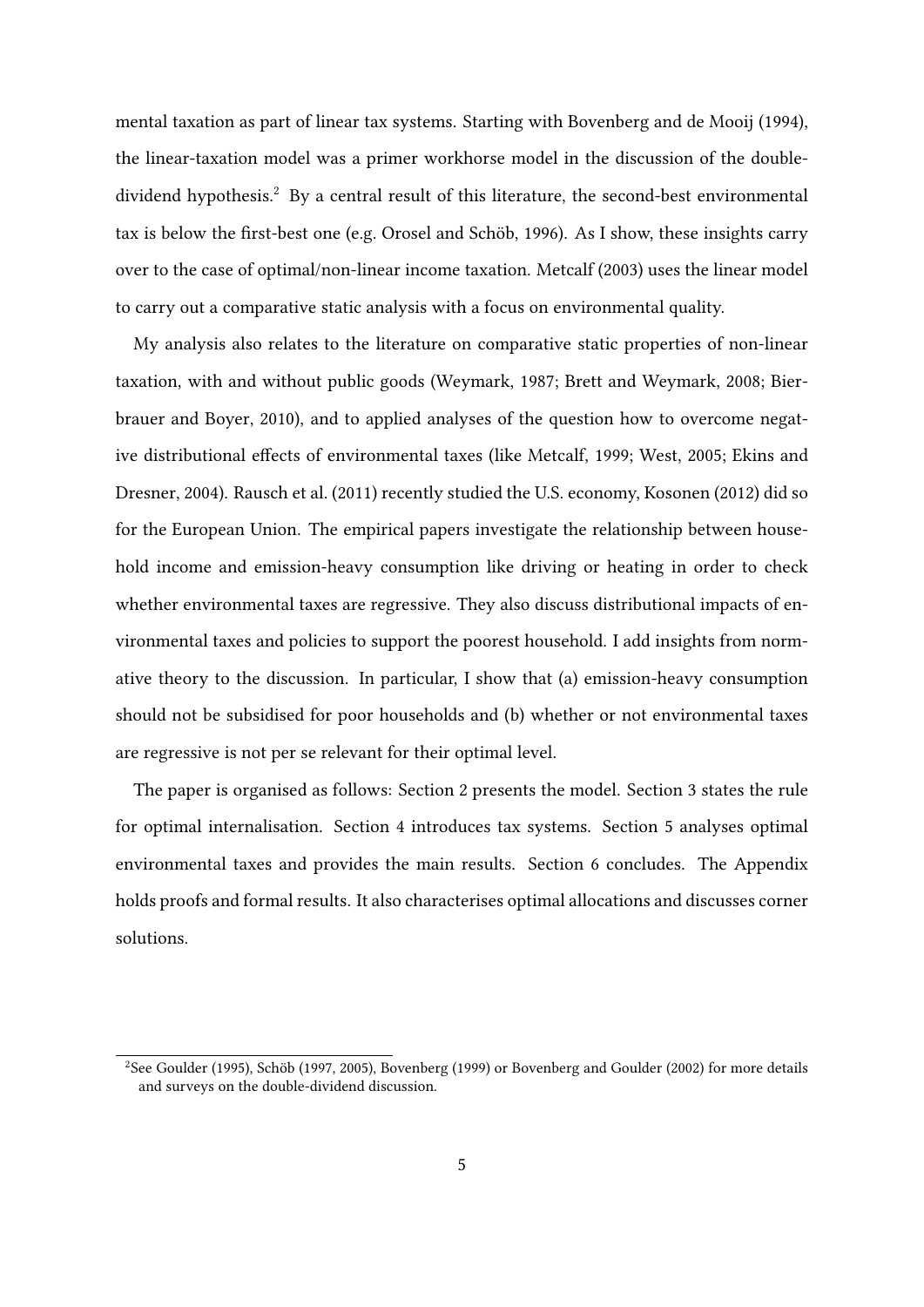## <span id="page-7-0"></span>2. Model

#### 2.1. Production

The model is based on [Cremer et al.](#page-38-0) [\(1998\)](#page-38-0). It considers three different goods. First, an intermediate good that is referred to as *output* and is denoted by  $Y$ . It serves as the numéraire and may be interpreted as money. Second, a clean, completely private consumption good, C, and third, a dirty consumption good,  $D$ . The intermediate good can be transformed into the consumption goods at fixed rates of transformation equal to  $p_C$  and  $p_D$ , respectively. Parameters  $p_C$  and  $p_D$  may be interpreted as the producer prices of C and D. The intermediate good itself can be produced with a linear technology using labour as the single input good (but labour is not modelled explicitly). The rate of transformation between labour and the intermediate good mirrors productivity and is denoted by  $w$ . It may be interpreted as the wage rate.

#### 2.2. Households and allocations

There is a continuum of measure one of agents. They differ in exactly one dimension, namely their productivity, which can be either low or high. An agent's type is denoted by  $\theta \in$  ${L, H}$ . Their respective productivity is  $w_\theta \in \{w_L, w_H\}$ . The fraction of low-type agents is denoted by  $\gamma \in (0, 1)$ . An *allocation A* specifies levels of  $(C, D, Y)$  for both generic types, i.e.,  $A \equiv (C_L, D_L, Y_L, C_H, D_H, Y_H)$ . For a given allocation the utility of an agent of type  $\theta$  is

$$
U_{\theta}(A) = u(C_{\theta}, D_{\theta}) - \frac{Y_{\theta}}{w_{\theta}} - (\gamma D_L + (1 - \gamma)D_H)e.
$$

Function  $u$  is continuously differentiable three times, strictly increasing, strictly concave, has nonnegative cross derivatives, and satisfies the Inada conditions.<sup>[3](#page-7-1)</sup> It represents private

<span id="page-7-1"></span><sup>&</sup>lt;sup>3</sup>Formally,  $u_{CD} \ge 0$  as well as  $u_K \to \infty$  as  $K \to 0$ , and  $u_K \to 0$  as  $K \to \infty$ , for  $K \in \{C, D\}$ . The Inadaconditions are imposed in order to guarantee strictly positive optimal consumption levels. Strict concavity guarantees unique solutions.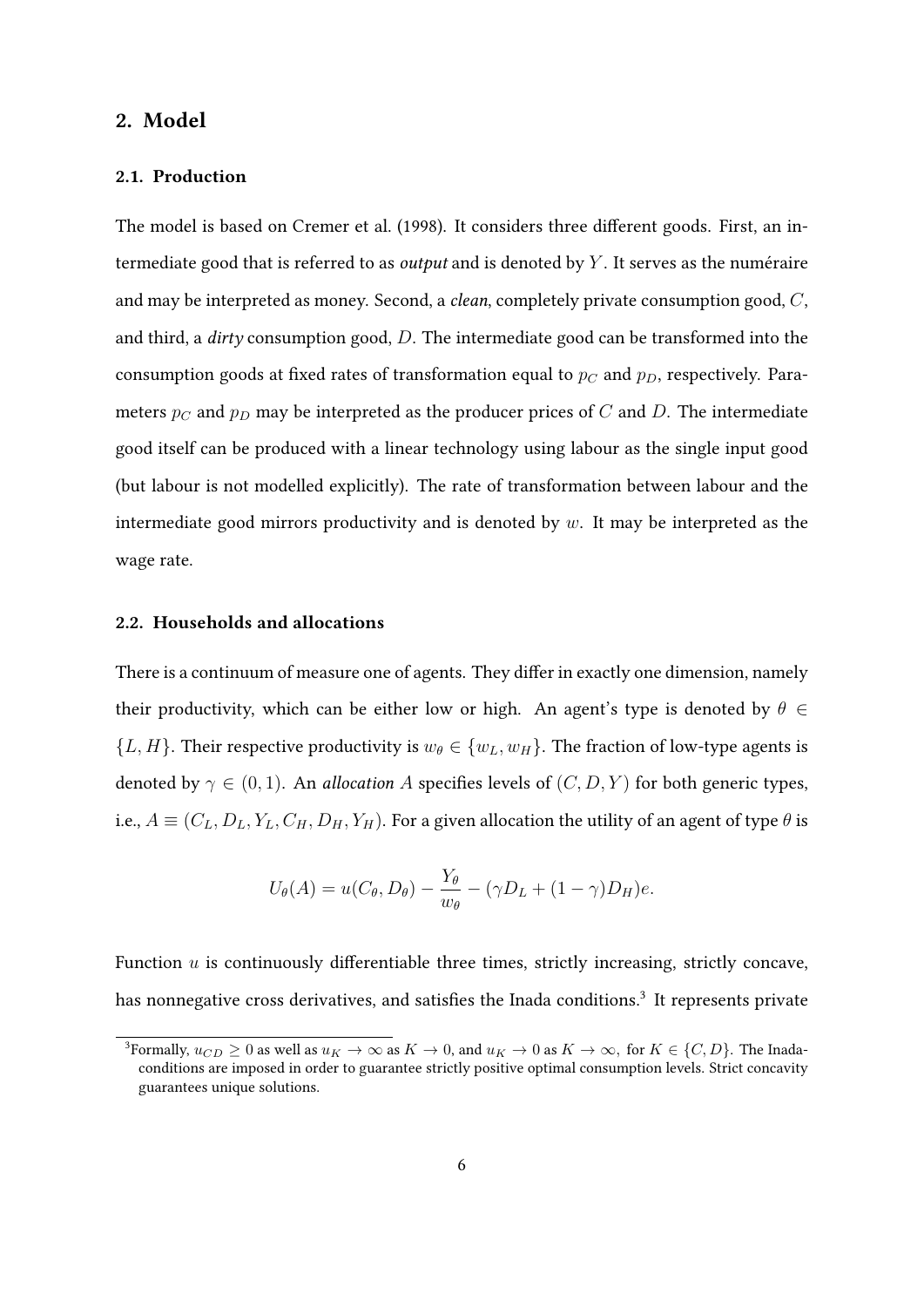consumption utility. In order to produce  $Y_{\theta}$  units of output, an agent has to provide  $Y_{\theta}/w_{\theta}$ units of labour. This provision is associated with a linear disutility. The last term in the utility function reflects the externality. Independently of his type, every agent suffers from the overall consumption of dirty goods,  $\gamma D_L+(1-\gamma)D_H$ . The social harm is proportional to total dirty good consumption, and  $e > 0$ . From an agent's point of view, own consumption has no negative effect on own utility as a single contribution is negligible in comparison to the large contribution of others. Individual contributions are in fact zero due to the assumption of a continuum of agents.[4](#page-8-0)

Notice that all agents in society have quite similar preferences. In particular, their consumption choice for a given budget is identical. Also, they suffer from the externality in exactly the same way. This is not only a simplification but rather a design choice. If agents had different tastes for environmental protection, then the optimal policy would obviously depend on distributional considerations. The homogeneity in agents' preference allows to isolate the more subtle relations between equity and environmental policy.

#### 2.3. Social welfare

This paper takes a normative perspective by examining what a social planner (SP) would do in order to maximise the social welfare function  $W$ , defined as

$$
W(A) = \alpha U_L(A) + (1 - \alpha)U_H(A), \ \alpha \in (0, 1),
$$

where A is the allocation. The welfare function is a weighted sum of the generic types' utilities. The parameter  $\alpha$  measures the weight SP puts on a generic low-type agent. If

<span id="page-8-0"></span><sup>&</sup>lt;sup>4</sup>Externalities of this type were termed "atmospheric" by [Meade](#page-39-7) [\(1952\)](#page-39-7). A different way to interpret the mechanism is to consider a public good that is provided by nature (like "fresh air" or "nice atmosphere"). Dirty good consumption reduces the level or quality of the public good, whereat only total consumption matters. The presented model wold fit this interpretation, with the initial amount of this public good normalised to zero.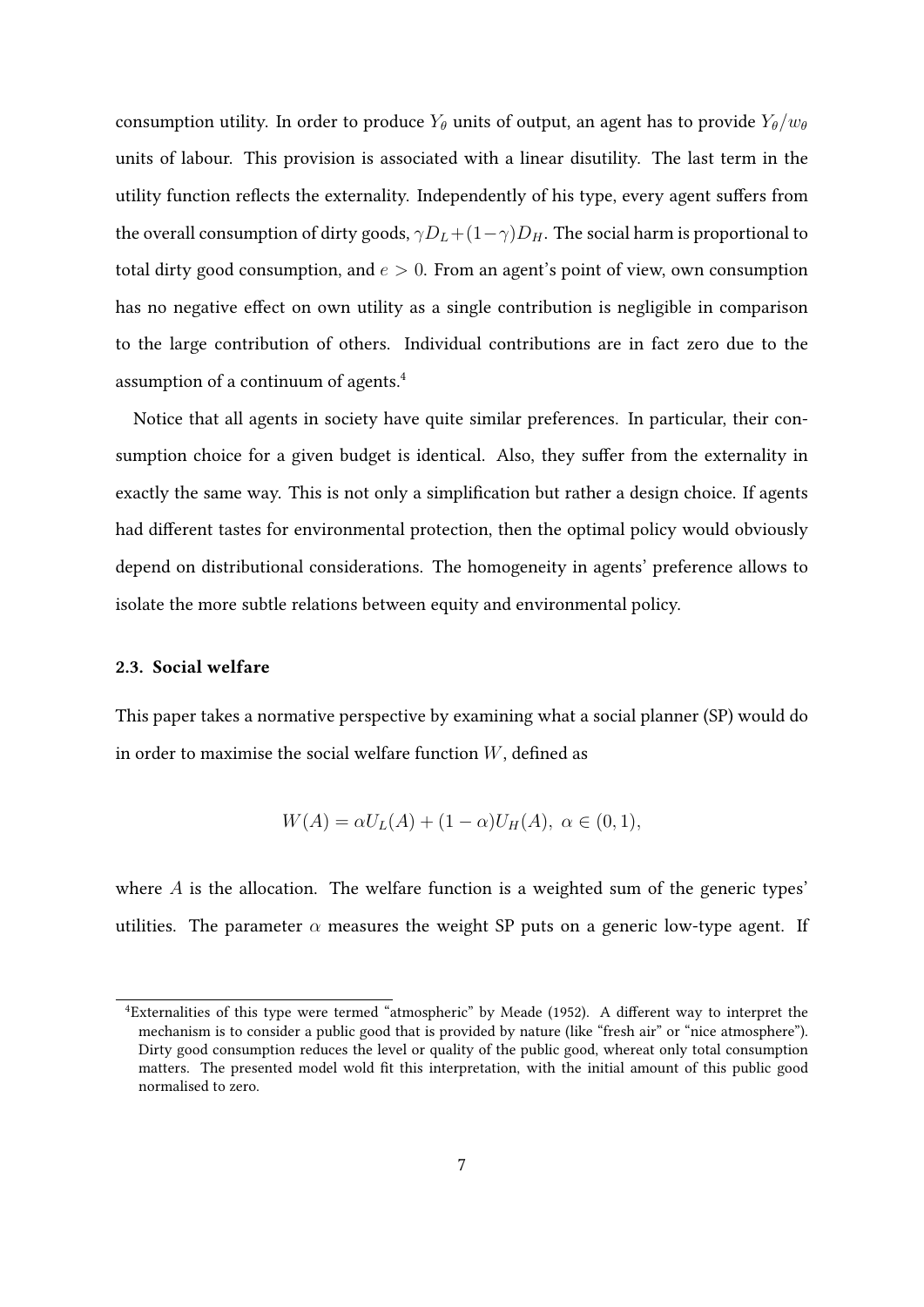$\alpha = \gamma$ , then W is the utilitarian welfare function. For  $\alpha = 1$ , W would be the Rawlsian welfare function.

Overall, the economy cannot consume more than it produces in terms of output. Furthermore, an exogenous revenue requirement  $r$  has to be met. The social planner thus faces a resource constraint given by

<span id="page-9-0"></span>
$$
\gamma(Y_L - p_C C_L - p_D D_L) + (1 - \gamma)(Y_H - p_C C_H - p_D D_H) - r \ge 0.
$$
 (1)

If [\(1\)](#page-9-0) holds and  $A \geq 0$ , then A is *feasible*. An allocation that maximises W among all feasible allocations is a *first-best allocation*.

If the social planner does not observe an agent's type, not all feasible allocations are implementable. If, for instance, an allocation disadvantages the high-type agents, they might have an incentive to pretend to be low-types, making it impossible to implement this allocation. As a consequence, under asymmetric information, SP has to ensure that agents do not want to misrepresent their type. This is the case if the following incentive-compatibility constraints hold.

<span id="page-9-3"></span><span id="page-9-2"></span>
$$
u(C_L, D_L) - \frac{Y_L}{w_L} \ge u(C_H, D_H) - \frac{Y_H}{w_L},
$$
\n(2)

$$
u(C_H, D_H) - \frac{Y_H}{w_H} \ge u(C_L, D_L) - \frac{Y_L}{w_H}.
$$
\n(3)

The underlying idea about the relation between incentive compatibility and decentral implementation, i.e. taxation, is known as the 'Taxation Principle' [\(Hammond, 1979;](#page-39-8) [Guesnerie,](#page-39-9) [1998\)](#page-39-9).<sup>[5](#page-9-1)</sup> An allocation that maximises welfare among all feasible, incentive-compatible allocations is a second-best allocation.

By means of the following assumption, I restrict the analysis to the cases in which SP likes to redistribute from high-type agents to low-type agents.

<span id="page-9-1"></span><sup>5</sup> For a complete formal argument see [Aigner](#page-37-3) [\(2011\)](#page-37-3).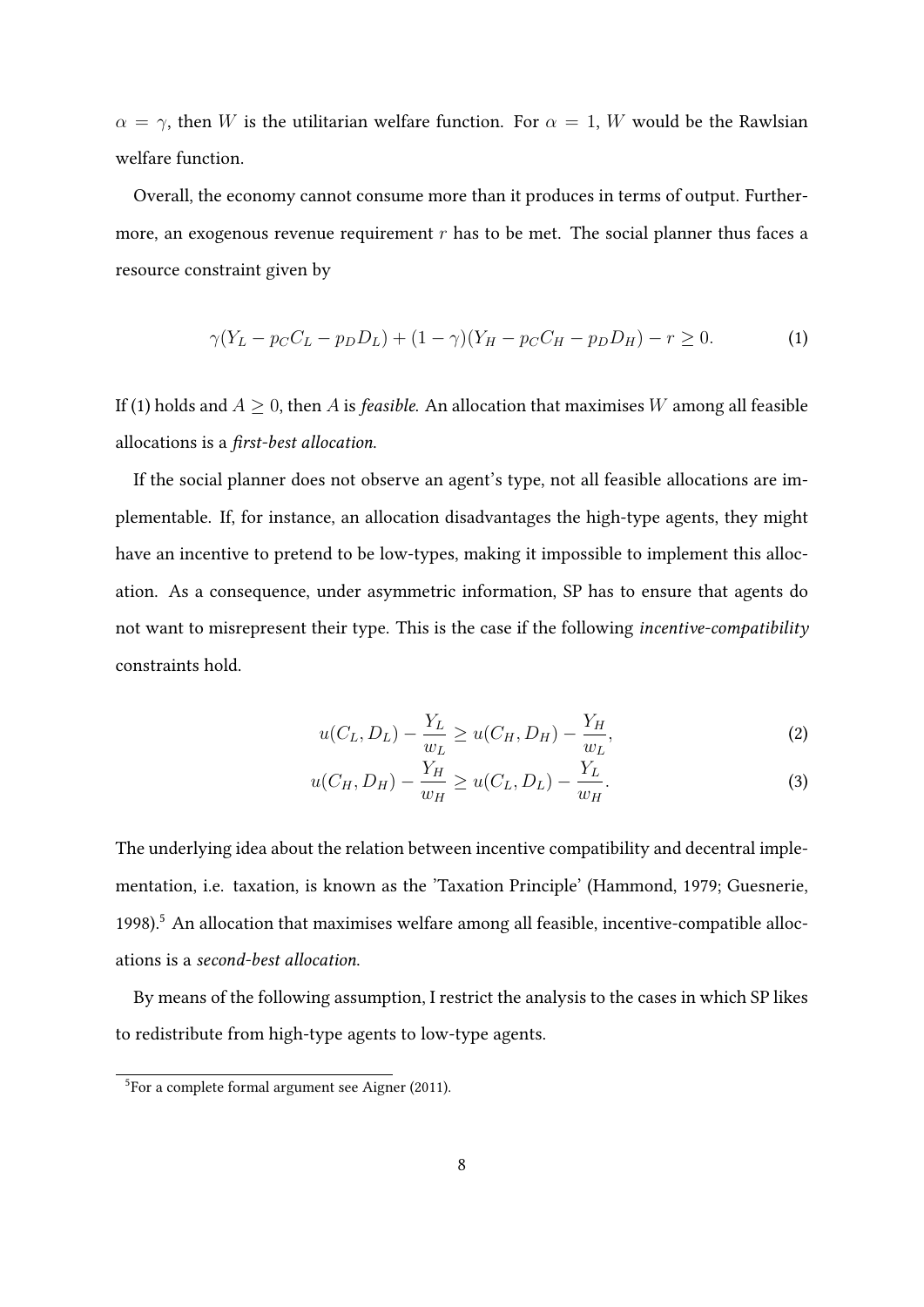## <span id="page-10-1"></span>Assumption 1.  $\alpha(1-\gamma)w_H > (1-\alpha)\gamma w_L$ .

The assumption generally holds if SP puts a sufficiently high welfare weight on low-type agents. The lower  $w_L$  is relative to  $w_H$ , the lower  $\alpha$  may be, because a large difference in productivity provides an efficiency argument for making high-types work more than lowtypes. A low population share  $\gamma$  of low-types makes redistribution in their favour very cheap, hence it also allows for a low  $\alpha$ .

Given the shape of  $u$ , it is efficient to produce strictly positive amounts of the consumption goods rather than abstain from economic activity. In turn, agents have to provide output. A look at Assumption [1](#page-10-1) and the definition of  $W$  shows that, in terms of welfare, it is always better to let the high- rather than the low-type agents produce an output unit. Consequently, high-type agents should produce all output. In first-best, this is indeed the case.<sup>[6](#page-10-2)</sup> In secondbest, this might be out of reach, as incentive constraints have to be satisfied. It is then ambiguous whether low-type agents work. My main analysis focuses on the cases in which they do work, i.e.  $Y_L > 0$ . In these cases a reallocation of output provision from low- to hightype agents improves welfare, but is possible only if high-types' incentive constraint [\(3\)](#page-9-2) is slack. Consequently, at an interior second best allocation, [\(3\)](#page-9-2) needs to bind. As Assumption [1](#page-10-1) favours the low-type agents, their incentive constraint [\(2\)](#page-9-3) is always slack.[7](#page-10-3)

In Appendix [C,](#page-32-0) I discuss existence and comparative statics properties of second-best allocations with  $Y_L = 0$ .

## <span id="page-10-0"></span>3. Optimal Internalisation

This section provides a general property of Pareto-optimal allocations, with respect to the externality. At first sight, the presented rule is identical for first- and second-best allocations. This is a reason why redistribution and distortions are sometimes considered to have no

<span id="page-10-2"></span><sup>&</sup>lt;sup>6</sup>If  $Y_H$  could be negative, (first-best) welfare would be unbounded. Obviously, that is not an option. Accordingly, the nonnegativity constraint for  $Y_L$  binds at the first-best allocation.

<span id="page-10-3"></span><sup>7</sup>See Lemmas [1,](#page-27-0) [2,](#page-27-1) [3](#page-28-0) in Appendix [A](#page-27-2) for the formal arguments.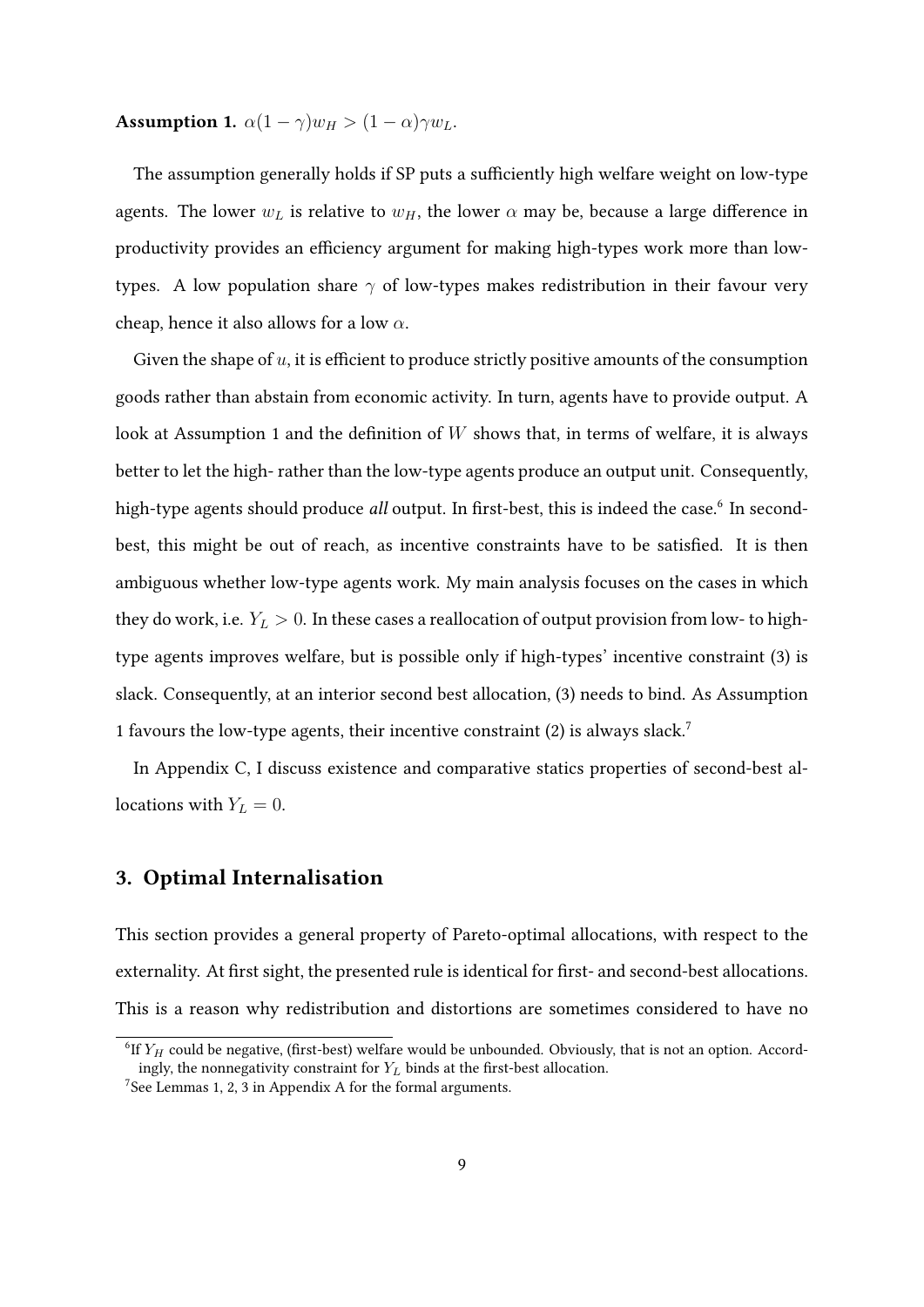structural influence on Pigouvian taxation. In the next step, I show, however, in what way the first- and second-best rules are in fact different.

To shorten exposition, I use the following notation for  $J,K\in\{C,D\}$ .  $u^L:=u(C_L,D_L),$  $u_J^L:=\partial u(C_L,D_L)/\partial J_L,\, u_{KJ}^L:=\partial^2 u(C_L,D_L)/(\partial K_L\partial J_L).$  Analogous definitions apply to  $u^H \, := \, u(C_H,D_H).$  The Lagrangian multiplier of the resource constraint is denoted by  $\lambda.$ All results in the current section are derived in Appendix [A.](#page-27-2)

#### 3.1. A rule for optimal internalisation

Both first- and second-best allocation feature the property that the marginal rates of substitution (MRS) between the two consumption goods are the same for both types of agents. Rather than being equal to the rate of transformation (namely, producer-price ratio), as would be the case in an unregulated market, the MRS is equal to

<span id="page-11-1"></span>
$$
MRS = \frac{u_D^L}{u_C^L} = \frac{u_D^H}{u_C^H} = \frac{p_D}{p_C} + \frac{e}{\lambda p_C}.
$$
\n<sup>(4)</sup>

This is a standard result in the literature. It follows, for instance, from the more general analysis by [Hellwig](#page-39-1) [\(2010\)](#page-39-1). It is driven by the separability feature of the utility functions. [Cremer et al.](#page-38-0) [\(1998\)](#page-38-0) point out the relation to the famous result in [Atkinson and Stiglitz](#page-37-0) [\(1976\)](#page-37-0), namely that, under the given assumptions, commodity prices should not be distorted, and all redistribution can be done within the labour market. The intuition of the Atkinson/Stiglitz result is as follows. By assumption, all agents have the same consumption pattern.<sup>[8](#page-11-0)</sup> Therefore the commodity demand cannot be used to screen types and commodity taxation cannot contribute to relax the equity-efficiency trade-off. Hence there is no point in distorting them.

The intuition carries over partially to the case where an externality is introduced. In fact, as agents are equal in terms of their consumption preferences and their exposure to the

<span id="page-11-0"></span><sup>&</sup>lt;sup>8</sup>More precisely, for a given amount of total consumption spending, all agents consume the same commodity bundle.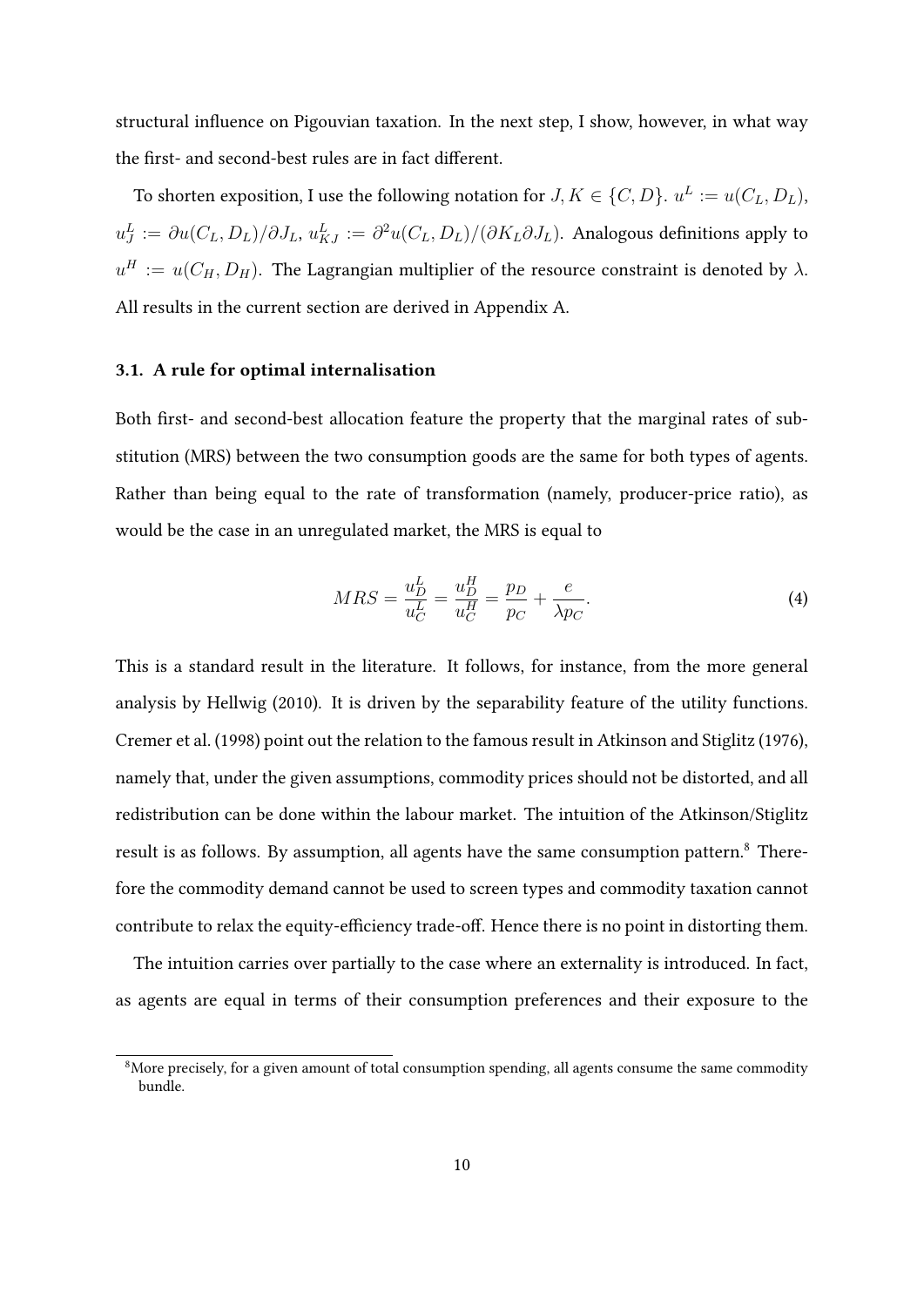externality, there is no point in treating them differently in this respect. Yet, it is no longer true that optimal redistribution only affects the labour market. Optimal consumption now depends on multiplier  $\lambda$ . The multiplier is crucially related to redistribution. Also, while at first sight the above formula is the same for both first- and second-best allocation,  $\lambda$  is different in first- and second-best. This has significant consequences for the relation between the degree of redistribution and the degree of intervention in the commodity market.

#### <span id="page-12-0"></span>3.2. The cost of public funds

There is no universal definition for the (marginal) cost of public funds in the literature. [Jacobs](#page-39-10) [\(2012\)](#page-39-10), for instance, recently suggested a definition which implies a marginal cost of 1 for typical optimal taxation schedules. In this paper I stick to the classical definition, also used in the textbook by [Dahlby](#page-38-6) [\(2008\)](#page-38-6); the (marginal) cost of public funds measures the loss in welfare associated with raising tax revenues. Being a cost, the concept does not account for potential benefits from the revenues. It just tells how (welfare-)costly it is to raise a (marginal) tax dollar.

As is well known, the so defined (marginal) cost of public funds are equal to  $\lambda$ , the Lag-rangian multiplier for the resource constraint [\(1\)](#page-9-0). Formally,  $\lambda = -\frac{\partial \hat{W}}{\partial r}$ , where  $\hat{W}$  is the optimised value of the welfare function. Throughout the paper I normally drop the explicit "marginal" when referring to the cost of public funds – relying on the fact that concept is per se a marginal one. Also, "multiplier" interchangeably refers to  $\lambda$ , i.e., the cost of public funds.

The quasi-linearity in labour allows for closed-form solutions for the multiplier and plainly reveals the dissimilarity between first- and second-best. It also shows the dependency on the underlying parameters  $\alpha$  and  $\gamma$ .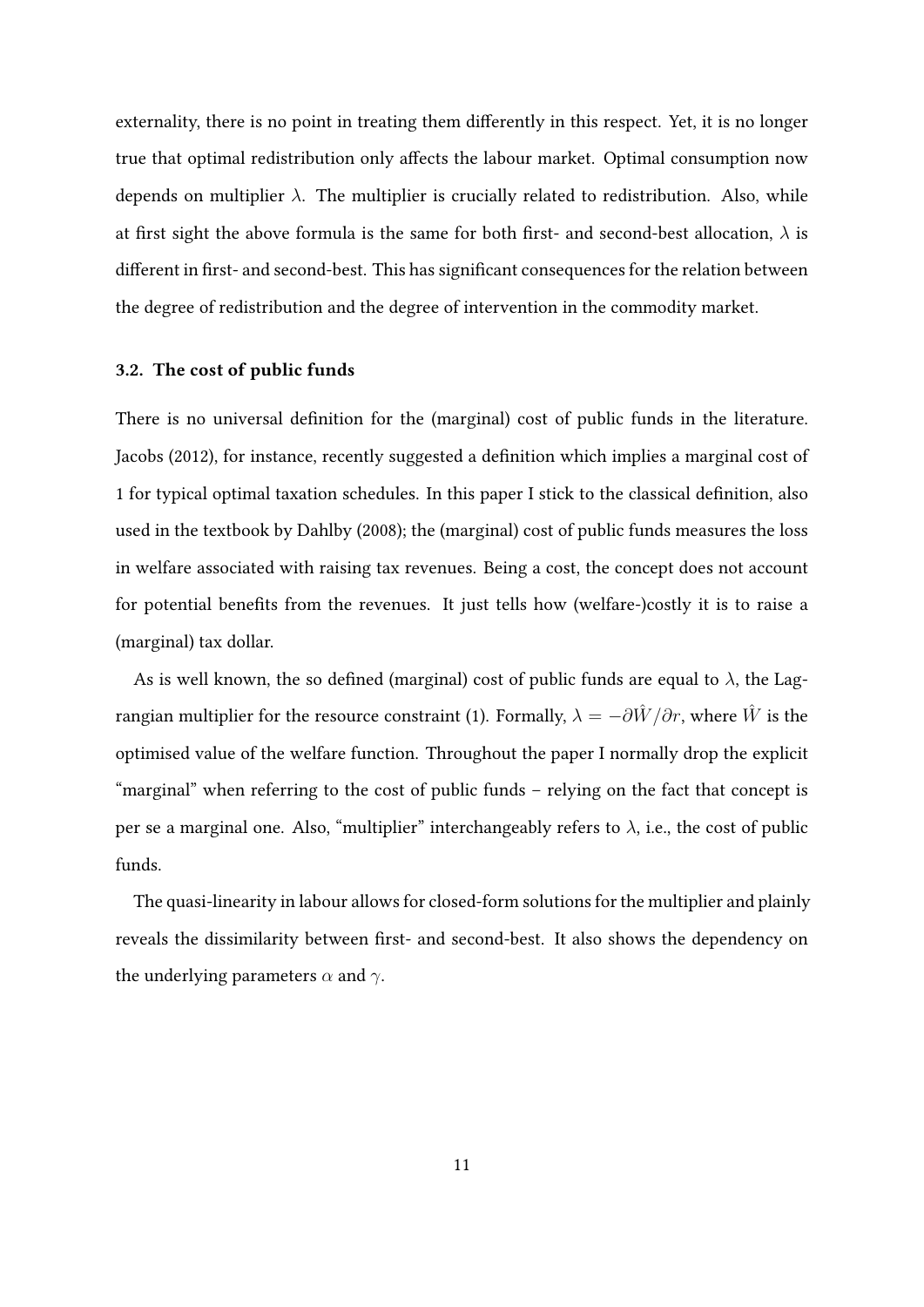Second-best The value of the multiplier at an interior second-best allocation is

<span id="page-13-0"></span>
$$
\lambda^* := \frac{\alpha}{w_L} + \frac{1 - \alpha}{w_H}.\tag{5}
$$

To grasp the intuition, note that agents do not benefit from  $r$ , so an increase is pure burden. A way to finance the additional requirement is to increase output. As the incentive constraint for the high-type agents is binding, their output may only be increased if the low-type's output is increased as well. The weighted welfare loss of such an increase is equal to  $\alpha/w_L$  for the generic low-type and  $(1 - \alpha)/w_H$  for the generic high-type. Notice that the multiplier does not depend on the population shares. The reason is that a higher revenue requirement has to be produced by all agents (independently of their type) in order to sustain incentive compatibility.

First-best The multiplier at the first-best allocation is

<span id="page-13-1"></span>
$$
\lambda^F := \frac{1 - \alpha}{w_H(1 - \gamma)}.\tag{6}
$$

Because only high-types work in first-best, only parameters related to them matter for  $\lambda^F.$  If SP needs an additional unit of revenue, he will make high-type agents work more. As there are only  $1 - \gamma$  high-type agents, the generic high type has to provide  $1/(1 - \gamma)$  (marginal) units of output and needs to work  $1/(w_H(1 - \gamma))$  additional hours. The incurred marginal disutility is weighted by  $1 - \alpha$ .

The multipliers are not only different in size, but also with respect to their directions of change in the parameters  $\alpha$  and  $\gamma$ . The welfare weight has an impact on the optimal tax design with respect to the externality. If interpreted naively, the optimal rule [\(4\)](#page-11-1) itself hides this fact.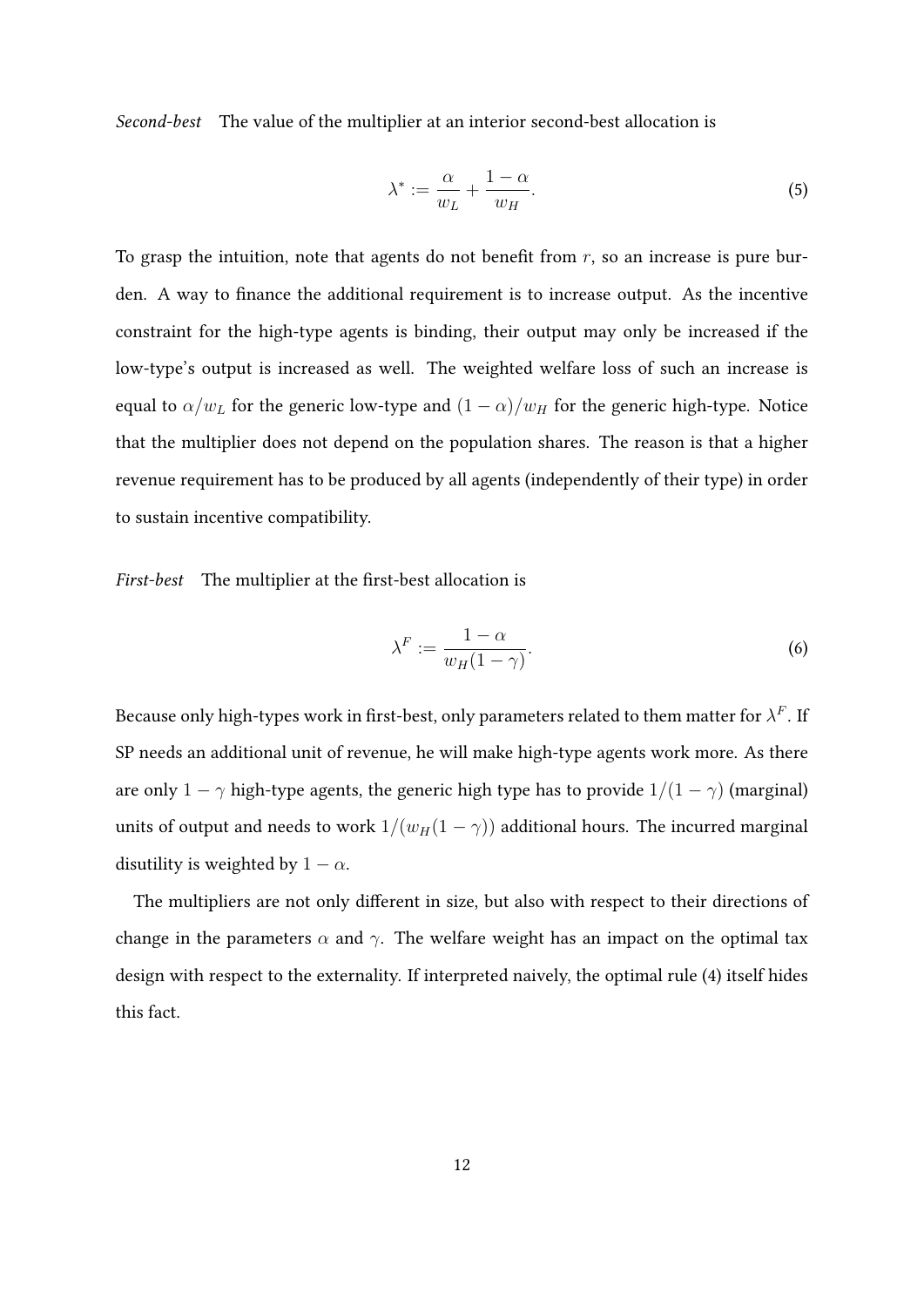## <span id="page-14-0"></span>4. Taxation

The current section adapts the interpretation of output being money. In this interpretation, Y denotes gross income, w corresponds to the wage rate, and  $p_C, p_D$  are producer prices. A tax system  $\tau = (t_C, t_D, T)$  consists of an income tax function T and specific commodity taxes  $t_C, t_D \in \mathbb{R}$ . Consumer prices are  $q_k := p_k + t_k$  for  $k \in \{C, D\}$ . Consumption may be subsidised through negative commodity taxes.  $T$  may be negative as well, in which case it is a transfer to the agent.

For any type  $\theta$ , let  $(C_{\theta}(\tau), D_{\theta}(\tau), Y_{\theta}(\tau))$  be the maximisers of individual utility, given  $\tau$ :

<span id="page-14-2"></span>
$$
(C_{\theta}(\tau), D_{\theta}(\tau), Y_{\theta}(\tau)) \in \underset{(C, D, Y)}{\text{argmax}} \left( u(C, D) - \frac{Y}{w_{\theta}} - (\gamma D_L + (1 - \gamma)D_H)e \right)
$$
  
s.t.  $q_C C + q_D D \leq Y - T(\cdot)$  (7)

As before, households take  $D<sub>L</sub>$  and  $D<sub>H</sub>$  as given, so the externality is not relevant for their decision.

When choosing a tax system, the social planner takes individual optimisation into account and needs to respect the following fiscal budget constraint, which is equivalent to resource constraint [\(1\)](#page-9-0).

<span id="page-14-1"></span>
$$
\gamma\bigg(T_L(\tau) + t_C C_L(\tau) + t_D D_L(\tau)\bigg) + (1 - \gamma)\bigg(T_H(\tau) + t_C C_H(\tau) + t_D D_H(\tau)\bigg) \ge r \quad (8)
$$

Here,  $T_L(\tau)$  and  $T_H(\tau)$  amount to the respective total income tax payments of low- and high-type agents.

If [\(8\)](#page-14-1) is satisfied for some tax system  $\tau$ , then  $\tau$  is said to *implement* allocation A with  $A = (C<sub>L</sub>(\tau), D<sub>L</sub>(\tau), Y<sub>L</sub>(\tau), C<sub>H</sub>(\tau), D<sub>H</sub>(\tau), Y<sub>H</sub>(\tau))$  as defined by [\(7\)](#page-14-2). The set of available tax systems to choose from depends on the informational constraints. When the social planner can observe an agent's type, the income tax may be contingent on the type. Under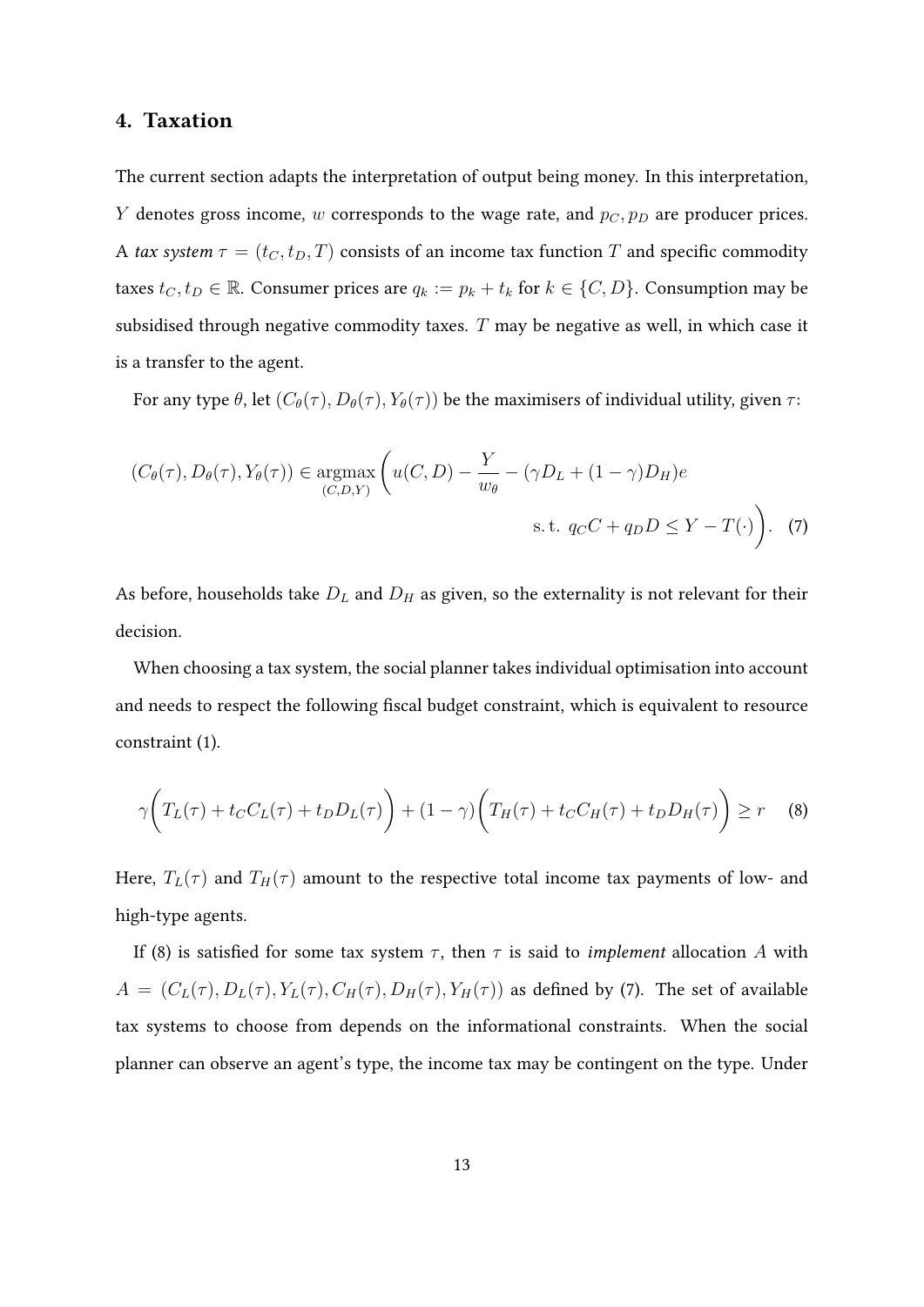asymmetric information it can only be contingent on observed gross income. In fact, with  $T : (w, Y) \mapsto T(w, Y)$ , it is possible to find a system  $\tau$  that implements the first-best allocation. With  $T : Y \mapsto T(Y)$ , it is possible to find a system  $\tau$  that implements the second-best allocation. This insight allows to restrict attention to the chosen tax structure albeit the linearity in commodity taxation.<sup>[9](#page-15-0)</sup>

## <span id="page-15-1"></span>4.1. Normalisation

As usual in these type of models, there is a degree of freedom in the taxation choice. A common way to deal with this is to normalise the tax system and often it is innocuous to do so. Yet, when properties of the tax system, like a particular tax level, are the object of interest rather than the real allocation, one has to be careful with normalisations.

This was a major issue in the double-dividend discussion between [Bovenberg and de Mooij](#page-38-2) [\(1994,](#page-38-2) [1997\)](#page-38-7), [Fullerton](#page-38-8) [\(1997\)](#page-38-8) and others. The discussion centres on the comparison of the second-best pollution tax and the first-best Pigouvian tax (the marginal social harm). The actual tax level obviously depends on the chosen normalisation and a priori it is unclear which normalisation is "correct". In a related contribution, [Schöb](#page-40-8) [\(1997\)](#page-40-8) focuses on the normalisation choice and shows that also "the difference of the first-best and second-best optimal tax on the polluting good depends on the normalization chosen." (p. 174) He concludes that "such a comparison provides an inappropriate indicator for the existence of a second dividend." (ibid.)

To obtain valid results on comparative static properties of environmental taxation and the relation between first- and second-best level, it is important to avoid the "normalization" trap" [\(Schöb, 1997\)](#page-40-8). [Orosel and Schöb](#page-40-4) [\(1996\)](#page-40-4) propose to study an object called the secondbest internalization tax. Unlike an actual tax rate, it is a "real" variable, derived directly from

<span id="page-15-0"></span> $9$ The underlying arguments are standard. For a rigorous application to the current model see [Aigner](#page-37-3) [\(2011,](#page-37-3) Appendix B).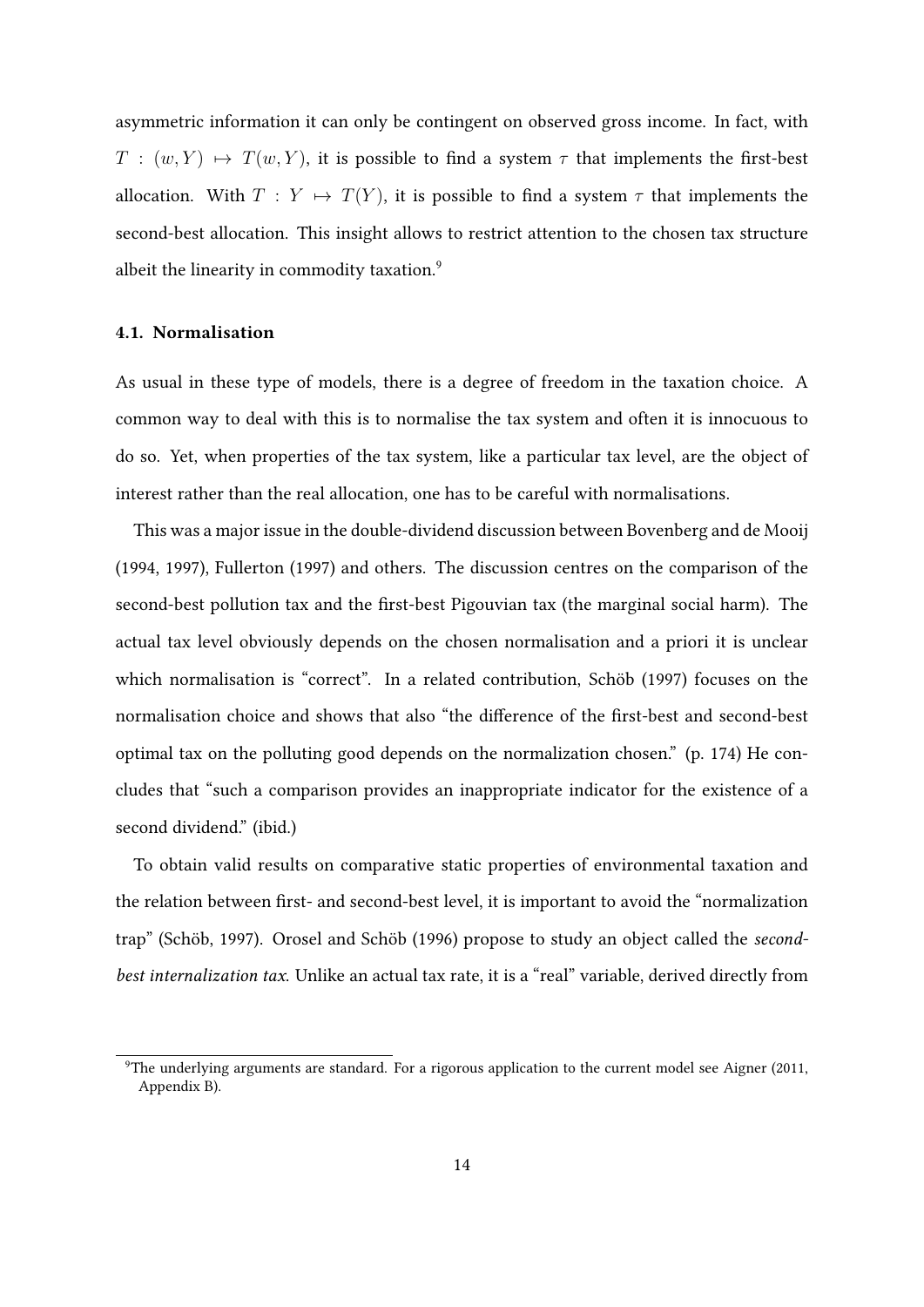the underlying allocation, and independent of the normalisation.<sup>[10](#page-16-0)</sup> Using their concept, the authors find a particular normalisation to be correct for doing the comparison of actual firstvs. second-best tax rates.

The aforementioned contributions feature linear labour and commodity taxation, and do not model distributive issues.<sup>[11](#page-16-1)</sup> Their insights on normalisations carry over to my model, though. Here the "real" object of interest is the so called greenness  $q$ . For any tax system  $\tau = (t_C, t_D, T)$ , the greenness is defined by

$$
g := t_D - t_C \frac{q_D}{q_C}.
$$

Similar to the second-best internalisation tax proposed by [Orosel and Schöb](#page-40-4) [\(1996\)](#page-40-4), the greenness is a real variable independent of the normalisation. More precisely,  $q$  is unique in the sense it is the same for any tax system which implements the second-best allocation. The same is true with respect to the first-best allocation.

For an intuitive understanding of the greenness consider an agent who faces some tax system  $\tau$  and decides to purchase an additional (marginal) unit of D, while keeping total spending constant. Then the greenness is the change in the agent's total tax payment. Thereby it quantifies the tax system's inherent incentives to shift consumption from  $D$  to  $C$ . Plainly put, it tells how "green" the system is. Notice that the a tax system could be green due to high  $t_D$  or due to low (potentially negative)  $t_C$ . The greenness covers both cases.

It turns out that the greenness equals the tax rate  $t_D$  on the dirty good iff the tax rate  $t_C$ on the clean good is normalised to zero: precisely the normalisation identified as "correct" by [Orosel and Schöb](#page-40-4) [\(1996\)](#page-40-4) for the respective purpose. For this reason it is save to proceed the analysis with  $t_C \equiv 0$ . For further reference, I call such a tax system *normalised*.

<span id="page-16-0"></span> $10$ The definition of the second-best internalisation tax uses the observation that private marginal utility should equal social marginal welfare – a property of an allocation rather than a tax system.

<span id="page-16-1"></span><sup>&</sup>lt;sup>11</sup>The papers on the double dividend normally have identical/representative consumers. Distributional concerns appear only indirectly as a motive for the unavailability of lump sum taxation.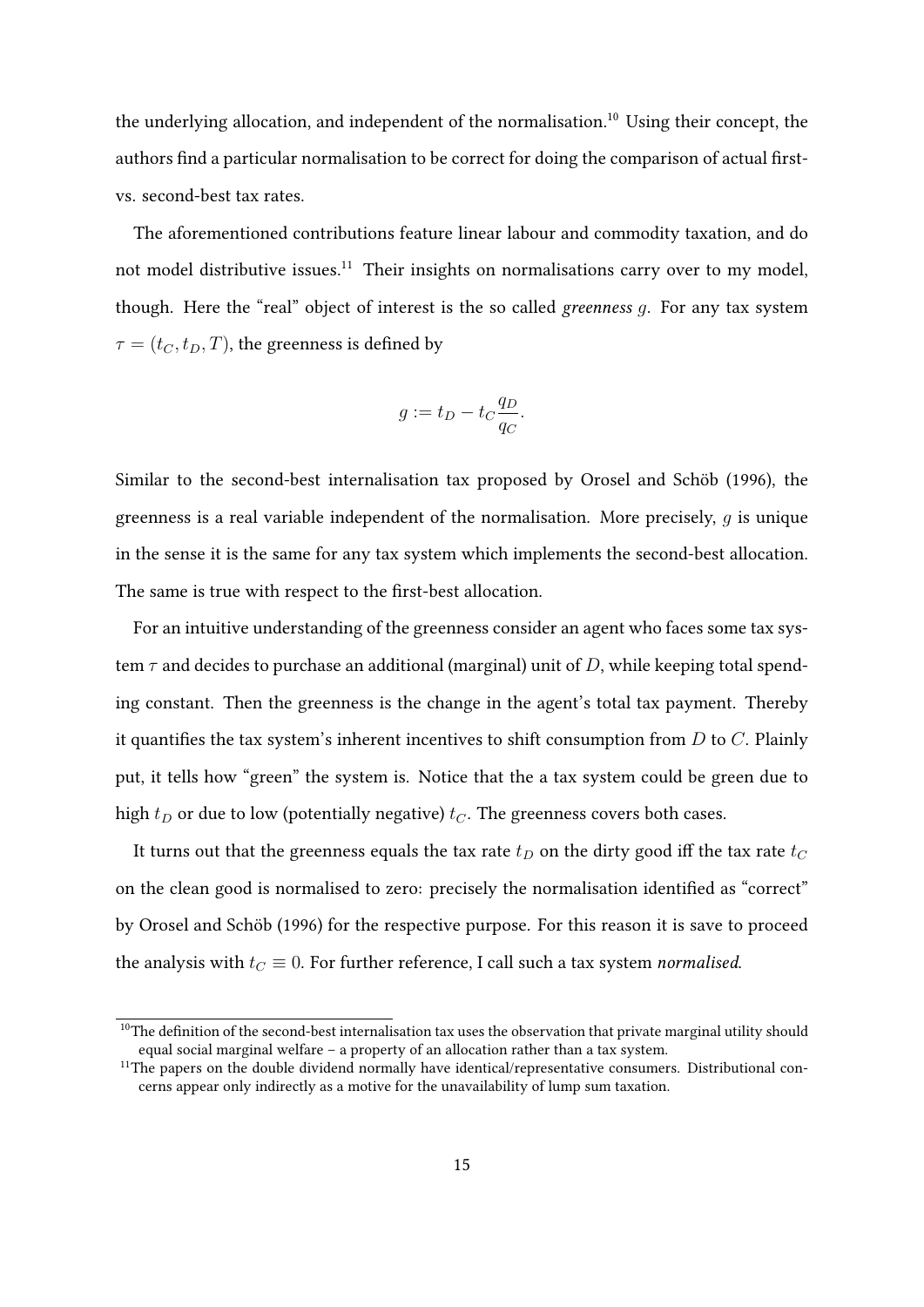For a detailed discussion of the greenness and the respective proofs see [Aigner](#page-37-3) [\(2011\)](#page-37-3).

## <span id="page-17-0"></span>5. The optimal Pigouvian tax

Given  $t_C \equiv 0$ , how high should  $t_D$  be? An optimum is characterised by the fact that a marginal reallocation does not change welfare. In particular, keeping private spending constant, a marginal change in consumption levels must not change welfare. Consider a marginal shift from  $C$  to  $D$  (for all agents, taking account of differences in prices). This has three effects: (1) Consumption utility  $u$  is unchanged as agents are at their individual optimum. (2) External harm increases at rate  $e$ . (3) Tax revenues increase at rate  $t_D$  and relax the budget constraint of the social planner. Multiplier  $\lambda$  tells how welfare is affected from relaxing the public budget. Thus the marginal effect of tax revenues on welfare amounts to  $t_D\lambda$ . The overall marginal change in welfare is  $-e + t_D \lambda$ . For this change to be zero,  $t_D$  needs to be

<span id="page-17-1"></span>
$$
t_D = \frac{e}{\lambda}.\tag{9}
$$

#### 5.1. The comparative statics of Pigouvian taxation

The following Propositions essentially combine equation [\(9\)](#page-17-1) with the findings from Section [3.2.](#page-12-0) They state the main result of the paper: comparative static properties of those tax systems that implement the first- and second-best allocation, respectively.

<span id="page-17-2"></span>**Proposition 1** (First-best Pigouvian taxation). *If a normalised tax system*  $\tau^F = (0, t_D^F, T^F)$ implements the first-best allocation  $A^F$ , then

$$
t_D^F = \frac{e}{\lambda^F}.
$$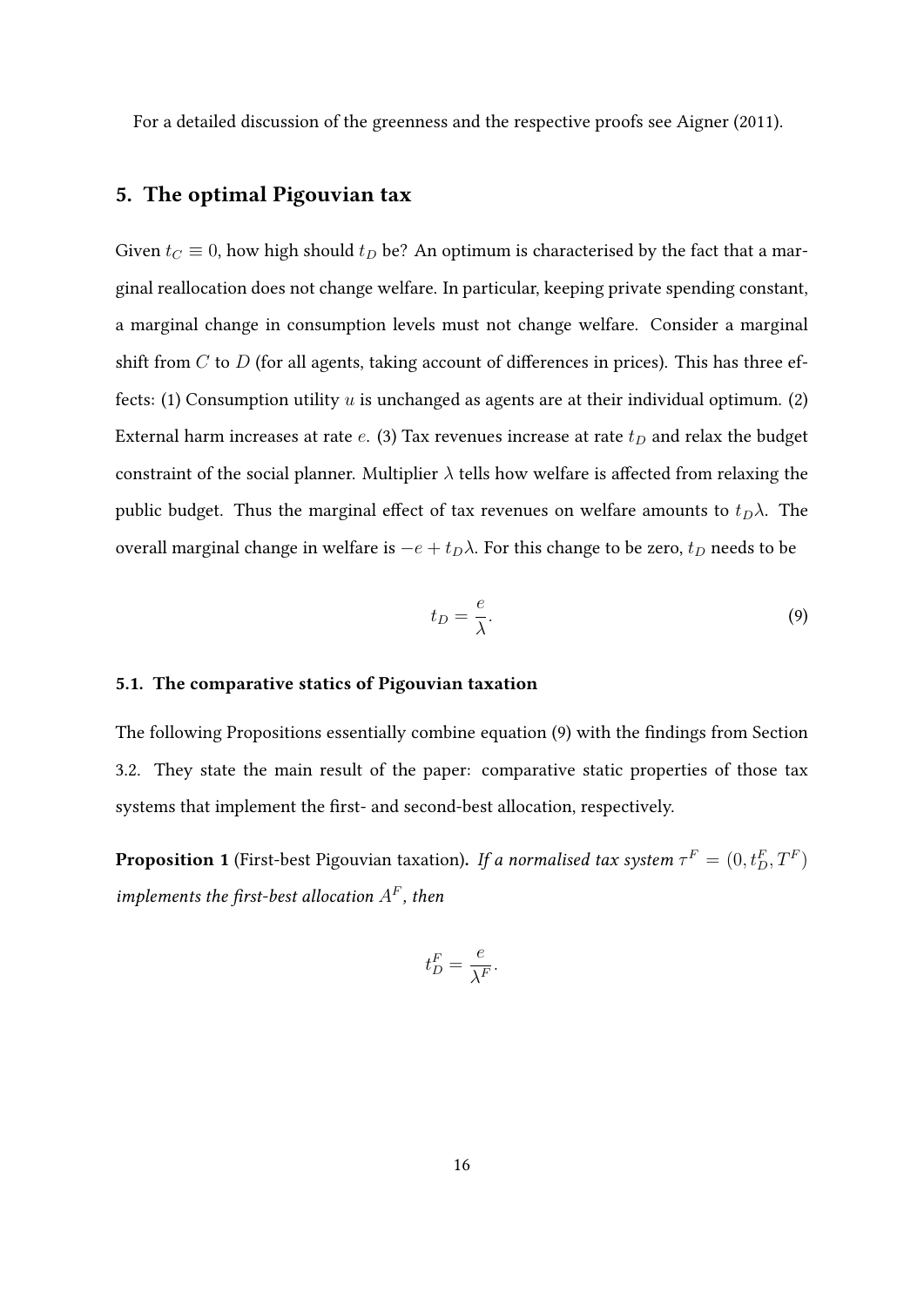Furthermore,

$$
\frac{\partial t_D^F}{\partial \alpha} > 0, \qquad \qquad \frac{\partial t_D^F}{\partial \gamma} < 0.
$$

Despite the lack of distortions, distributive concerns influence the environmental tax; more redistribution calls for a higher first-best Pigouvian tax  $t_D^F.$  The relation reverses completely if first-best instruments are not available and the labour market is distorted.

<span id="page-18-0"></span>**Proposition 2** (Second-best Pigouvian taxation). If a normalised tax system  $\tau^* = (0, t_D^*, T^*)$ implements an interior second-best allocation  $A^*$ , then

$$
t_D^* = \frac{e}{\lambda^*}.
$$

Furthermore,

$$
\frac{\partial t_D^*}{\partial \alpha} < 0, \qquad \frac{\partial t_D^*}{\partial \gamma} = 0.
$$

In a nutshell, higher labour market distortions coming from increased redistribution imply a lower optimal Pigouvian tax level. To develop a detailed intuition for the results, decompose the comparative statics into two aspects. (1) In first- as well as in second-best  $t_D$ is inversely proportional to  $\lambda$ . (2) The reaction of  $\lambda$  differs for first- and second-best. The first aspect is not new. It is already well established for models of linear labour/commodity taxation. As shown, it carries over to a world with incentive constraints. The second aspect has not drawn that much of attention in the literature but is crucial as it drives the reversed results. I discuss the two aspects in turn.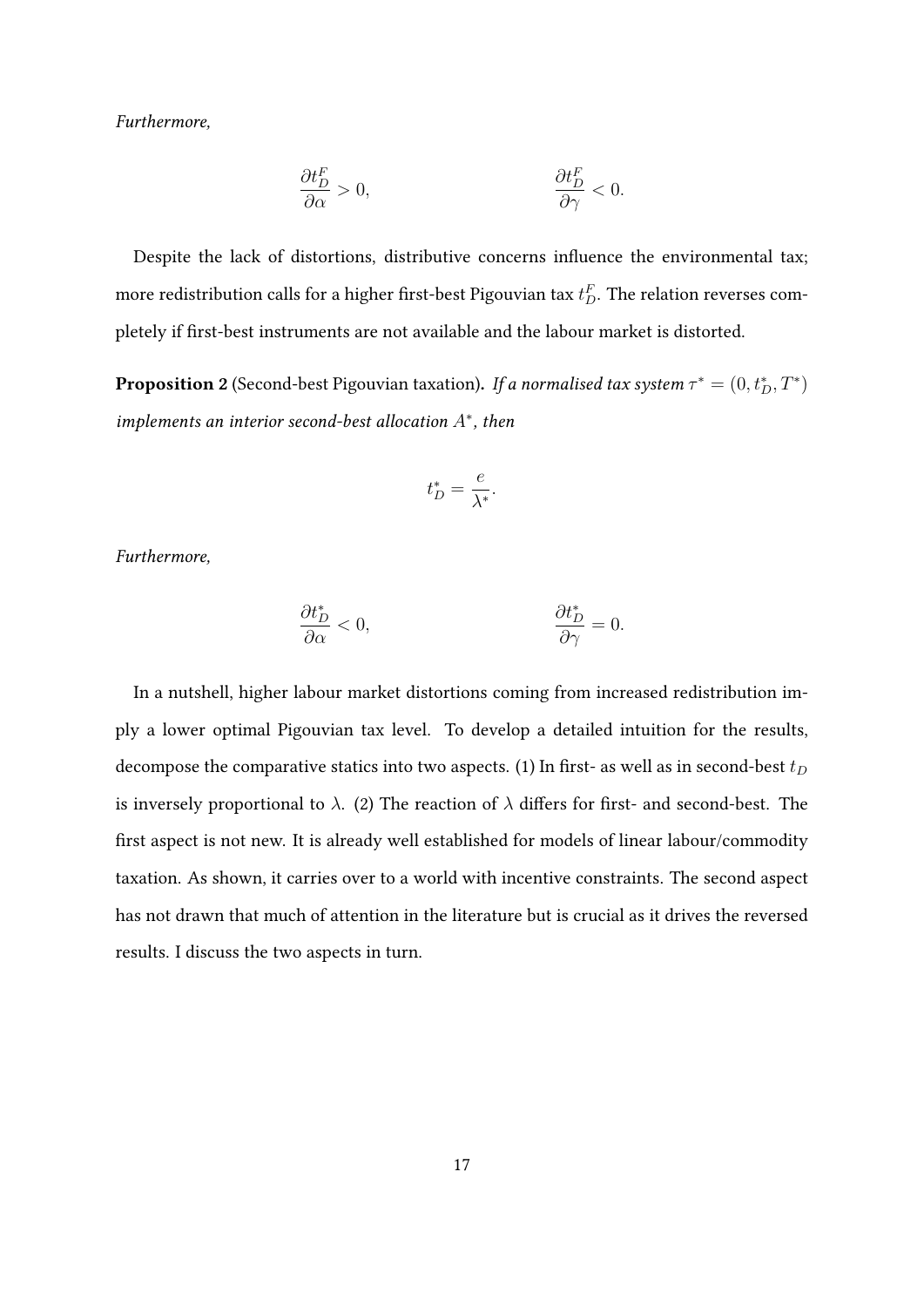#### 5.1.1. The inverse relation of environmental taxes and the cost of public funds

To grasp the intuition behind the inverse relation, consider the purpose of Pigouvian taxation: its (only) goal is to restore the efficient level of dirty-good consumption. From a welfare perspective, a unit of the dirty-good should be consumed if and only if consumption is not only individually optimal, but private benefits also outweigh social harm. Consequently, dirty-good consumption is at its socially optimal level only if marginal private (net) benefits exactly equal marginal social harm. To measure and compare these two objects, it is useful to quantify them in terms of money.

(1) The optimising agent is willing to pay  $t_D$  units of additional taxes for the right to consume her last unit of D rather than spending the respective money on C. So  $t_D$  is a good measure of (net) private benefits of the marginal unit of dirty-good consumption.

(2) Now consider the social planner. If  $D$  increases by one unit, welfare decreases by  $e$ . If SP receives exactly  $e/\lambda$  units of money to relax the budget constraint, welfare increases by  $(e/\lambda)\lambda = e$ . Thus the marginal social harm measured in money is equal to  $e/\lambda$ . It is the exact amount of money that society needs as a compensation for additional dirty-good consumption. The amount is lower if the received money is more useful in the sense that the cost of public funds is higher. Putting together (1) and (2) shows that if  $t_D = e/\lambda$ , then individual maximisation leads to an allocation in which, at the margin, private (net) benefits equal social harm.

A more naive view, which evaluates Pigouvian taxes in a partial or isolated manner rather than viewing it as part of a whole tax system, could reason that 'Pigouvian taxes do two things: reduce pollution and create revenue. So they should be high if pollution is severe or if revenues are very valuable to the state.' Naive intuition would thus suggest that higher cost of public funds (associated with marginal tax revenue being more valuable) should lead to higher Pigouvian tax rates. In fact, this 'rationale' would provide a straightforward argument for the double dividend hypothesis, which by now has been mostly falsified (e.g.,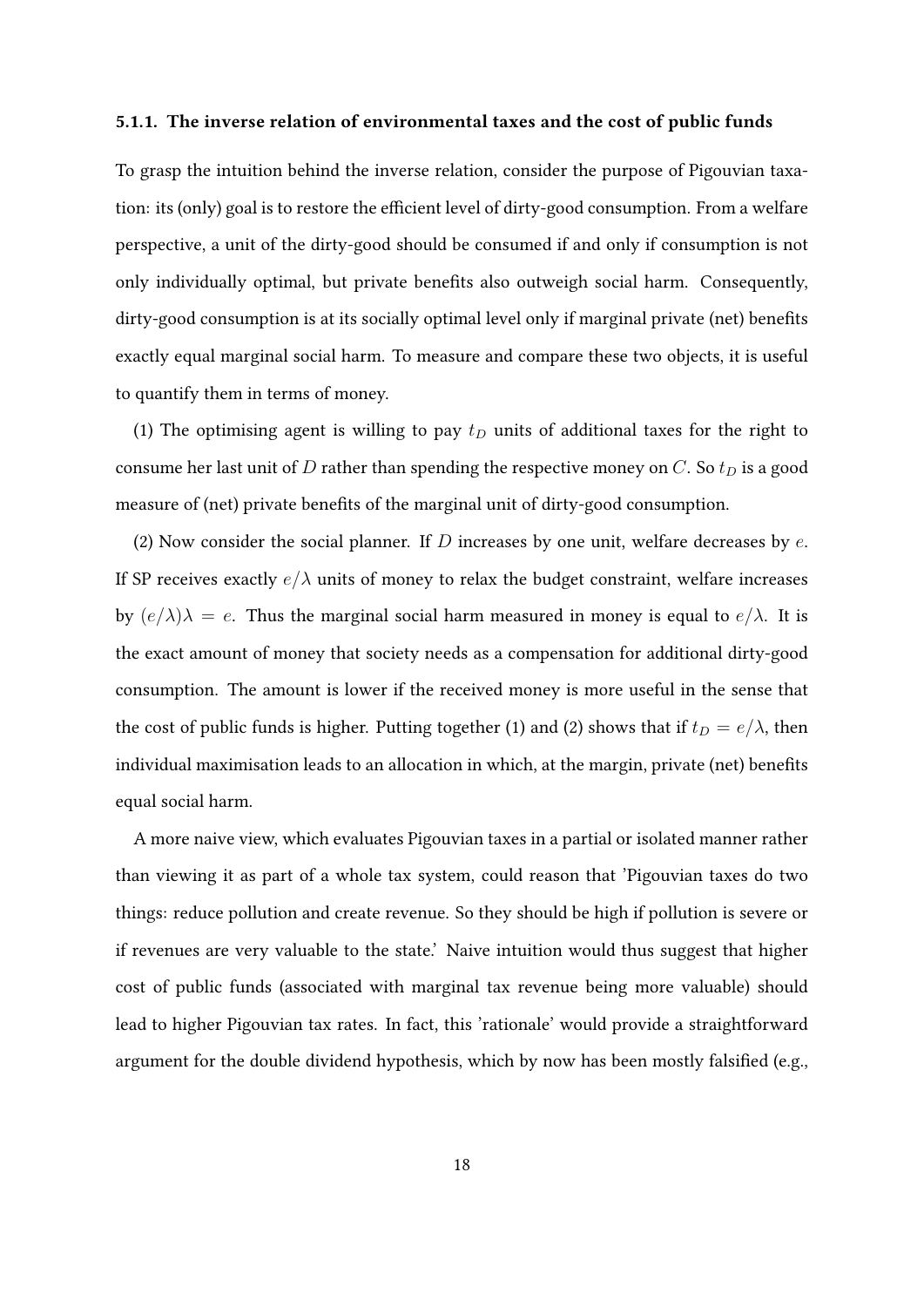[Fullerton and Metcalf, 1998\)](#page-38-9). The strong form of the double-dividend hypothesis states that a revenue-neutral introduction of green taxes is desirable even if environmental benefits are not taken into account [\(Goulder, 1995\)](#page-39-6). In the model that I propose this fails clearly: Pigouvian taxation, namely  $t_D > 0$ , is optimal only if an externality is present, i.e., if  $e > 0$ . Among others, [Bovenberg](#page-37-2) [\(1999\)](#page-37-2) gives the same argument, albeit for a model with linear taxation. Empirical investigations by [Goulder](#page-39-6) [\(1995\)](#page-39-6) tend to reject the hypothesis as well.

The intuition that rejects the double dividend hypothesis is also central to the comparative static analysis. The more valuable the marginal tax revenues, the less is needed to compensate for the marginal externality, and — because the one and only purpose of Pigouvian taxation is to induce alignment of private benefits and social harm at the margin  $-$  a lower Pigouvian tax rate is asked for. Various authors have noticed the underlying rationale in their respective settings, so it applies quite universally (e.g., [Schöb, 1997\)](#page-40-8). As [Bovenberg and](#page-38-2) [de Mooij](#page-38-2) [\(1994\)](#page-38-2) put it, "each unit of pollution does not have to yield as much public revenue to offset the environmental damage if this revenue becomes more valuable" (p. 361).

In a recent contribution, [Jacobs and de Mooij](#page-39-3) [\(2011\)](#page-39-3) make the seemingly contradictory statement that the optimal second-best environmental tax is not sensitive to the cost of public funds at all. Their conclusion follows from a their newly proposed definition of the cost of public funds. So the difference in conclusion is one of interpretations rather than formal results. Their interpretation suggests that tax distortions do not play a role for optimal environmental taxes, which clearly is at odds with my analysis. Indeed, [Jacobs](#page-39-3) [and de Mooij](#page-39-3) [\(2011,](#page-39-3) p. 13) qualify their interpretation themselves: "The optimal second-best environmental tax does require a correction for distributional concerns and interactions with labor supply, but not for pre-existing tax distortions." The comparative statics results fill the gap of specifying the "correction for distributional concerns" but also broaden the existing insights by highlighting that even without distortions, distribution concerns influence the optimal environmental tax level.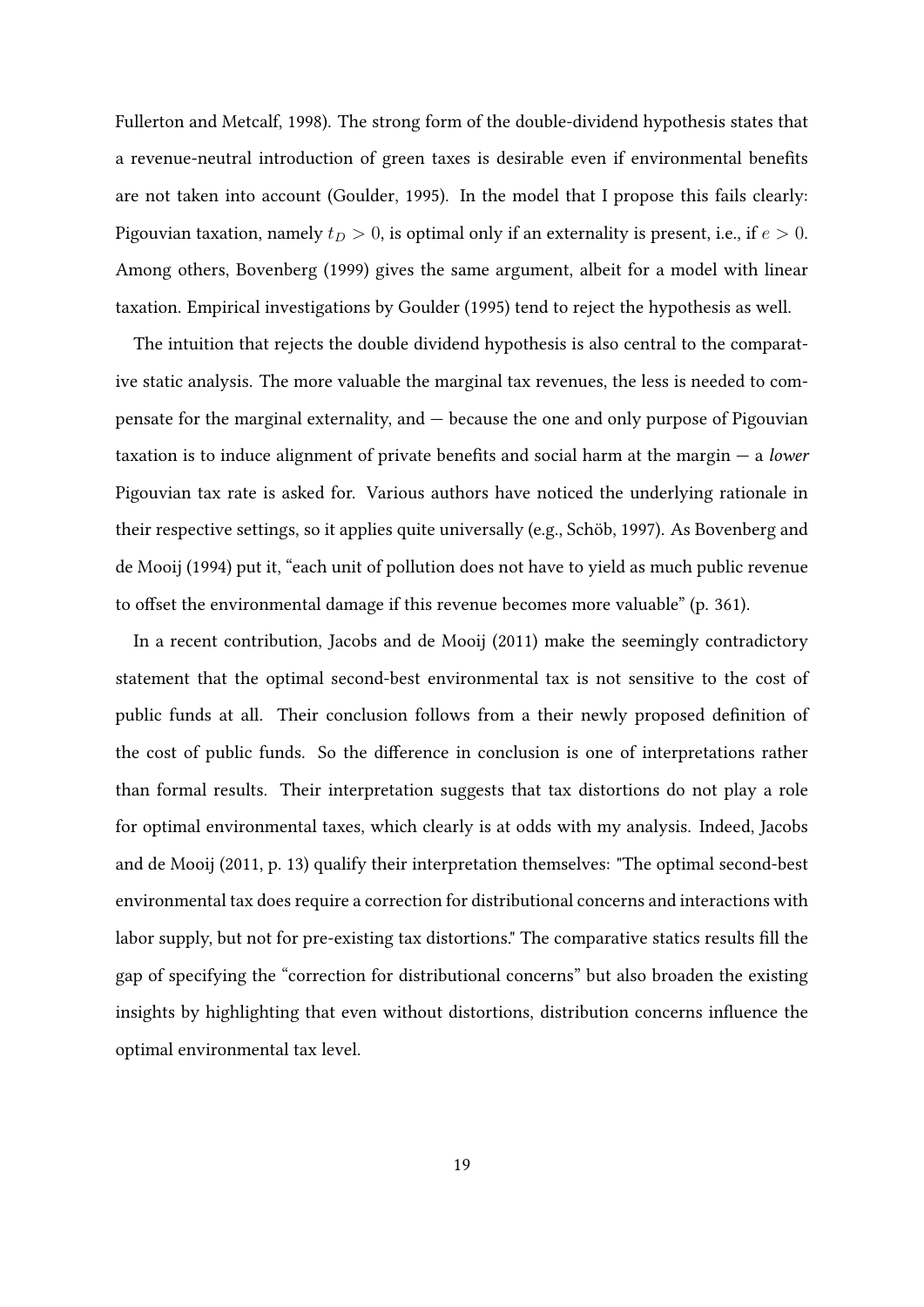I should highlight that the preceding discussion is about marginal rather than total revenues. The difference is crucial: total revenues from Pigouvian taxation do not compensate for the overall external harm. Although the two figures coincide in the linear specification, they generally differ. More to the point, Pigouvian revenues should not be used to compensate the harmed people; it is not its purpose, and it might reduce incentives to avoid exposure to an externality in the first place [\(Oates, 1995\)](#page-40-10).

#### 5.1.2. How the cost of public funds changes in parameters

The changes of  $t_D^F$  and  $t_D^*$  with respect to welfare weight  $\alpha$  have different signs. This point is worth stressing again as previous contributions with non-linear income taxes tend to highlight the similarities rather than the differences of first- and second-best Pigouvian taxes. This focus comes naturally when examining the optimal rules, which are – almost – identical for first- and second-best.

For the version of their model that resembles the one of this paper, [Cremer et al.](#page-38-0) [\(1998\)](#page-38-0) conclude that "the optimal tax on the externality generating good is strictly Pigouvian" (p. 345; Proposition 1), where the term 'Pigouvian' is based on the first-best tax on the dirty good (Definition 1). Likewise [Gauthier and Laroque](#page-39-0) [\(2009\)](#page-39-0) show that first-best rules quite often hold also at second-best allocations if utility is separable. With respect to externalities they find that "a non-satiated second best allocation can be supported with a first best Pigovian tax" (Remark 4).<sup>[12](#page-21-0)</sup> [Kopczuk](#page-39-2) [\(2003\)](#page-39-2) and [Kaplow](#page-39-4) [\(2012\)](#page-39-4) make similar observations.

While all of these findings are correct, they suggest (quite explicitly in some cases) that distortions are not that relevant for the second-best tax. Proposition [2](#page-18-0) highlights the opposite. Also, these results might distract from the considerable differences between first- and second-best when it comes to tax levels rather than tax rules. In fact, the optimal rule for

<span id="page-21-0"></span><sup>&</sup>lt;sup>12</sup>[Gauthier and Laroque](#page-39-0) [\(2009\)](#page-39-0) do point out, though, that the whole second-best problem must be solved to obtain the actual Pigouvian tax.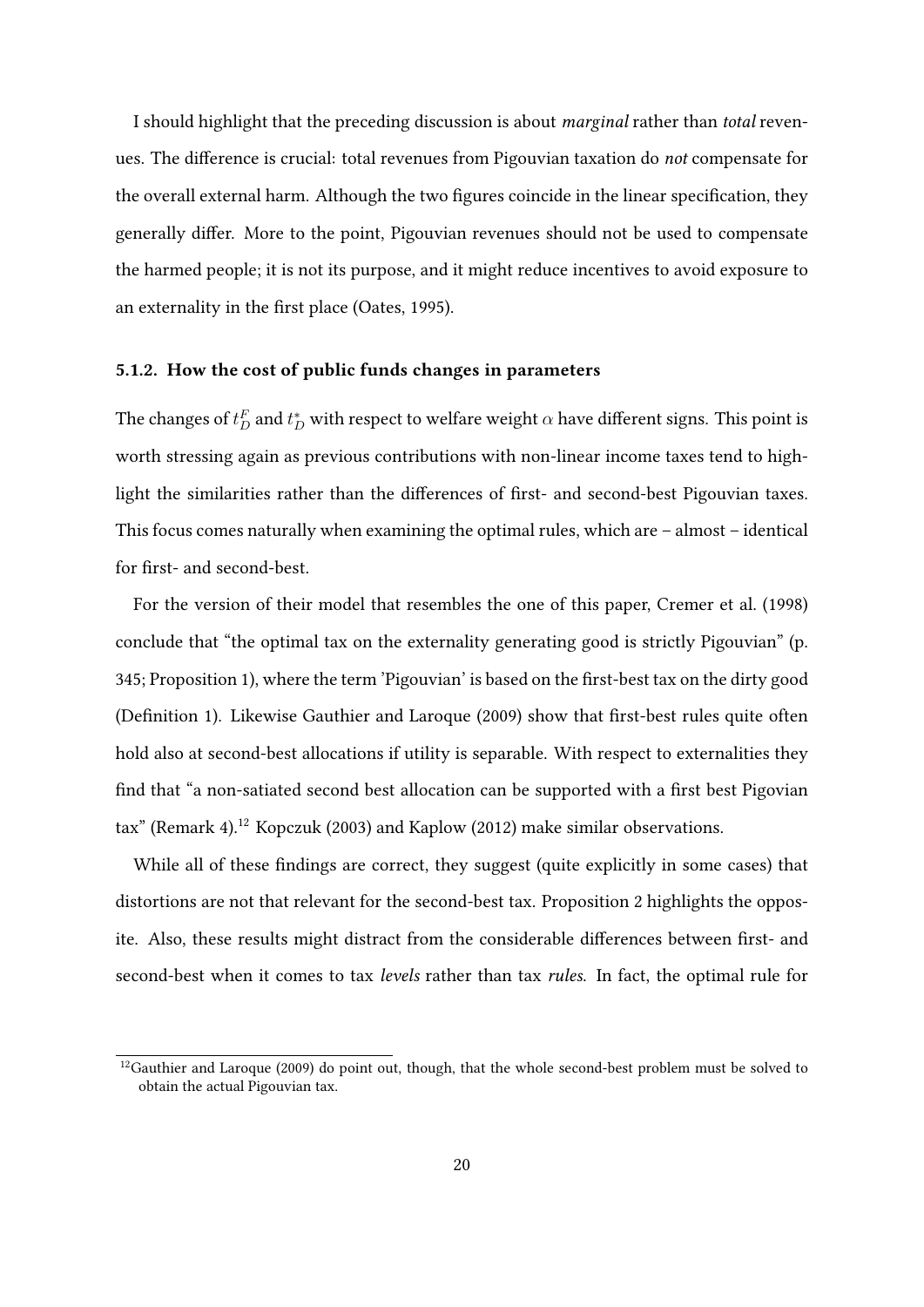the model at hand is given in  $(4)$  – for both first- and second-best. Only an inspection of the respective multipliers reveals the differences between them.

First-best multiplier Kecall that only high types work at a first-best allocation and that  $\lambda^F$  is derived from an output increase of high-types. Now, if  $\alpha$  increases, SP cares less about hightype agents working more, thus the cost of public fund decrease. Tax revenues generated by  $t_D$  are less valuable per unit so more (marginal) revenues need to be collected at the optimum. If  $\gamma$  is increased, the generic high-type has to work more for an higher overall output requirement and the cost of public funds increases. Marginal revenues generated by  $t_D$  now have higher value per unit and less is needed to satisfy optimality condition [\(9\)](#page-17-1).

Second-best multiplier From [\(5\)](#page-13-0) the cost of public funds at a second-best allocation is  $\lambda^* =$  $\alpha/w_L + (1-\alpha)/w_H$ . As  $\lambda^*$  does not depend on  $\gamma$ , neither does  $t_D^*$ . The higher the welfare weight of low-type agents, the more redistribution is asked for and the more distortions are accepted. Higher distortions imply higher excess burden of taxation and thereby higher cost of public funds. Marginal revenues from Pigouvian taxation are then more valuable and less marginal revenue is needed to satisfy optimality condition [\(9\)](#page-17-1).

First- vs. second-best As argued, the different directions of change of the Pigouvian tax with respect to the welfare weight derive from the different reactions of the cost of public funds. In the one case, the social planer cares less about those who work, i.e., environmental revenues decrease in value, in the other case, income tax distortion increase and environmental revenues increase in value.

Distribution and taxes To sum up, this section highlights a link between Pigouvian taxation and the degree of redistribution as measured by welfare weight  $\alpha$ . Welfare optimising societies with different opinions about equity need to have different levels of Pigouvian taxation, even if first-best instruments are feasible. This is not entirely obvious because in basic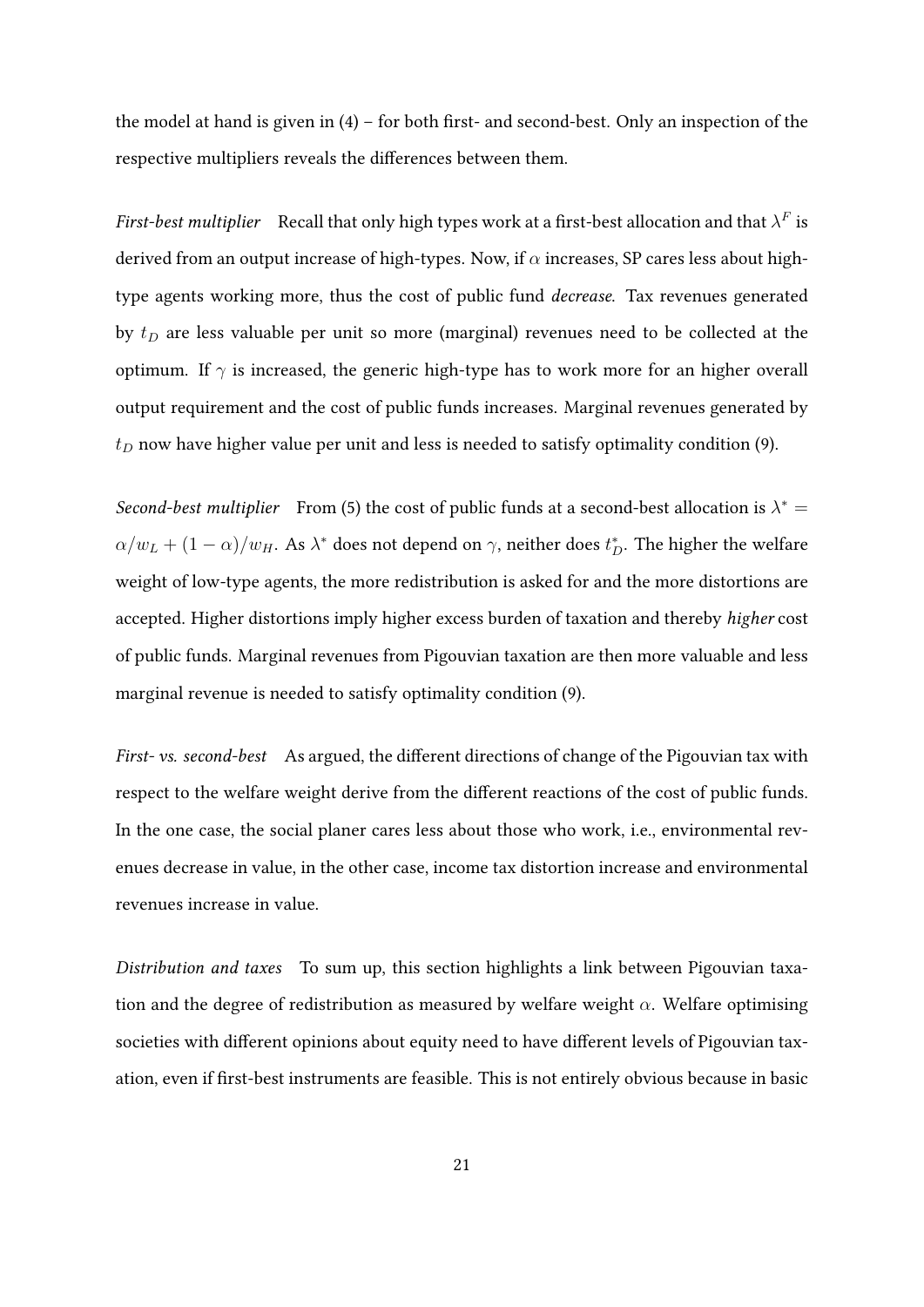partial equilibrium models, the level of Pigouvian taxation is typically pinned down solely by Pareto efficiency. Asymmetric information proofs to be a crucial determinant of the link between environmental taxation and redistribution: the sign of the dependence changes when going form first- to second-best.

## Corner solutions

So far, the second-best comparative statics assumed an interior solution. Corollary [2](#page-37-4) in Appendix [C](#page-32-0) shows that for corner solution  $\partial t_D/\partial \alpha = 0$ . In fact, if  $Y_L^* = 0$  for some  $\alpha$ , then a further increase in  $\alpha$  cannot change the optimal allocation at all: it is neither possible to decrease  $Y_L$  nor to increase low-type agents' consumption without violating incentive constraints. Consequently, the optimal tax remains constant as well.<sup>[13](#page-23-0)</sup>

#### 5.2. First- vs second-best Pigouvian tax level

[Bovenberg and de Mooij](#page-38-2) [\(1994\)](#page-38-2) examine the double dividend hypothesis by comparing firstand second-best environmental tax. Their contribution led to quite some follow-up papers on the subject. The workhorse model of this literature is a representative household model with linear income and commodity taxes (e.g., [Bovenberg, 1999\)](#page-37-2). Lump sum taxes are allowed or disallowed for exogenous reasons. In these settings, the second-best envir-onmental tax falls short of the first-best one.<sup>[14](#page-23-1)</sup> The result carries over to my setting with incentive-constraint redistribution.

**Proposition 3.** Fix parameters and consider two normalised tax systems,  $\tau^F$  and  $\tau^*$ , which implement the first- and second-best allocations, respectively. Then

$$
t_D^* < t_D^F.
$$

<span id="page-23-0"></span><sup>&</sup>lt;sup>13</sup>The result is shown to hold for  $\alpha \geq \gamma$ . I expect it to hold for a broader range of parameters, though.

<span id="page-23-1"></span> $14$ See also [Schöb](#page-40-9) [\(2005\)](#page-40-9). As detailed in Section [4.1](#page-15-1) and the references mentioned there, the comparison hinges on the "correct" normalisation choice, which by now is well-understood [\(Orosel and Schöb, 1996\)](#page-40-4).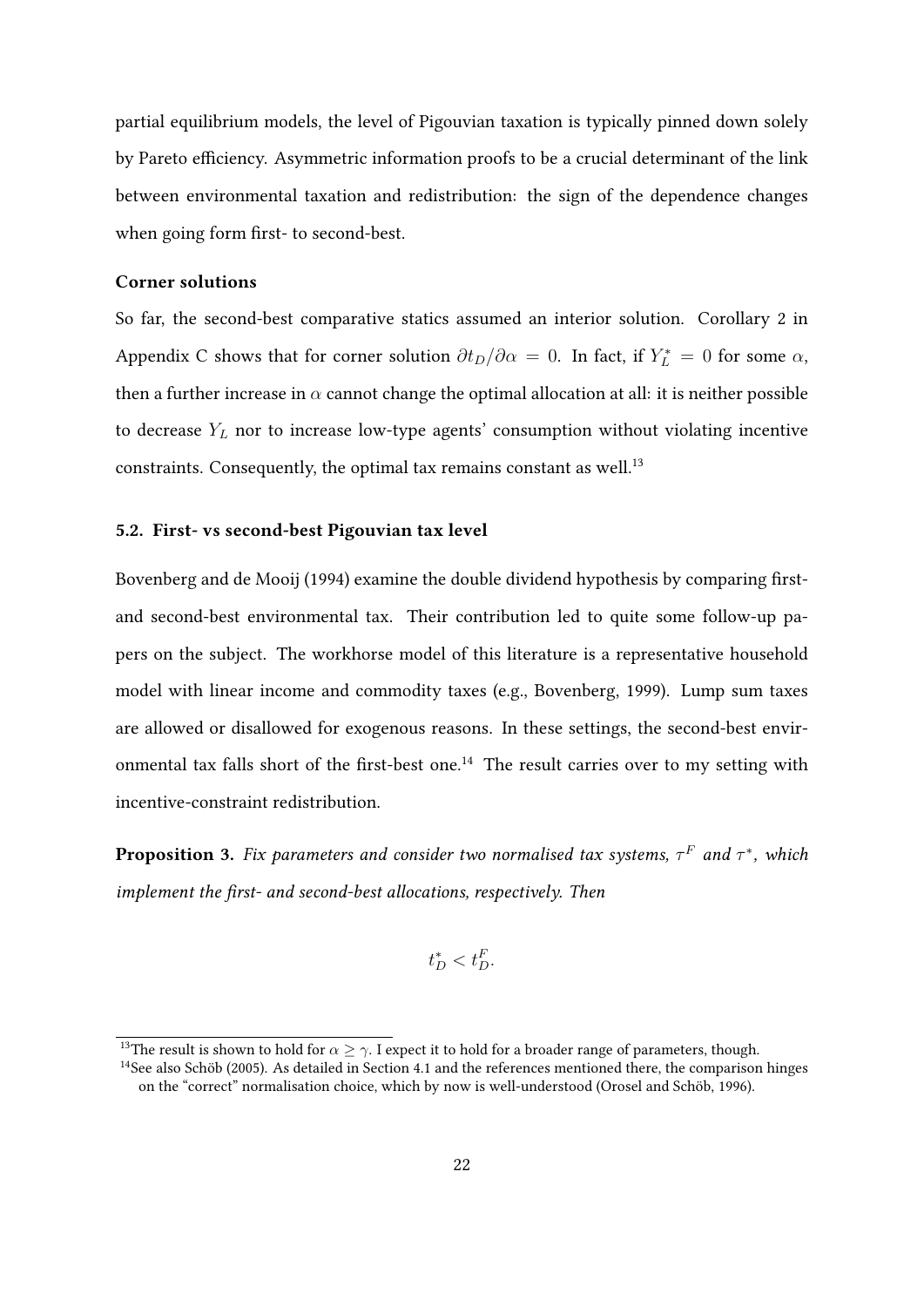*Proof.* [\(6\)](#page-13-1) and [\(5\)](#page-13-0) imply  $\lambda^* - \lambda^F > 0$  due to Assumption [1.](#page-10-1)  $t_D^* < t_D^F$  follows from [\(9\)](#page-17-1) .  $\Box$ 

Following the discussion of the comparative statics, the intuition for the result should be clear. The second-best tax system distorts the labour market which increases the cost of public funds compared to a first-best system. The difference in the cost of public funds causes the difference in the tax levels.

## 5.3. The role of regressivity

Environmental taxes are regressive if total tax payments in proportion to total consumption spending decrease in income levels. If so, these taxes impose a disproportionate burden on low-income households. Energy-intensive goods like electricity and heating are often considered to feature regressive consumption pattern, so taxes on these goods might indeed be regressive. [The Economist](#page-41-0) [\(2008\)](#page-41-0), for instance, is concerned about this possibility in the article I cited in the Introduction. The presumption also gave rise to applied studies on the impact of green tax reforms on low-income households like [Metcalf](#page-40-6) [\(1999\)](#page-40-6), [West](#page-41-2) [\(2005\)](#page-41-2) or [Ekins and Dresner](#page-38-4) [\(2004\)](#page-38-4). In a recent empirical study focusing on the European Union, [Kosonen](#page-39-5) [\(2012\)](#page-39-5) finds that electricity and heating tend to be regressive. For transport fuel and vehicles it is the other way around, though; they seem to be progressive. Also, there are considerable differences between countries. Overall, the actual evidence for regressive spending patterns is quite mixed.

The analysis in this paper contributes to these considerations by showing that the question of regressivity might not be that important after all. By choosing consumption utility  $u$ , one could easily induce regressive as well as progressive consumption patterns for the dirty good. Yet, none of this would have any influence on the optimal level of the environmental tax. The income tax/transfer system might adapt but not so the optimal incentive to reduce pollution.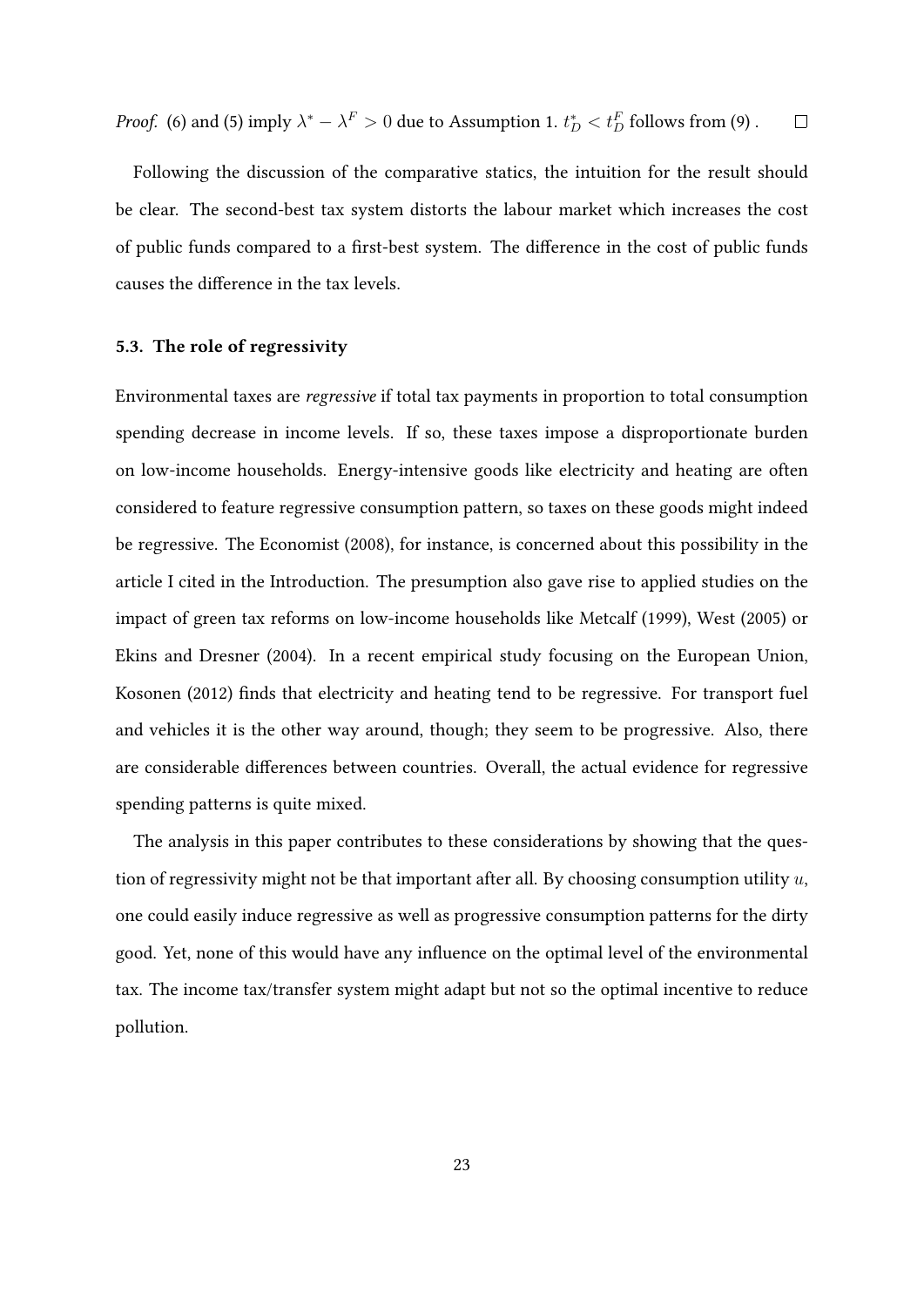To be concrete consider a normalised second-best tax system. Now change the underlying sub-utility  $u$  in a way to make dirty good spending patterns more/less regressive. How does the optimal tax system change? First,  $t_D$  does not change. The income tax T generally does change, though. If marginal income taxes changed, the incentive to pollute would change despite constant  $t_D$ . An analysis of the optimal allocation shows, however, that this is not the case; the distortions induced by redistribution do not hinge on the particularities of  $u$  (see Appendix [A,](#page-27-2) Proposition [5\)](#page-31-0). So, the optimal response to a "sudden regressivity" requires no action with respect to the environmental tax level. It could trigger a higher transfer amount to support the poor, though.

Admittedly, this neutrality observation would be diluted without the linearity and separability assumptions. However, regressivity apparently is not relevant for the Pigouvian tax per se – otherwise this should appear in the model presented here, which allows for a pure regressivity effect.

## <span id="page-25-0"></span>6. Conclusion

This paper looks at the interdependence of distributive and environmental policies from a normative perspective. It reveals a qualitative difference between first- and second-best. Distributive goals and environmental policies are linked by the cost of public funds. On the one hand they influence the optimal environmental tax level, on the other hand they are a function of distribution policies. I find that if society wants more redistribution, the second-best environmental tax is lower, whereas the first-best environmental tax is higher.

The results also clarify some aspects of the literature on Pigouvian taxation. First, it is important to distinguish optimal rules from optimal levels. Former contributions on secondbest environmental taxation with non-linear income taxes tend to focus on the optimal tax rule and point out their "first best flavor"<sup>[15](#page-25-1)</sup>, emphasising the similarity of first- and second-

<span id="page-25-1"></span><sup>15</sup>[Gauthier and Laroque](#page-39-0) [\(2009,](#page-39-0) p. 1168)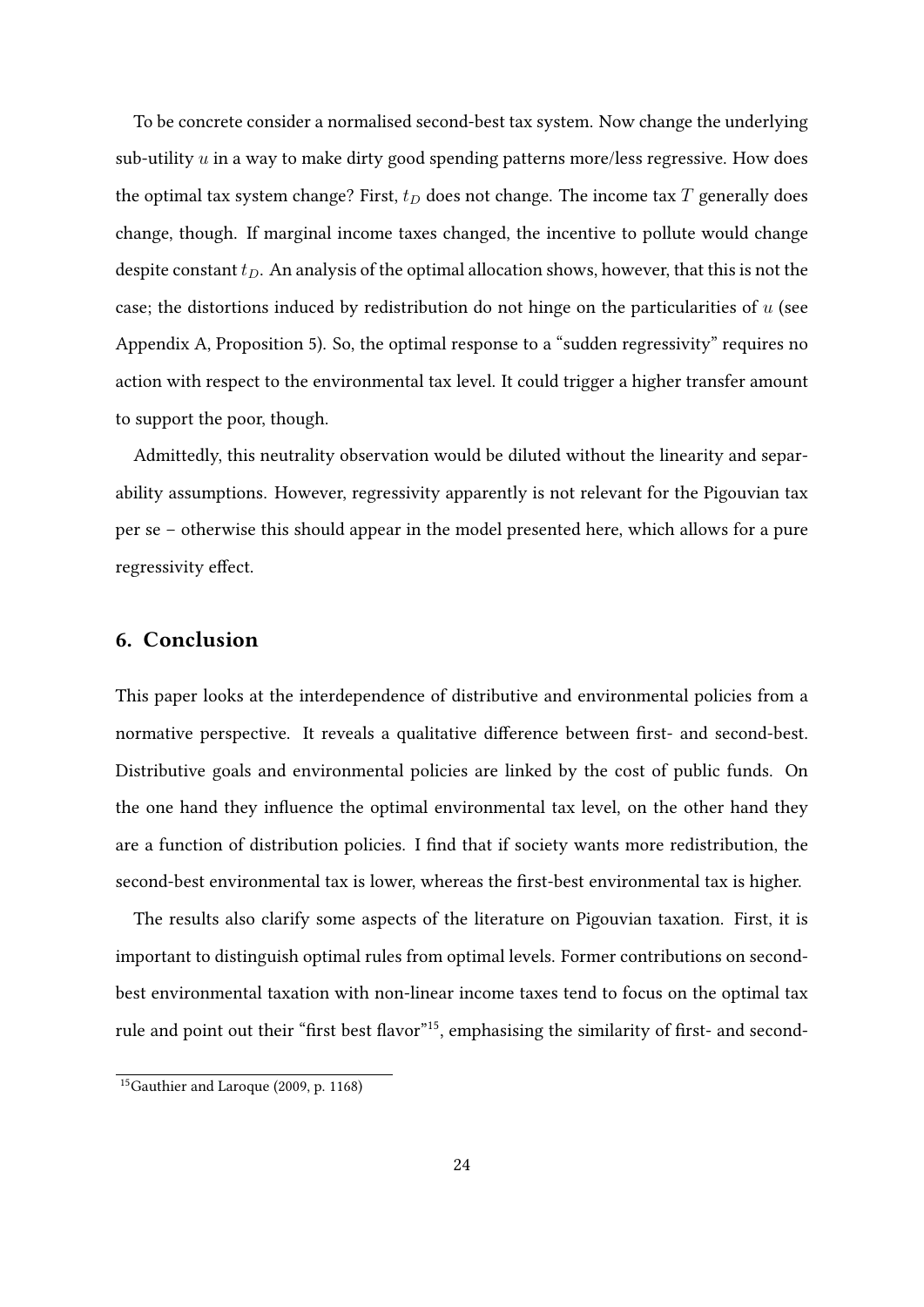best with respect to environmental taxes. My focus on tax level shows significant differences in the level and the parameter dependence. Income tax distortions do play a substantial role for optimal environmental taxes.

Second, insights gained from models with linear income/commodity taxation carry over to settings with non-linear income taxation and incentive constraints. This holds true for the role of distortions as well as the result that the second-best environmental tax falls short of the first-best one.

What can be learned in terms of policy implications? First, the view that the two goals of redistribution and environmental protection can be addressed independently by means of two different instruments (income tax and Pigouvian taxation) needs to be reconsidered. In particular, the designer of environmental taxes has to account for the value in terms of welfare that is created by the tax revenues. This value is a function of the income tax schedule and depends on the set of available instruments as well as on informational constraints. The optimal tax level then derives from the trade off between external harm and useful tax revenues. Importantly, it is the marginal effect that counts. Total revenues are irrelevant for the optimal level of Pigouvian taxation. So are the total environmental taxes paid by the households.

Second, the intricate empirical question of regressivity is not too relevant for tax designers. In fact, whether or not environmental taxes are regressive should not influence their level. In particular, tax rates should not be reduced for poor households in an attempt to compensate for any disproportionate burden from environmental taxes. This would reduce incentives and provide an inefficient means of redistribution. Instead, one might raise the transfers to those households.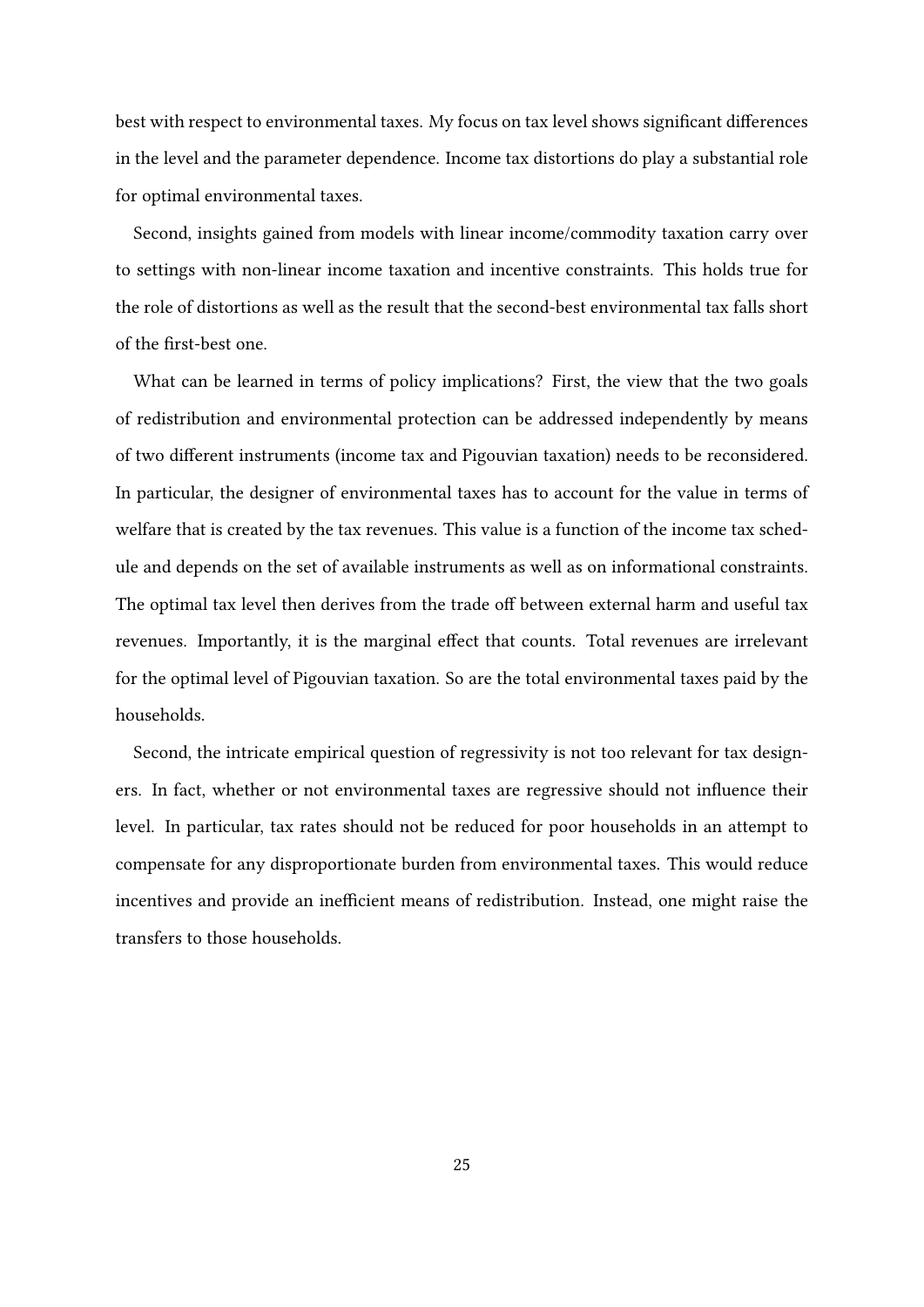#### **APPENDIX**

## <span id="page-27-2"></span>A. First- and Second-Best Allocation

<span id="page-27-0"></span>**Lemma 1.** If  $A^F$  is a first-best allocation under Assumption [1,](#page-10-1) then  $Y_L^F=0$  and  $Y_H^F>0$ .

*Proof.* Suppose  $Y_L^F > 0$ . If the total output of all low-type agents is lowered by  $\Delta \in$  $(0, \gamma Y_L^F)$ , every low-type individual may reduce his own output by  $\Delta/\gamma$ . The immediate welfare gain is  $\alpha\Delta/(\gamma w_L)$ . To finance the output reduction high types have to increase their total output by  $\Delta$ , resp. their individual output by  $\Delta/(1-\gamma)$ . The immediate welfare loss is  $(1 - \alpha)\Delta/((1 - \gamma)w_H)$ . The net effect of the alteration is strictly positive given Assumption [1,](#page-10-1) a contradiction.

Hence  $Y_L^F=0. \; Y_H^F>0$  needs to holds given the Inada-conditions on  $u.$ 

 $\Box$ 

## <span id="page-27-1"></span>**Lemma 2.** If  $A$  is a second-best allocation, then

1. At most one incentive compatibility constraint is binding.

2.  $Y_H > Y_L$  and  $u^H > u^L$ .

*Proof.* 1. Suppose the contrary. Summation of both ICs yields  $Y_L = Y_H$  and  $u(C_L, D_L)$  $u(C_H, D_H)$ . Due to the shape of u, this can be optimal only if  $(C_L, D_L) = (C_H, D_H)$ . To complete the argument, it suffices to show that such a bunching allocation is dominated by a constrained laissez-faire allocation. Fix any feasible bunching allocation  $A^b$  =  $(C^b, D^b, Y^b, C^b, D^b, Y^b)$  and define for any type  $\theta$ ,  $(C_{\theta}^{lj})$  $\theta_\theta^{l}P, Y_\theta^{l}f) \ := \ \ \arg\!\max \, {}_{C,Y} \{ u(C,D^b) \ Y/w_\theta$  s.t.  $Y \geq p_C C + p_D D^b + r\}.$  Then, in particular,  $u(C_\theta^{lf})$  $\mathcal{L}_{\theta}^{df}, D^b) - Y^{lf}/w_{\theta} \geq u(C^b, D^b) Y^b/w_\theta$ . Furthermore, maximisers are unique and  $(C_L^{lj})$  $L^{l,f}, Y^{lf}_L) \neq (C^{lf}_H, Y^{lf}_H)$ . Thus there exist  $\theta$  such that  $u(C_\theta^{lf})$  $\partial_\theta^{df},D^b)-Y^{lf}/w_\theta\,>\,u(C^b,D^b)-Y^b/w_\theta.$  The constraint laissez-faire allocation  $A^{lf}$  thereby Pareto-dominates the bunching allocation  $A^{b}$ .  $A^{lf}$  is also incentive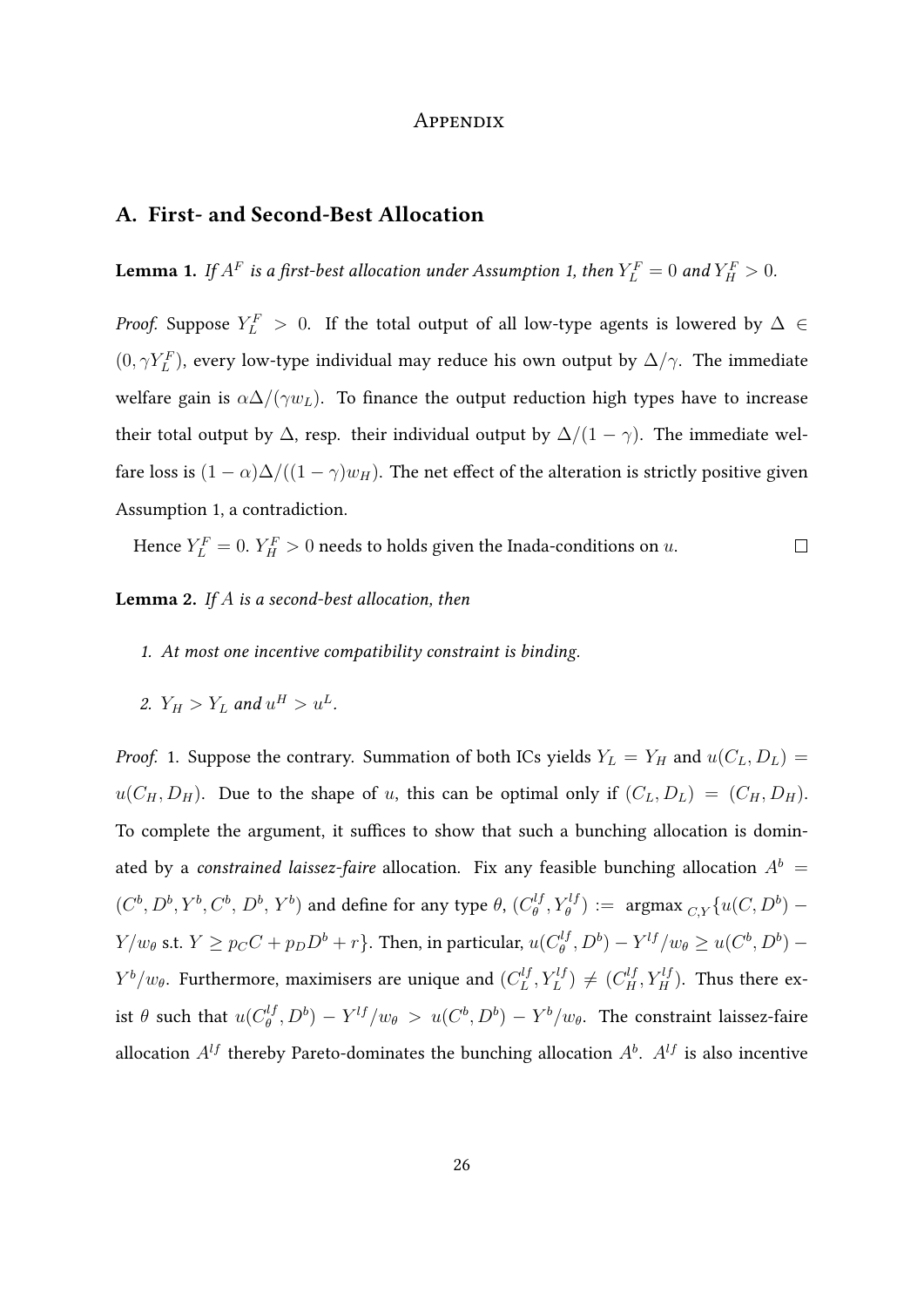compatible and feasible. Hence,  $A^b$  cannot be a solution to the second-best problem and the contradiction is completed. (The argument builds on [Bierbrauer and Boyer, 2010,](#page-37-1) Lemma 1)

2. Add both ICs to obtain  $Y_H \geq Y_L$ . Equality would imply a bunching allocation which is not optimal as shown above. Hence  $Y_H>Y_L$ . IC $_H$  then implies  $u^H>u^L$ .  $\Box$ 

<span id="page-28-0"></span>**Lemma 3.** If  $A^*$  is an interior second-best allocation under Assumption [1,](#page-10-1) then high types incentive constraint [\(3\)](#page-9-2) is binding, low types' incentive constraint [\(2\)](#page-9-3) is slack.

*Proof.* Suppose by contradiction that [\(3\)](#page-9-2) was slack, i.e.,  $u^H - Y_H/w_H > u^L - Y_L/w_H$ . Then there exits an  $\epsilon > 0$  such that also  $u_H - (Y_H + \epsilon)/w_H > u_L - (Y_L - \epsilon(1 - \gamma)/\gamma)/w_H$ . The  $\epsilon$ -perturbed allocation is constructed in a way to keep total output constant. Incentive compatibility is sustained, too. The welfare effect of the perturbation is

$$
dW = \alpha \frac{1 - \gamma}{\gamma w_L} \epsilon - \frac{(1 - \alpha)\epsilon}{w_H} > 0 \Leftrightarrow \frac{\alpha}{\gamma w_L} > \frac{(1 - \alpha)}{(1 - \gamma)w_H}
$$

 $dW$  is strictly positive precisely under Assumption [1,](#page-10-1) hence a contradiction.

If IC<sub>H</sub> is binding then IC<sub>L</sub> must be slack by Lemma [2.](#page-27-1)

#### First-order conditions

Considering the lemmas, an appropriate Lagrangian for an optimal allocation is

$$
\mathcal{L} = \alpha \left[ u(C_L, D_L) - Y_L / w_L - (\gamma D_L + (1 - \gamma) D_H) e \right]
$$
  
+ 
$$
(1 - \alpha) \left[ u(C_H, D_H) - Y_H / w_H - (\gamma D_L + (1 - \gamma) D_H) e \right]
$$
  
+ 
$$
\lambda (\gamma (Y_L - p_C C_L - p_D D_L) + (1 - \gamma) (Y_H - p_C C_H - p_D D_H) - r)
$$
  
+ 
$$
\mu (u(C_H, D_H) - Y_H / w_H - u(C_L, D_L) + Y_L / w_H)
$$
  
+ 
$$
\delta Y_L.
$$
 (10)

<span id="page-28-1"></span> $\Box$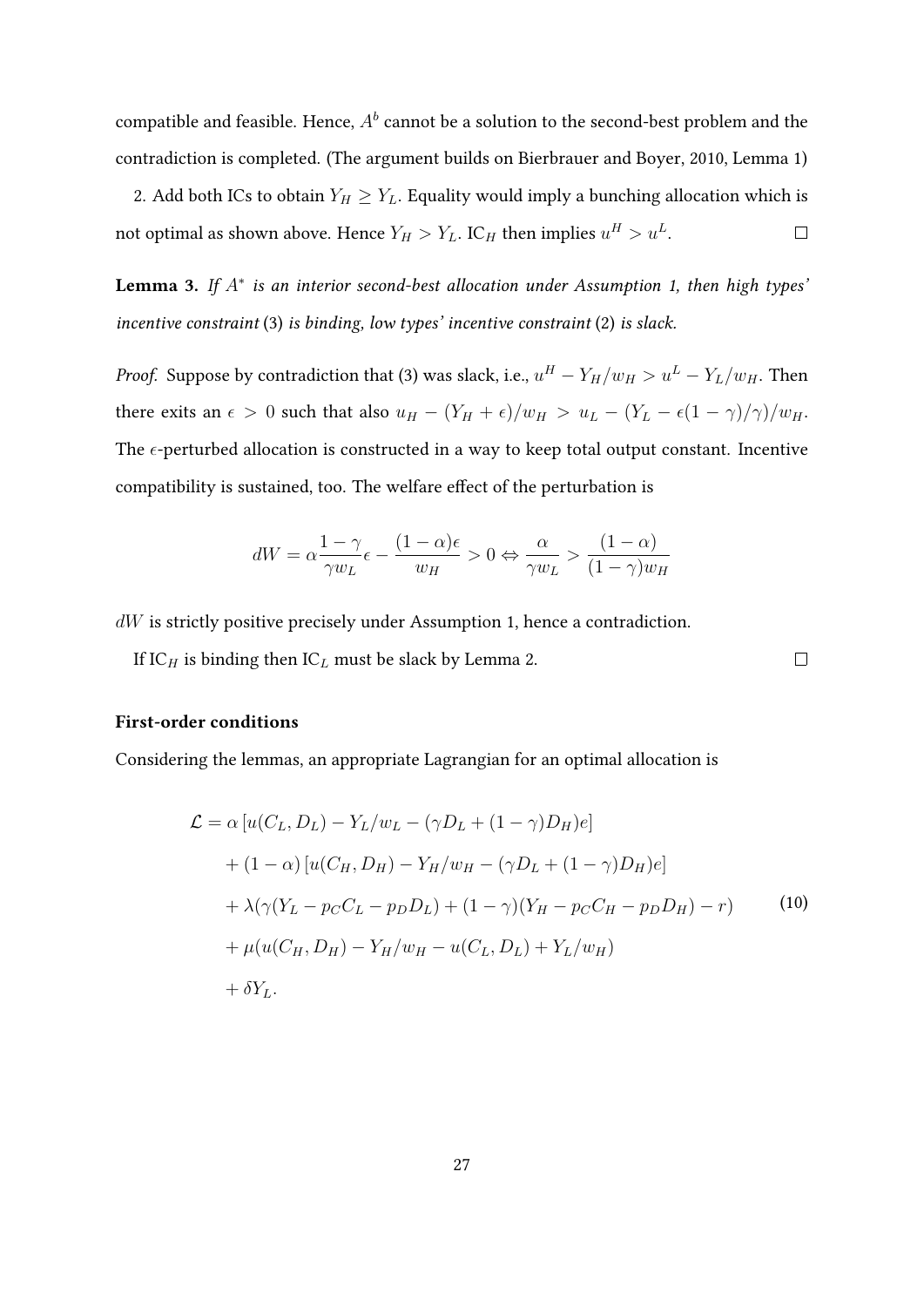Next, set the partial derivatives to zero.

<span id="page-29-5"></span><span id="page-29-4"></span><span id="page-29-3"></span><span id="page-29-2"></span><span id="page-29-1"></span><span id="page-29-0"></span>
$$
\alpha u_C^L - \gamma \lambda p_C - \mu u_C^L = 0 \Leftrightarrow (\alpha - \mu) u_C^L = \lambda \gamma p_C \tag{11}
$$

$$
\alpha u_D^L - \gamma \lambda p_D - \mu u_D^L - \gamma e = 0 \Leftrightarrow (\alpha - \mu) u_D^L = \lambda \gamma p_D + \gamma e \tag{12}
$$

$$
-\alpha/w_L + \gamma \lambda + \mu/w_H + \delta = 0 \Leftrightarrow \gamma \lambda = \alpha/w_L - \mu/w_H - \delta \tag{13}
$$

$$
(1 - \alpha)u_C^H - (1 - \gamma)\lambda p_C + \mu u_C^H = 0 \Leftrightarrow (1 - \alpha + \mu)u_C^H = (1 - \gamma)\lambda p_C \tag{14}
$$

$$
(1 - \alpha)u_D^H - (1 - \gamma)\lambda p_D + \mu u_D^H - (1 - \gamma)e = 0 \Leftrightarrow (1 - \alpha + \mu)u_D^H = (1 - \gamma)(\lambda p_D + \text{(15)}
$$

$$
-(1 - \alpha)/w_H + (1 - \gamma)\lambda - \mu/w_H = 0 \Leftrightarrow (1 - \alpha + \mu)/w_H = (1 - \gamma)\lambda \tag{16}
$$

It follows that

<span id="page-29-8"></span><span id="page-29-6"></span>
$$
\mu = w_H \left( \frac{(1 - \gamma)\alpha}{w_L} - \frac{\gamma(1 - \alpha)}{w_H} \right) - w_H (1 - \gamma)\delta
$$
\n
$$
\lambda = \frac{\alpha}{w_L} + \frac{1 - \alpha}{w_H} - \delta
$$
\n(17)

For a first-best allocation, set  $\mu = 0$ , for an interior second-best allocation, set  $\delta = 0$ .

<span id="page-29-7"></span>**Proposition 4** (First-best allocation). *Given Assumption [1,](#page-10-1) allocation*  $A^F$  *is a first-best alloc*ation if and only if it satisfies the following system of equations.

$$
u_C^L = \frac{p_C}{w_H} \frac{1 - \alpha}{\alpha} \frac{\gamma}{1 - \gamma}, \qquad u_D^L = \frac{p_D + e/\lambda^F}{w_H} \frac{1 - \alpha}{\alpha} \frac{\gamma}{1 - \gamma},
$$
  
\n
$$
u_C^H = \frac{p_C}{w_H}, \qquad u_D^H = \frac{p_D + e/\lambda^F}{w_H},
$$
  
\n
$$
Y_L^F = 0, \quad Y_H^F = \frac{\gamma}{1 - \gamma} \left( p_C C_L^F + p_D D_L^F \right) + p_C C_H^F + p_D D_H^F + \frac{r}{1 - \gamma},
$$
  
\n
$$
\lambda^F = \frac{1 - \alpha}{w_H (1 - \gamma)}.
$$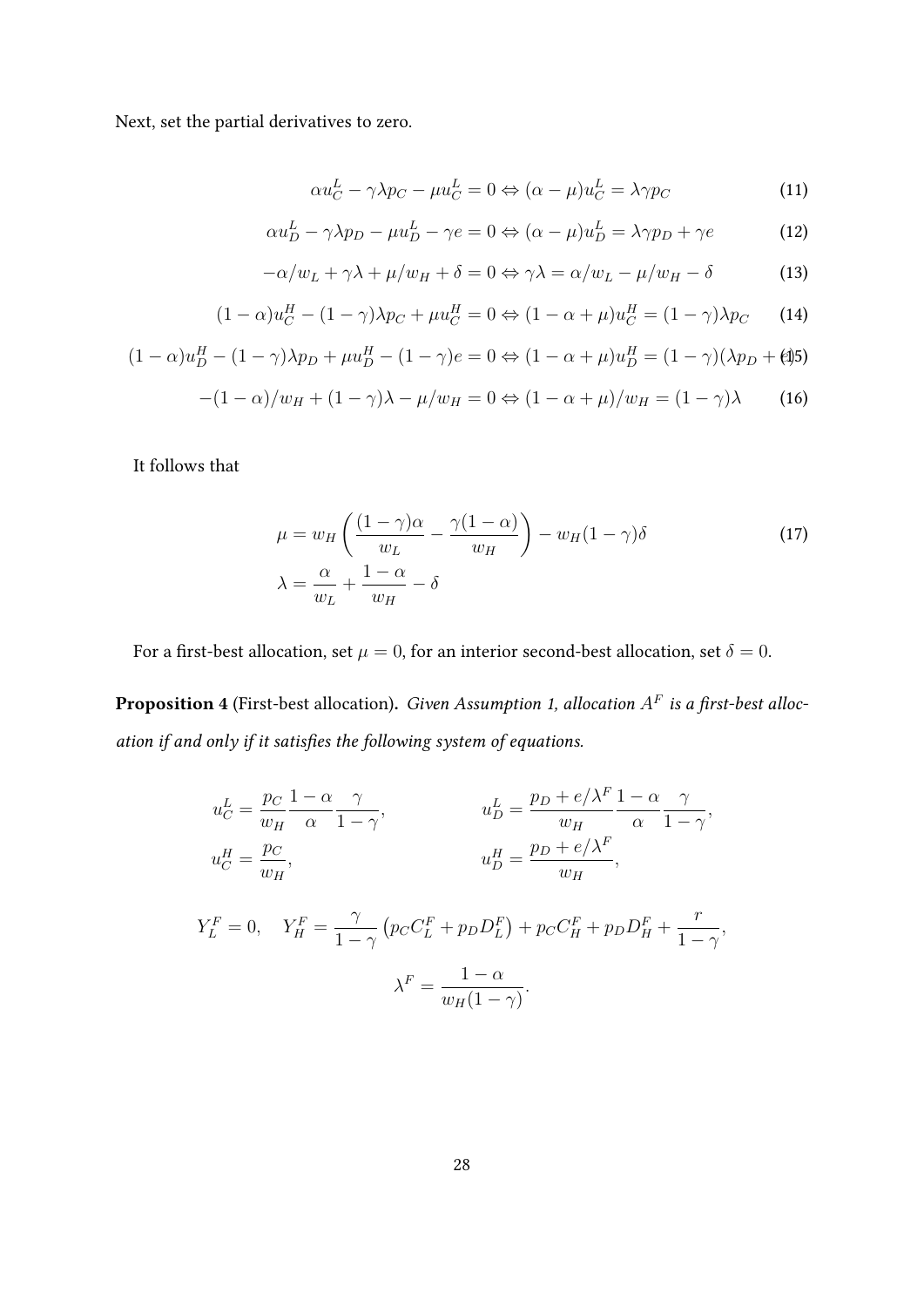*Proof.* With  $\mu = 0$ , the Lagrange function [\(10\)](#page-28-1) is concave and the first order conditions are necessary and sufficient for a solution. Consider conditions [\(13\)](#page-29-0) and [\(16\)](#page-29-1) with  $\mu = 0$ . Then

$$
\lambda^F = \frac{1 - \alpha}{w_H(1 - \gamma)}, \quad \delta^F = \frac{\alpha}{w_L} - \gamma \lambda > 0 \Rightarrow Y_L^F = 0.
$$

Notice that the inequality is satisfied if and only if Assumption [1](#page-10-1) holds. The statement of the Proposition now follows from conditions [\(11\)](#page-29-2), [\(12\)](#page-29-3), [\(14\)](#page-29-4), [\(15\)](#page-29-5), and the binding resource constraint [\(1\)](#page-9-0).  $\Box$ 

Low-type agents do not work at all. Due to linear disutility from working, Assumption [1](#page-10-1) implies that any given amount of output requirement fosters lower aggregated disutility if it is provided solely by high types rather than low types. If  $Y_L$  could be negative, welfare would be unbounded.

For a moment, ignore the Lagrangian multiplier of the resource constraint  $\lambda^F.$  Then consumption of high types is independent of the welfare weight and the population shares, and is just determined by efficiency considerations. It departs from standard results only through a corrective element that takes care of the external effects of dirty-good consumption. The consumption levels of the low-type agents, though, heavily depend on welfare weights as well as the population shares. The underlying trade-off lies between consumption utility of low-types and disutility of high types, who have to work for the provision of low-type consumption. Low-type productivity  $w<sub>L</sub>$  is irrelevant for the allocation given that they do not work.

<span id="page-30-0"></span>**Lemma 4.** Let  $u(C, D)$  be strictly concave and continuously differentiable and let  $k^C, k^D$  be two constants such that the system  $u_C(C, D) = k^C$ ,  $u_D(C, D) = k^D$  has a solution. Then the solution is unique.

*Proof.* Consider the three-dimensional space. Let  $s = (s^C, s^D)$  be a solution. The tangential plane at  $S = (s^C, s^D, u(s))$  is spanned by the directions of the two partial derivatives at  $S$ .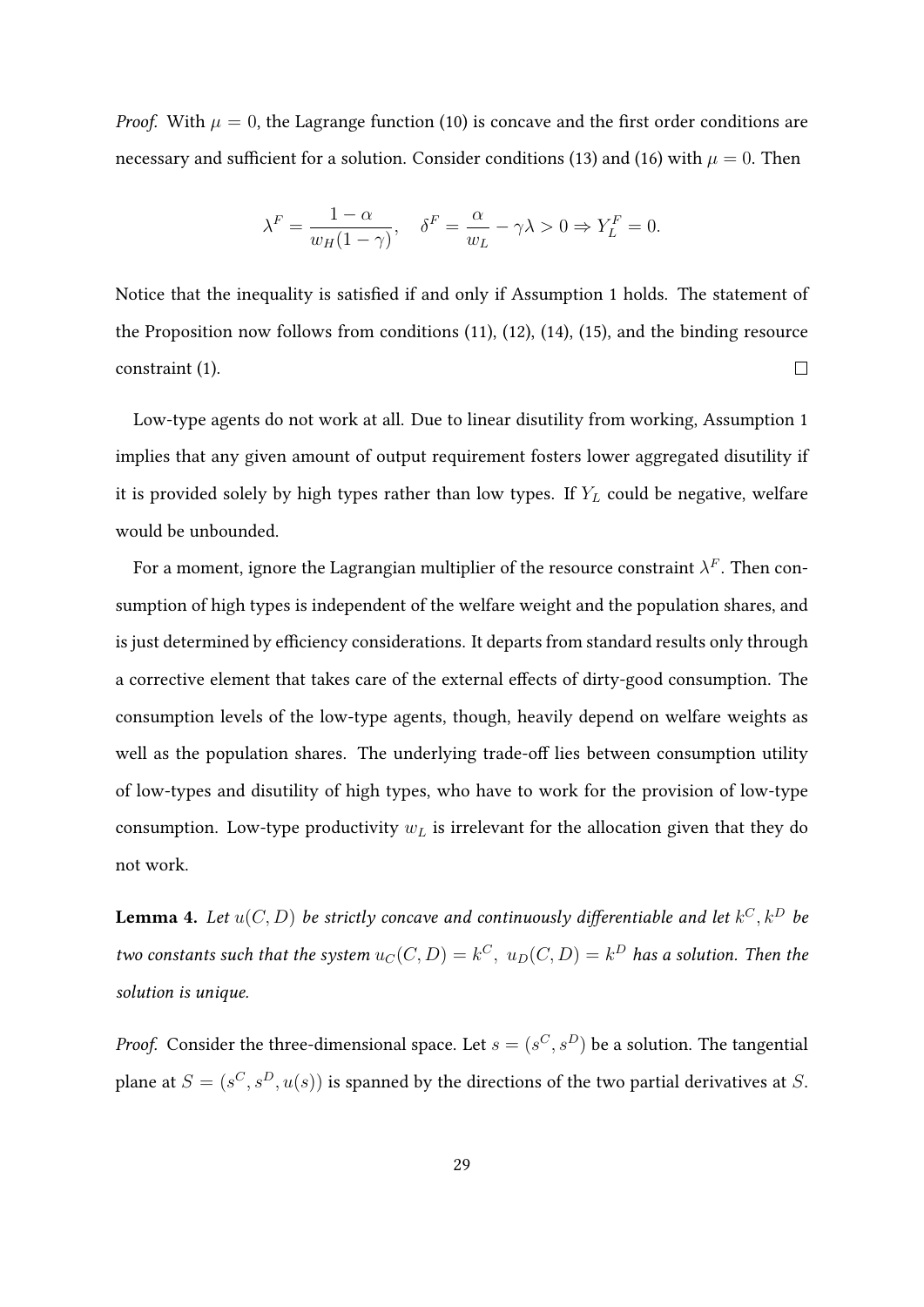As u is strictly concave, the whole range of  $u$  – except  $u(s)$  – lies below that plane. Now consider a point  $s'$  that also solves the above system but is different from  $s$ . The tangential plane at  $s'$  is parallel to the one at  $s$ , yet one of the planes is higher than the other. But than it is no longer possible that the whole range of  $u$  lies below the lower plane. This creates a contradiction.  $\Box$ 

<span id="page-31-0"></span>**Proposition 5** (Interior second-best allocation). If  $A^*$  is an interior second-best allocation under Assumption [1,](#page-10-1) then it is unique and solves the following system of equations with  $d =$  $\mu^*(1 - w_L/w_H)/(\alpha - \mu^*).$ 

$$
u_C^L = \frac{p_C}{w_L}(1+d)
$$
  
\n
$$
u_D^L = \frac{p_D + e/\lambda^*}{w_L}(1+d)
$$
  
\n
$$
u_D^H = \frac{p_D + e/\lambda^*}{w_L}
$$
  
\n
$$
u_D^H = \frac{p_D + e/\lambda^*}{w_H}
$$

$$
Y_L^* = r + \gamma (p_C C_L^* + p_D D_L^*) + (1 - \gamma)(p_C C_H^* + p_D D_H^*) - w_H (u^H - u^L)(1 - \gamma)
$$
  

$$
Y_H^* = r + \gamma (p_C C_L^* + p_D D_L^*) + (1 - \gamma)(p_C C_H^* + p_D D_H^*) + w_H (u^H - u^L)\gamma
$$

<span id="page-31-1"></span>
$$
\lambda^* = \frac{\alpha}{w_L} + \frac{1 - \alpha}{w_H}, \qquad \mu^* = \alpha (1 - \gamma) \frac{w_H}{w_L} - (1 - \alpha) \gamma. \tag{19}
$$

Proof. If  $A^*$  is an interior second-best allocation, then it satisfies conditions [\(13\)](#page-29-0) and [\(16\)](#page-29-1) with  $\delta$  set to zero. Then  $\lambda^*$  and  $\mu^*$  are uniquely determined and strictly positive. For given values of  $\lambda^*$  and  $\mu^*$ , [\(11\)](#page-29-2), [\(14\)](#page-29-4), [\(12\)](#page-29-3), and [\(15\)](#page-29-5) uniquely determine the consumption levels (uniqueness is established by Lemma [4\)](#page-30-0). Output requirements follow from the binding resource constraint [\(1\)](#page-9-0) combined with the binding incentive constraint [\(3\)](#page-9-2).  $\Box$ 

The conditions for high-type consumption levels are almost identical to the corresponding first-best conditions [\(18\)](#page-29-6). The subtle but important difference lies in the Lagrangian multi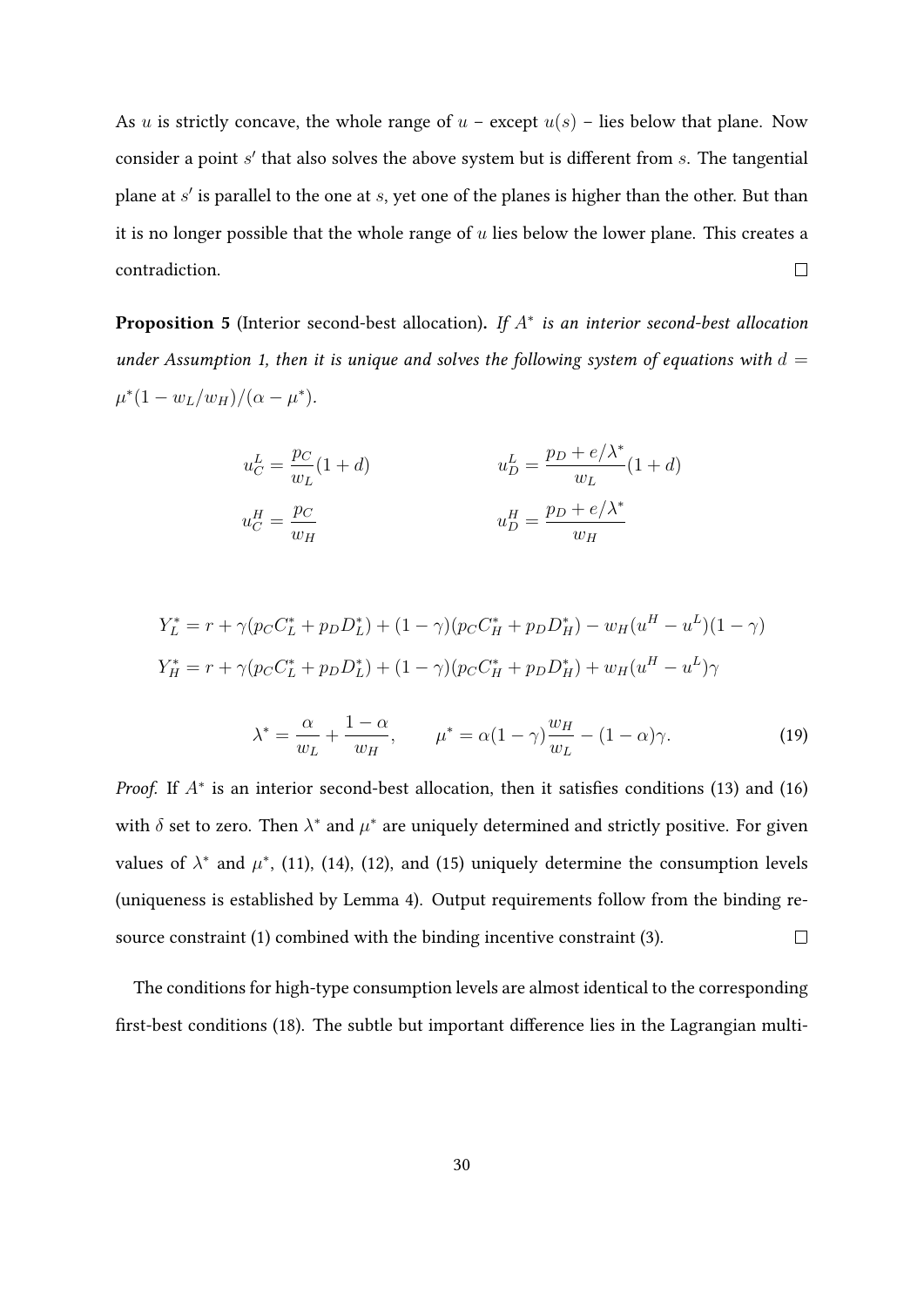plier  $\lambda$ , which is different in first- and second-best and, most importantly, features different comparative statics properties.

The consumption levels of low types are distorted downwards, i.e., the labour choice is distorted in favour of leisure. The distortion is captured by  $d$  and is higher if  $\mu^*$  is higher or the difference in productivities is larger.

## B. Proofs of the main results

*Proof of Proposition [1.](#page-17-2)* Combining  $t_C \equiv 0$  with Proposition [4](#page-29-7) and the fact that

$$
\frac{q_D}{q_C} = \frac{p_D + t_D}{t_C} = MRS
$$

yields  $MRS~=~p_D/p_C+e/(\lambda^F p_C)~=~(p_D+t_D)/p_C~\Leftrightarrow~t_D~=~e/\lambda^F.$  From [\(6\)](#page-13-1),  $\lambda^F~=~$  $(1 - \alpha)/(w_H(1 - \gamma))$ . The comparative statics immediatly follow.  $\Box$ 

*Proof of Proposition [2.](#page-18-0)* Combining  $t_C \equiv 0$  with Proposition [5](#page-31-0) and the fact that

$$
\frac{q_D}{q_C} = \frac{p_D + t_D}{t_C} = MRS
$$

yields  $MRS = p_D/p_C + e/(\lambda^* p_C) = (p_D + t_D)/p_C \Leftrightarrow t_D = e/\lambda^*$ . From [\(19\)](#page-31-1),  $\lambda^* =$  $\alpha/w_L + (1 - \alpha)/w_H$ ). The comparative statics immediatly follow.  $\Box$ 

## <span id="page-32-0"></span>C. Second-Best Corner Solutions

A second-best corner solution is a second-best allocation with  $Y_L = 0$ . In this section I show that for some parameters this is the relevant case. I then claim that a corner solution does not change at all if  $\alpha$  is increased (Proposition [6\)](#page-36-0). Thereby I extend the comparative statics properties of Pigouvian taxation to instances of corner solutions (Corollary [2\)](#page-37-4). Proposition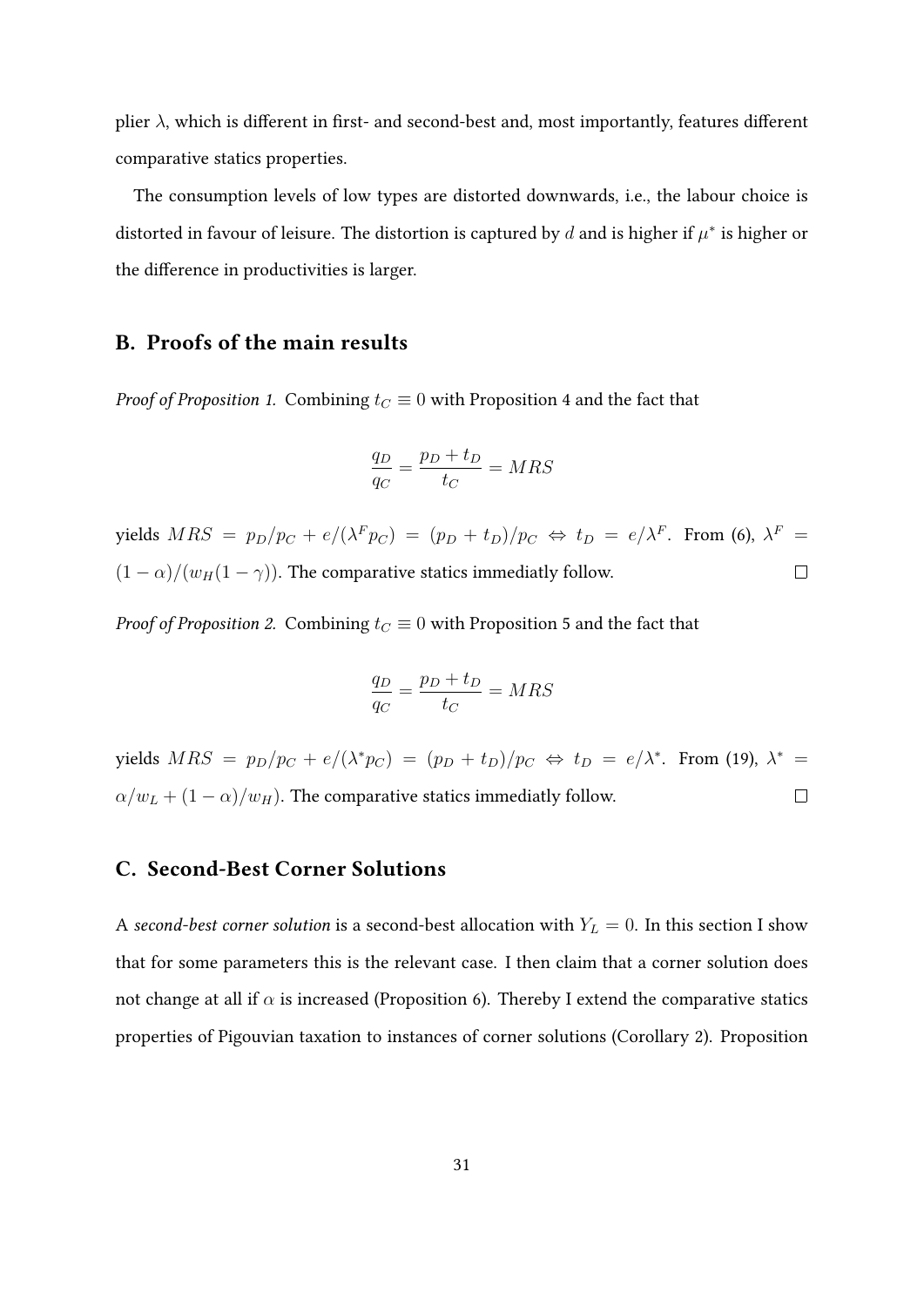[6](#page-36-0) builds on a conjecture that generalises Lemma [3.](#page-28-0) Unfortunately, I can only partially verify that conjecture (Lemma [7\)](#page-34-0).

**Lemma 5.** If  $A$  is a second-best allocation and

<span id="page-33-0"></span>
$$
\alpha \ge \frac{\gamma}{1-\gamma} \frac{1}{\frac{w_H}{w_L} - 1},\tag{20}
$$

then A is a corner solution, i.e.  $Y_L = 0$ .

*Proof.* By contradiction, assume A is an interior solution. Then it satisfies conditions [\(11\)](#page-29-2) to [\(16\)](#page-29-1) with  $\delta = 0$ . Hence  $\mu = (1 - \gamma)\alpha w_H/w_L - \gamma(1 - \alpha)$  by [\(17\)](#page-29-8). But then the condition on parameters stated in the Lemma implies  $\alpha - \mu \leq 0$ . This, however, contradicts [\(11\)](#page-29-2).  $\Box$ 

Remark 1. [Bierbrauer and Boyer](#page-37-1) [\(2010\)](#page-37-1) exclude corner solutions in their comparative statics analysis by assuming  $1 > (1 - \gamma)w_H/w_L$ . Their inequality always holds if [\(20\)](#page-33-0) is not satisfied, but the converse is not true. Hence, I do not expect [\(20\)](#page-33-0) to be a necessary condition for a corner solution.

To proceed, let me introduce some convenient notation.

<span id="page-33-1"></span>**Definition 1.** Define  $A(\alpha)$  to be a second-best allocation, in which the welfare weight is given by  $\alpha$  and all other parameters are fixed. For  $\alpha' < \alpha''$  and  $\theta \in \{L, H\}$  define  $U_{\theta}' :=$  $U_{\theta}(A(\alpha'))$ ,  $U''_{\theta} := U_{\theta}(A(\alpha''))$ , and  $dU_{\theta} := U''_{\theta} - U'_{\theta}$ .

Quite intuitively, if the taste for redistribution increases, low-type agents receive higher utility. At the same time, high-type agents have to receive lower utility because someone has to pay for the increase in  $U_L$ . The following lemma formalises this intuition. Notice that also a zero-change in utility is possible.

<span id="page-33-2"></span>**Lemma 6.** If  $\alpha$  increases from  $\alpha'$  to  $\alpha''$ , then

$$
dU_L \ge 0 \ge dU_H.
$$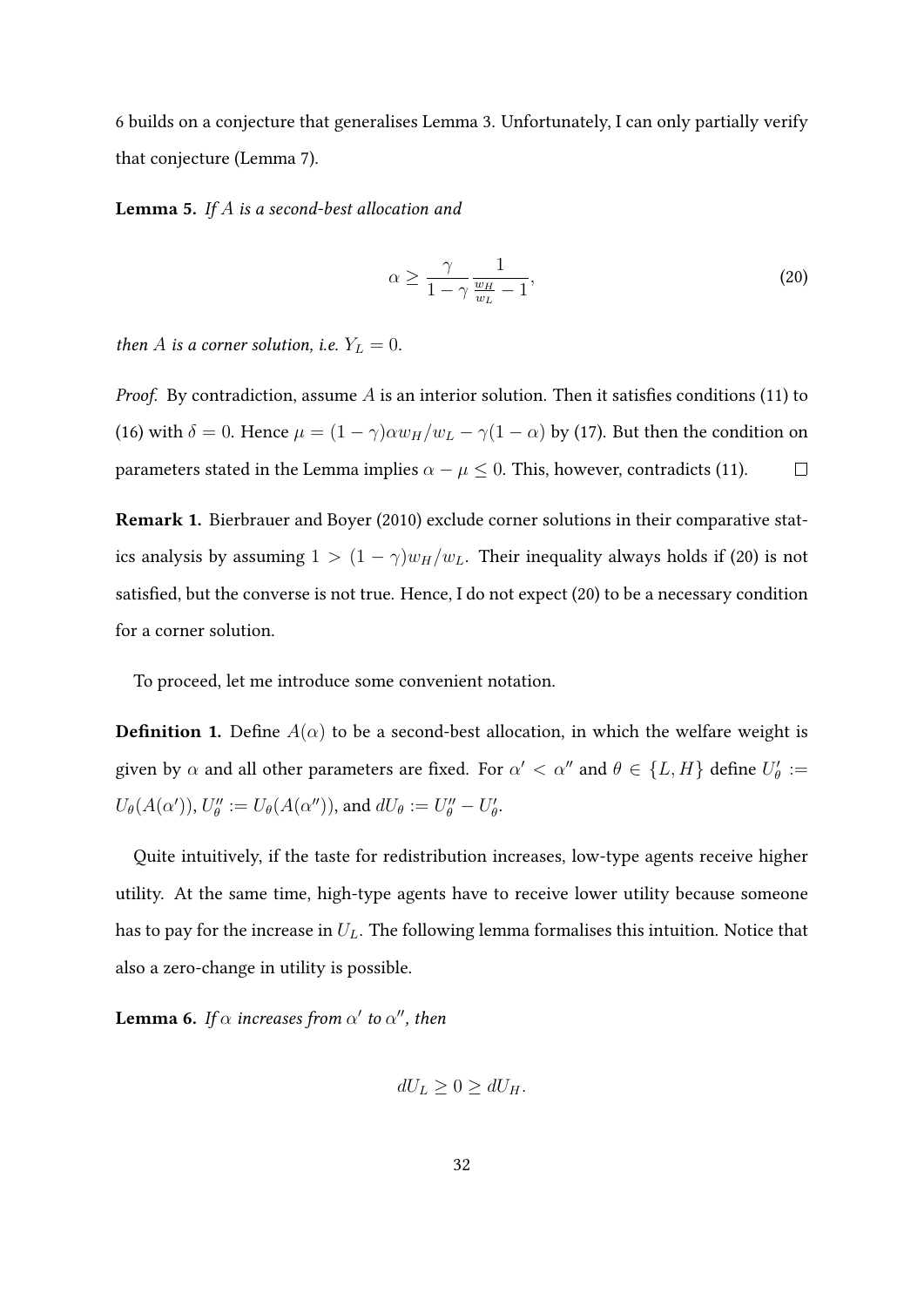*Proof.* From Definition [1](#page-33-1) it follows, in particular,

<span id="page-34-2"></span><span id="page-34-1"></span>
$$
\alpha' U'_L + (1 - \alpha')U'_H \ge \alpha' U''_L + (1 - \alpha')U''_H \Rightarrow 0 \ge \alpha' dU_L + (1 - \alpha') dU_H \tag{21}
$$

$$
\alpha''U_L'' + (1 - \alpha'')U_H'' \ge \alpha''U_L' + (1 - \alpha'')U_H' \Rightarrow \alpha''dU_L + (1 - \alpha'')dU_H \ge 0 \tag{22}
$$

Summing up [\(21\)](#page-34-1) and [\(22\)](#page-34-2) yields  $dU_L \ge dU_H$ . Next, suppose by contradiction that  $dU_H > 0$ , then  $dU_L > 0$ , but that contradicts [\(21\)](#page-34-1). It follows similarly that  $dU_L \geq 0$ .  $\Box$ 

Lemma [3](#page-28-0) shows that the incentive constraint of high-type agents binds at interior secondbest allocations, given Assumption [1.](#page-10-1) Its proof does not work for corner solutions, though. By contrast, the following lemma does hold for corner solutions, albeit under more restrictive conditions on parameters.

<span id="page-34-0"></span>**Lemma 7.** Suppose  $\alpha \geq \gamma$ . If A is a second-best allocation, then the incentive constraint [\(3\)](#page-9-2) for the high-type agents is binding at  $A$ .

Proof. I first show that marginal utility is lower for high- than for low-type agents. Then I show that a marginal redistribution of  $C$  from high- to low-type agents increases welfare and hence needs to be ruled out by a binding incentive constraint. Otherwise the allocation cannot be second-best. In term of notation, recall that  $u^{\theta}=u(C_{\theta},D_{\theta}).$ 

Claim:  $u_C(C_L, D_L) > u_C(C_H, D_H)$ 

Case 1,  $D_H \leq D_L$ : then  $C_H > C_L$ , because, by Lemma [2,](#page-27-1)  $u(C_L, D_L) < u(C_H, D_H)$ . Decreasing marginal utility and a positive cross derivative  $u_{CD} \geq 0$  then imply  $u_C(C_L, D_L)$  $u_C(C_H, D_L) \geq u_C(C_H, D_H)$ , hence the claim holds.

Case 2A,  $D_H > D_L$ ,  $C_H \le C_L$ : then, similar to Case 1,  $u_D(C_L, D_L) > u_D(C_L, D_H) \ge$  $u_D(C_H,D_H)$ . At an optimal allocation,  $u_D^L/u_C^L=u_D^H/u_C^H$ , hence  $u_D^L> u_D^H$  implies  $u_C^L> u_C^H$ , as claimed.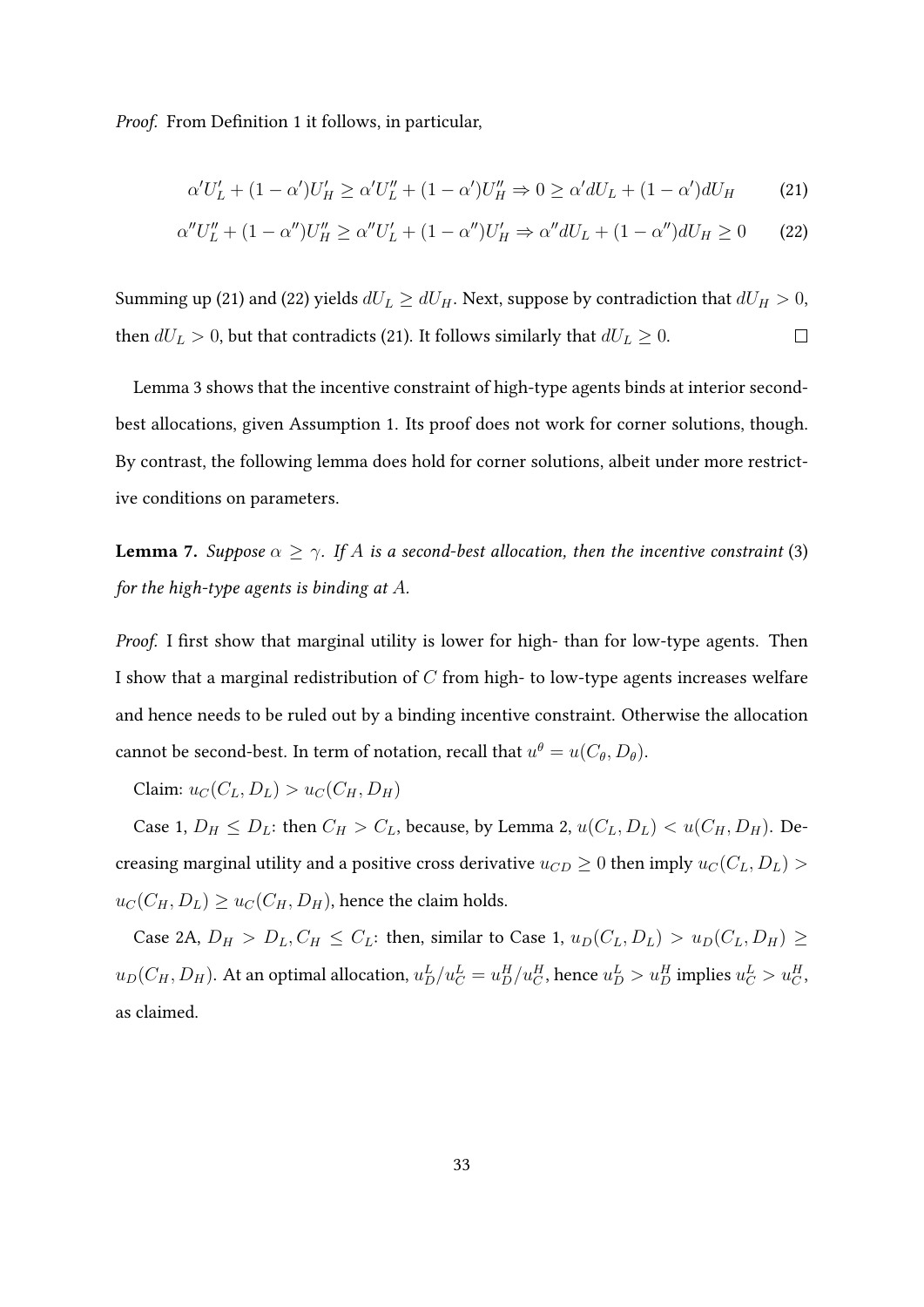Case 2B,  $D_H > D_L$ ,  $C_H > C_L$ : as u is strictly concave,

$$
u^{H} - u^{L} < (C_{H} - C_{L})u_{C}^{L} + (D_{H} - D_{L})u_{D}^{L}, \text{ and}
$$
\n
$$
u^{L} - u^{H} < (C_{L} - C_{H})u_{C}^{H} + (D_{L} - D_{H})u_{D}^{H}
$$

need to hold.<sup>[16](#page-35-0)</sup> Rearranging the second inequality gives, in combination with the first,

$$
u_D^H(D_H - D_L) + u_C^H(C_H - C_L) < u^H - u^L < (C_H - C_L)u_C^L + (C_H - C_L)u_D^L.
$$

 $(C_H - C_L), (D_H - D_L) > 0$ , thus  $u_D^H < u_D^L$  or  $u_C^H < u_C^L$ . If one of these two inequalities holds, the other one must hold as well, otherwise  $u_D^L/u_C^L \,=\, u_D^H/u_C^H$  cannot be true. This completes the proof of the claim.

Now, suppose that the lemma is false, then  $u(C_H, D_H) - Y_H/w_H > u(C_L, D_L) - Y_L/w_H$  at a second-best allocation. Then there exist  $dC_H$ ,  $dC_L$  with  $dD_H = -dC_L\gamma/(1-\gamma) < 0$ , such that the incentive constraint still holds, i.e. that  $u(C_H + dC_H, D_H) - Y_H/w_H > u(C_L +$  $dC_L, D_L$  –  $Y_L/w_H$ . The modified allocation  $(C_L + dC_L, D_L, Y_L, C_H + dC_H, D_H, Y_H)$  is also feasible by construction (and still satisfies low-type agents' incentive constraint). For  $dD_L \rightarrow 0$ , the change in welfare is approximately

<span id="page-35-1"></span>
$$
dW \approx \alpha u_C^L dC_L - (1 - \alpha) u_C^H dC_L \gamma / (1 - \gamma) = dC_L \left( \alpha (1 - \gamma) u_C^L - (1 - \alpha) \gamma u_C^H \right). \tag{23}
$$

If  $\alpha\geq\gamma$ , and  $u_C^L>u_C^H$  as claimed, then  $\alpha(1-\gamma)u_C^L-(1-\alpha)\gamma u_C^H>0$  and welfare increases.  $\Box$ Hence, a contradiction.

If the welfare function is utilitarian ( $\alpha = \gamma$ ) or exhibits an even stronger tendency to redistribute in favour of the low-type agents, high-type agents incentive constraint must

<span id="page-35-0"></span><sup>&</sup>lt;sup>16</sup>In general, if a continuously differentiable function f is strictly concave over an open, convex subset of  $\mathbb{R}^n$ , then  $f(x)-f(x^0)<\sum_if_{x_i}(x^0)(x_i-x^0_i)$ , for all  $x,x^0$  from that subset. See [Sydsaeter et al.](#page-41-3) [\(2008,](#page-41-3) Theorem 2.4.1) for a textbook reference.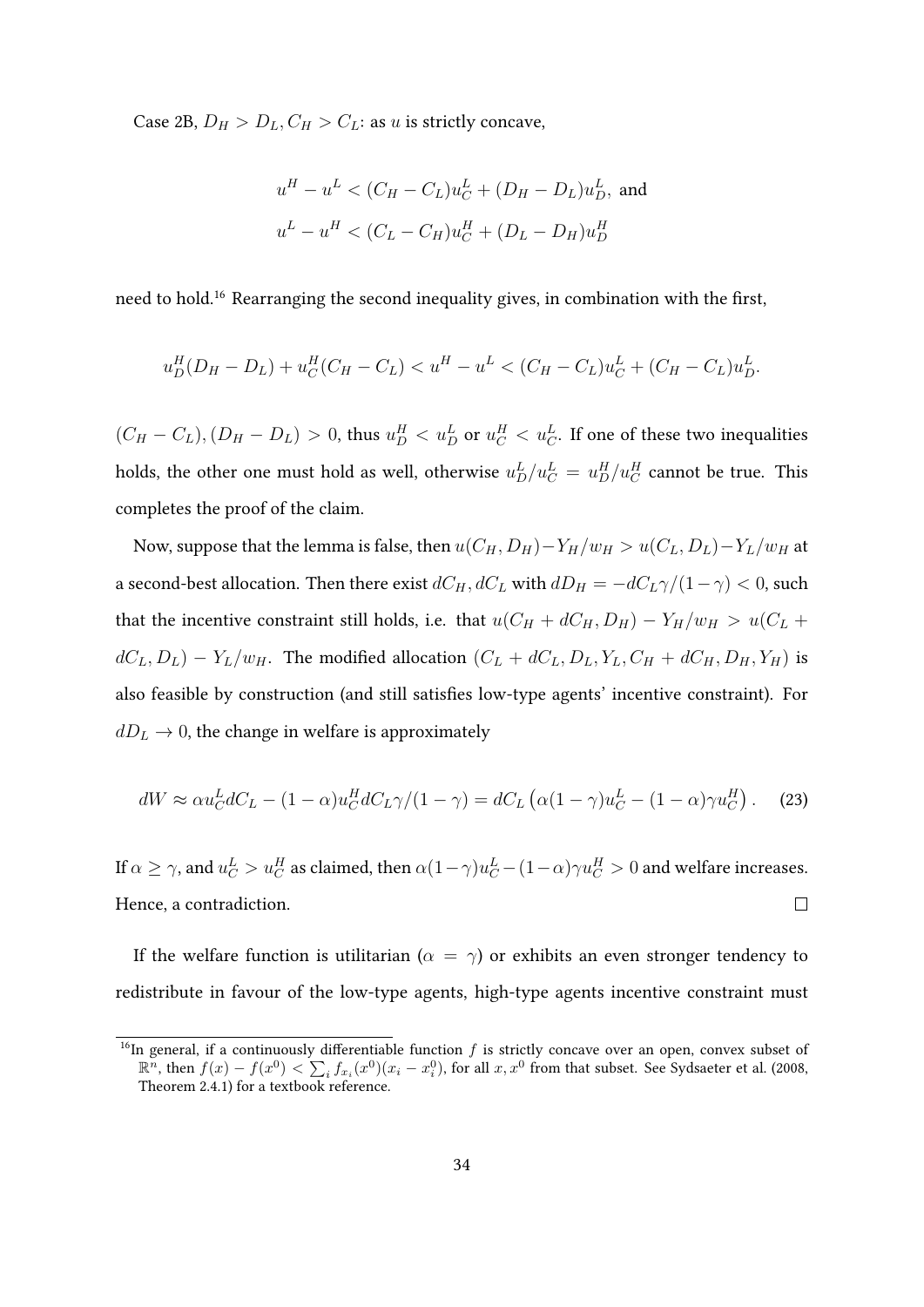be binding. This is not a necessary condition, though. Equation [\(23\)](#page-35-1) shows that even with  $\alpha\,<\,\gamma$  a slack incentive constraint would be impossible, provided that  $u^L_C$  is sufficiently greater than  $u_C^H$ . In fact, I believe that the constraint is binding whenever Assumption [1](#page-10-1) is satisfied.

<span id="page-36-1"></span>**Conjecture 1.** If A is a second-best allocation under Assumption [1,](#page-10-1) then high types' incentive constraint is binding at A.

The following proposition is the main result of the current section. If conjecture [1](#page-36-1) holds, the proposition and its two corollaries extend to all parameters satisfying Assumption [1.](#page-10-1)

<span id="page-36-0"></span>**Proposition 6.** Suppose  $\alpha' \geq \gamma$ . Let  $A(\alpha')$  be a second-best corner solution. Then  $A(\alpha'') =$  $A(\alpha')$  for all  $\alpha'' > \alpha'$ .

Proof. Claim 1: At a corner solution all agents have the same utility level.

By Lemma [7,](#page-34-0) high-type agents incentive constraint is binding. Adding  $-(\gamma D_L+(1-\gamma)D_H)e$ to the binding incentive constraint gives  $U_H(A(\alpha')) = u(C_H, D_H) - Y_H/w_H - (\gamma D_L + (1-\gamma)D_H)$  $\gamma$ ) $D_H$ ) $e = u(C_L, D_L) - (\gamma D_L + (1 - \gamma)D_H)e = U_L(A(\alpha')).$ Claim 2:  $U_L(A(\alpha'')) = U_H(A(\alpha'')).$ 

From Lemma [6,](#page-33-2)  $U_L(A(\alpha'')) - U_L(A(\alpha')) \ge U_H(A(\alpha'')) - U_H(A(\alpha'))$ . Given Claim 1 this reduces to  $U_{L}(A(\alpha''))\ge U_{H}(A(\alpha''))$ . The incentive constraint of high types implies, though, that  $U_H(A(\alpha'')) \ge U_L(A(\alpha''))$ . Hence  $U_L(A(\alpha'')) = U_H(A(\alpha''))$ .

Claim 3:  $A(\alpha'') = A(\alpha')$ .

Suppose the opposite, then  $U_L(A(\alpha''))>U_L(A(\alpha'))$  by Lemma [6](#page-33-2) and the fact that solutions are unique (if they exist). But then Claims 1 and 2 imply that also  $U_H(A(\alpha'')) > U_H(A(\alpha'))$ . This contradicts Lemma [6.](#page-33-2)  $\Box$ 

Increasing the welfare weight of low-type agents does not change the allocation if lowtype agents already provide zero output. The only way to increase their utility is to increase their consumption. But then high-types incentive constraint can no longer be satisfied.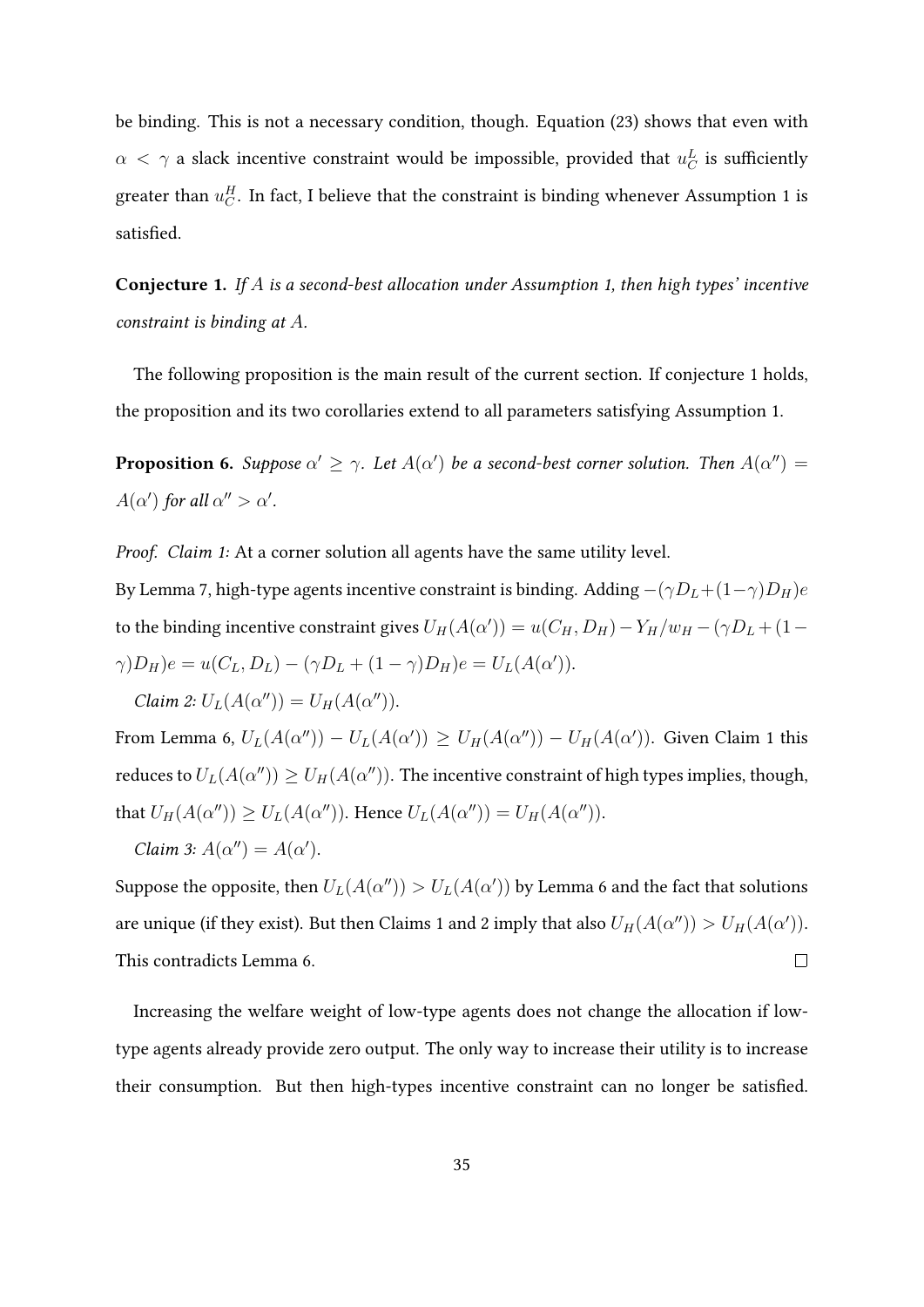Thus the limits of redistribution (under information constraint) are met, once all output is produced by high-type agents:

**Corollary 1.** Suppose  $\alpha' \geq \gamma$ . Let  $A(\alpha')$  be a second-best corner solution. Then the Rawlsian allocation  $A^R = \lim_{\alpha \to 1} A(\alpha)$  is equal to  $A(\alpha')$ . Also, the second-best Pareto-frontier has a kink at  $[U_L(A^R), U_H(A^R)]$  if  $\alpha' < 1$ .

Notice that it is possible that the Rawlsian allocation is not a corner solution. Put differently, (second-best) redistribution can hit its very limit well before low-type agents provide zero output.

Yet, if for some  $\alpha < 1$ , low-type agents' output does equal zero, then, consequently, the comparative statics of Pigouvian taxation are also zero:

<span id="page-37-4"></span>**Corollary 2.** Suppose  $\alpha \geq \gamma$ . Let  $A(\alpha)$  be a second best allocation with  $Y_L = 0$ . Let  $t_D(\alpha)$  be the dirty good tax of a normalised tax system that implements  $A(\alpha)$ . Then  $t_D(\alpha') = t_D(\alpha)$  for all  $\alpha' \geq \alpha$ .

## References

- <span id="page-37-3"></span>Aigner, R. (2011): "Environmental Taxation and Redistribution Concerns," Preprints of the Max Planck Institute for Research on Collective Goods, 2011/17.
- <span id="page-37-0"></span>ATKINSON, A. B. AND J. E. STIGLITZ (1976): "The design of tax structure: Direct versus indirect taxation," Journal of Public Economics, 6, 55–75.
- <span id="page-37-1"></span>Bierbrauer, F. and P. Boyer (2010): "The Pareto-Frontier in a simple Mirrleesian model of income taxation," Preprints of the Max Planck Institute for Research on Collective Goods, 2010/16.
- <span id="page-37-2"></span>BOVENBERG, A. (1999): "Green tax reforms and the double dividend: an updated reader's guide," International Tax and Public Finance, 6, 421–443.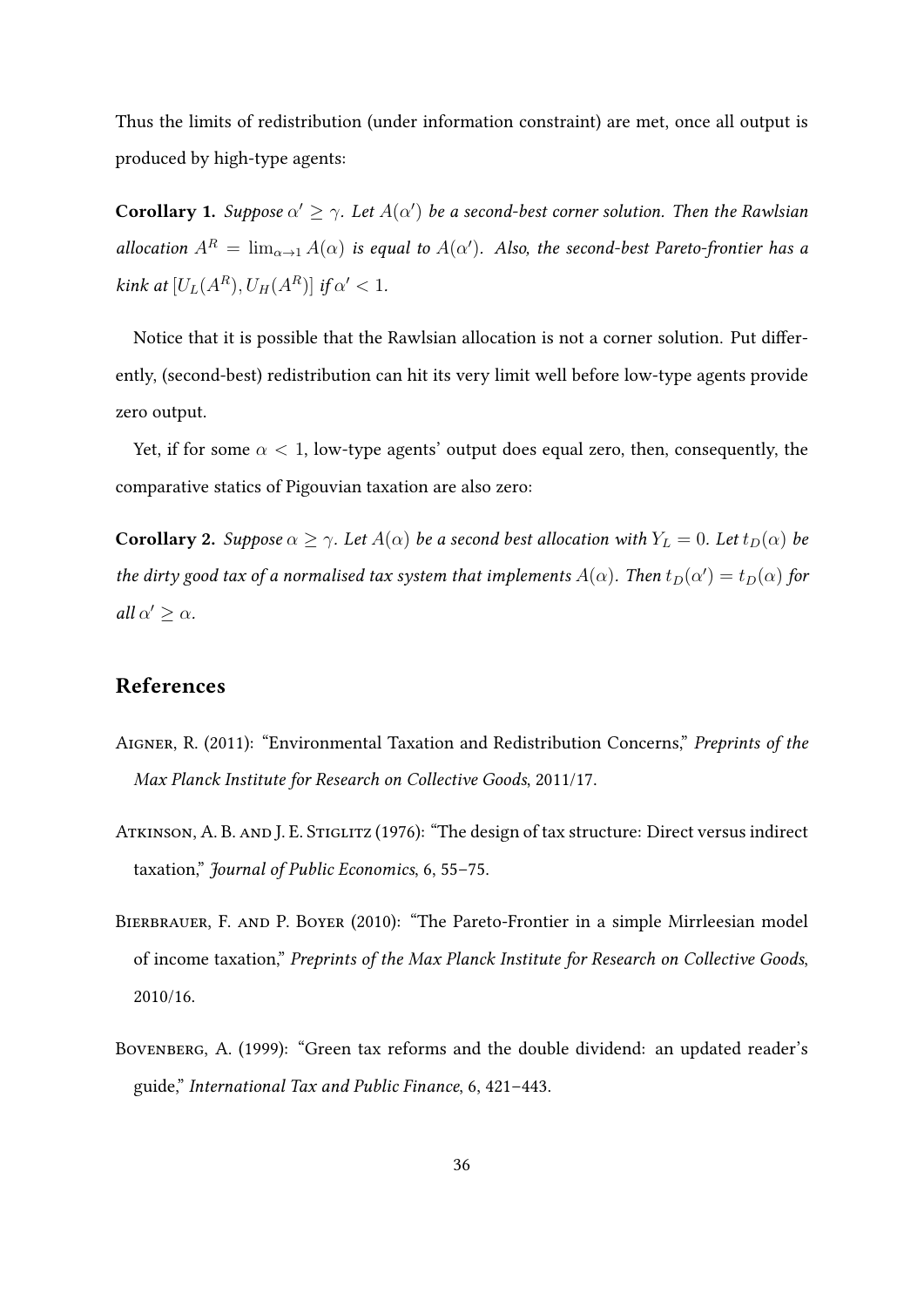- <span id="page-38-2"></span>BOVENBERG, A. AND R. DE MOOIJ (1994): "Environmental levies and distortionary taxation," The American Economic Review, 84, 1085–1089.
- <span id="page-38-7"></span>——— (1997): "Environmental Levies and Distortionary Taxation: Reply," The American Economic Review, 87, pp. 252–253.
- <span id="page-38-5"></span>BOVENBERG, A. AND L. GOULDER (2002): "Environmental taxation and regulation," in Handbook of Public Economics, ed. by A. J. Auerbach and M. Feldstein, Amsterdam: Elsevier, vol. 3, 1471 – 1545.
- <span id="page-38-3"></span>BRETT, C. AND J. A. WEYMARK (2008): "Public Good Provision And The Comparative Statics Of Optimal Nonlinear Income Taxation," International Economic Review, 49, 255–290.
- <span id="page-38-0"></span>CREMER, H., F. GAHVARI, AND N. LADOUX (1998): "Externalities and optimal taxation," Journal of Public Economics, 70, 343 – 364.
- <span id="page-38-6"></span>DAHLBY, B. (2008): The Marginal Cost of Public Funds: Theory and Applications, The MIT Press.
- <span id="page-38-1"></span>DIXIT, A. (1985): "Tax Policy in Open Economies," in Handbook of Public Economics, ed. by A. Auerbach and M. Feldstein, North-Holland, Amsterdam; New York: Elsevier, vol. 1, 313–374.
- <span id="page-38-4"></span>EKINS, P. AND S. DRESNER (2004): Green taxes and charges: reducing their impact on lowincome households, Joseph Rowntree Foundation.
- <span id="page-38-8"></span>FULLERTON, D. (1997): "Environmental levies and distortionary taxation: Comment," The American Economic Review, 87, 245–251.
- <span id="page-38-9"></span>FULLERTON, D. AND G. METCALF (1998): "Environmental taxes and the double-dividend hypothesis: Did you really expect something for nothing?" Chicago-Kent Law Review.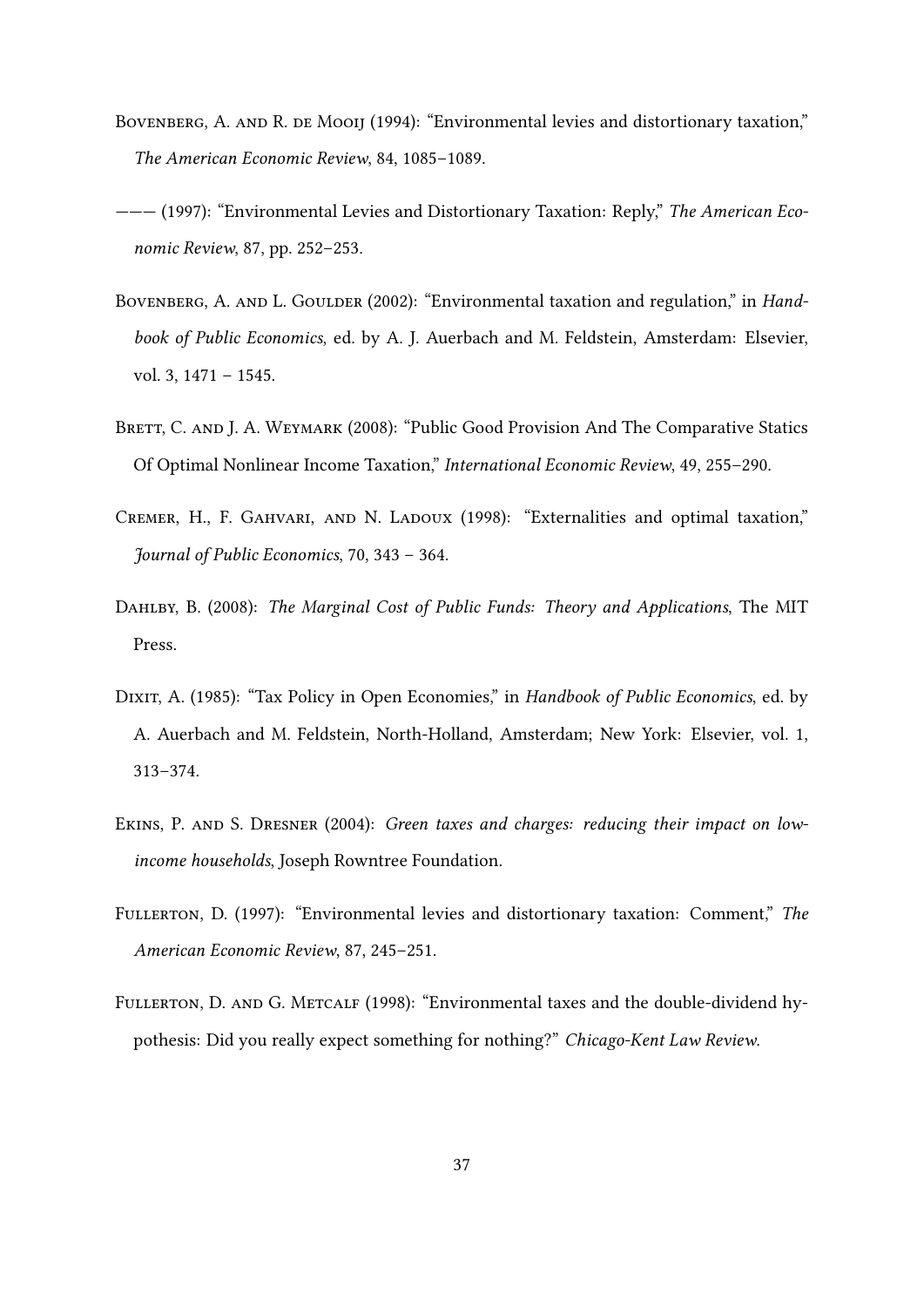- <span id="page-39-0"></span>GAUTHIER, S. AND G. LAROQUE (2009): "Separability and public finance," *Journal of Public* Economics, 93, 1168–1174.
- <span id="page-39-6"></span>GOULDER, L. (1995): "Environmental taxation and the double dividend: a reader's guide," International Tax and Public Finance, 2, 157–183.
- <span id="page-39-9"></span>Guesnerie, R. (1998): A contribution to the pure theory of taxation, 25, Cambridge University Press.
- <span id="page-39-8"></span>HAMMOND, P. (1979): "Straightforward individual incentive compatibility in large economies," The Review of Economic Studies, 46, 263–282.
- <span id="page-39-1"></span>HELLWIG, M. (2010): "A generalization of the Atkinson-Stiglitz (1976) theorem on the undesirability of nonuniform excise taxation," Economics Letters, 108, 156?–158.
- <span id="page-39-10"></span>JACOBS, B. (2012): "A Contribution to the Theory of the Marginal Cost of Public Funds," working paper.
- <span id="page-39-3"></span>JACOBS, B. AND R. DE MOOIJ (2011): "Pigou Meets Mirrlees: On the Irrelevance of Tax Distortions for the Second-Best Pigouvian Tax," CESifo Working Paper Series, 3342.
- <span id="page-39-4"></span>Kaplow, L. (2012): "Optimal control of externalities in the presence of income taxation," International Economic Review, 53, 487–509.
- <span id="page-39-2"></span>Kopczuk, W. (2003): "A note on optimal taxation in the presence of externalities," Economics Letters, 80, 81–86.
- <span id="page-39-5"></span>Kosonen, K. (2012): "Regressivity of environmental taxation: myth or reality?" Taxation Papers 32, Directorate General Taxation and Customs Union, European Commission.
- <span id="page-39-7"></span>Meade, J. (1952): "External economies and diseconomies in a competitive situation," The economic journal, 62, 54–67.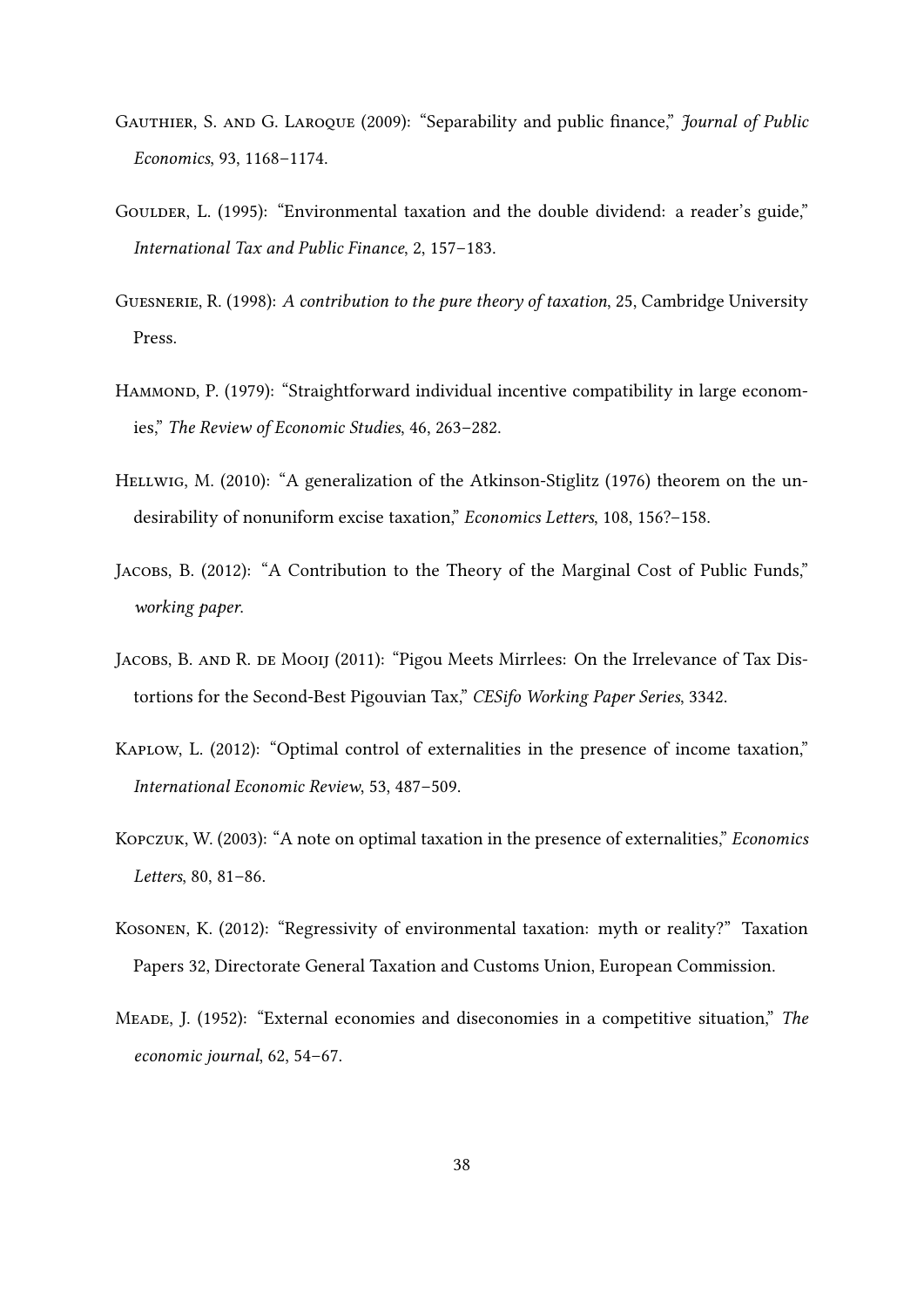- <span id="page-40-6"></span>METCALF, G. (1999): "A distributional analysis of green tax reforms," National Tax Journal, 52, 655–681.
- <span id="page-40-5"></span>——— (2003): "Environmental levies and distortionary taxation::: Pigou, taxation and pollution," Journal of Public Economics, 87, 313–322.
- <span id="page-40-0"></span>MIRRLEES, J. (1971): "An exploration in the theory of optimum income taxation," The Review of Economic Studies, 175–208.
- <span id="page-40-10"></span>OATES, W. (1995): "Green taxes: Can we protect the environment and improve the tax system at the same time?" Southern Economic Journal, 61, 915–922.
- <span id="page-40-4"></span>Orosel, G. O. and R. Schöb (1996): "Internalizing Externalities in Second-Best Tax Systems," Public Finance, 51, 242–57.
- <span id="page-40-1"></span>Pigou, A. (1932): Economics of welfare., Macmillan. London.
- <span id="page-40-2"></span>PIRTTILÄ, J. AND M. TUOMALA (1997): "Income tax, commodity tax and environmental policy," International Tax and Public Finance, 4, 379–393.
- <span id="page-40-7"></span>RAUSCH, S., G. METCALF, AND J. REILLY (2011): "Distributional impacts of carbon pricing: A general equilibrium approach with micro-data for households," Energy Economics, 33, 20–33.
- <span id="page-40-3"></span>SANDMO, A. (1975): "Optimal taxation in the presence of externalities," The Swedish Journal of Economics, 77, 86–98.
- <span id="page-40-8"></span>Schöb, R. (1997): "Environmental taxes and pre-existing distortions: The normalization trap," International Tax and Public Finance, 4, 167–176.
- <span id="page-40-9"></span>——— (2005): "The Double Dividend Hypothesis of Environmental Taxes: A Survey," in The International Yearbook Of Environmental And Resource Economics 2005/2006, ed. by H. Folmer and T. Tietenberg, Cheltenham: Edgar Elgar, 223–279.